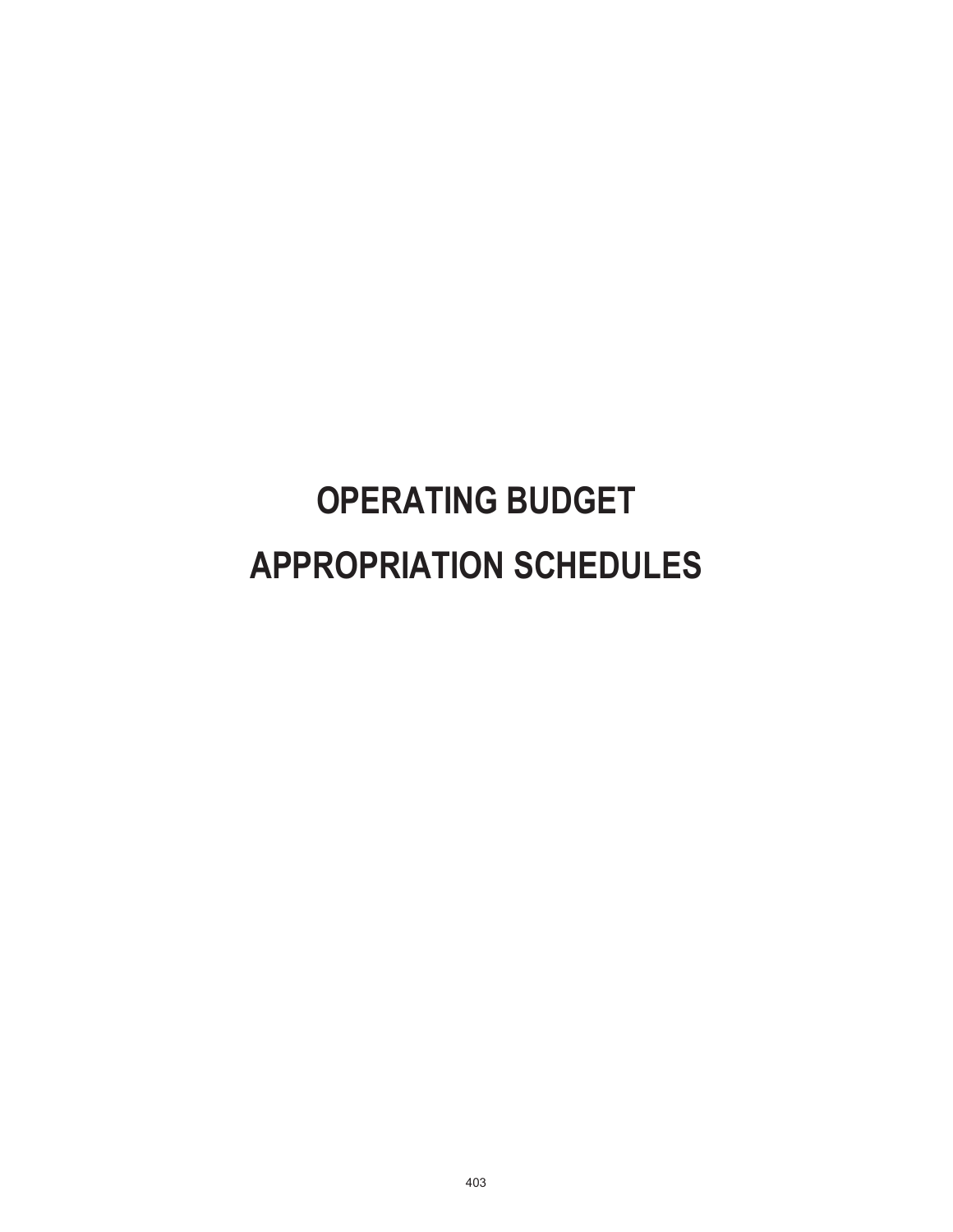#### **AMERICAN RESCUE PLAN ACT (ARPA) Grants (Fund SR013)**

| Revenues:                                                                                                                                                                                                                                                                                                        | <b>Prior Year</b>                                      | 2021-22                                                             | Total                                                                |
|------------------------------------------------------------------------------------------------------------------------------------------------------------------------------------------------------------------------------------------------------------------------------------------------------------------|--------------------------------------------------------|---------------------------------------------------------------------|----------------------------------------------------------------------|
| U.S. Department of Treasury Grant (Coronavirus State and Local Fiscal Recovery Fund)                                                                                                                                                                                                                             | \$263,867,000                                          | \$263,867,000                                                       | \$527,734,000                                                        |
| Expenditures:                                                                                                                                                                                                                                                                                                    |                                                        |                                                                     |                                                                      |
| Reimburse Public Safety Expenditures (G1001)<br>Reimburse Solid Waste Residential Collections (Funds EW001)<br>Reimburse Finance Collections Expenditures (G5004)<br>Reimburse Internal Services Parking and Real Estate Expenditures (G5030 and G5014)<br>Convention Development Tax (CDT) Expenditures (ST007) | \$0<br>9,000,000<br>715,000<br>5,128,000<br>32,982,000 | \$428,349,000<br>11,000,000<br>3,920,000<br>5,554,000<br>31,086,000 | \$428,349,000<br>20,000,000<br>4,635,000<br>10,682,000<br>64,068,000 |
| Total                                                                                                                                                                                                                                                                                                            | \$47,825,000                                           | \$479,909,000                                                       | \$527,734,000                                                        |
| <b>COUNTYWIDE EMERGENCY CONTINGENCY RESERVE FUND</b><br>(Fund G1002)                                                                                                                                                                                                                                             |                                                        |                                                                     |                                                                      |
| Revenues:                                                                                                                                                                                                                                                                                                        |                                                        |                                                                     | 2021-22                                                              |
| Carryover<br><b>Interest Earnings</b>                                                                                                                                                                                                                                                                            |                                                        |                                                                     | \$55,603,000<br>80,000                                               |
| Total                                                                                                                                                                                                                                                                                                            |                                                        |                                                                     | \$55,683,000                                                         |
| <b>Expenditures:</b>                                                                                                                                                                                                                                                                                             |                                                        |                                                                     |                                                                      |
| Countywide Emergency Contingency Reserve*                                                                                                                                                                                                                                                                        |                                                        |                                                                     | \$55.683.000                                                         |
| *Note: \$1,030,491 of this reserve has been designated for the purchase of hurricane shelter<br>supplies, and other emergency preparedness in the event a disaster is declared.                                                                                                                                  |                                                        |                                                                     |                                                                      |
| <b>MIAMI-DADE FIRE RESCUE</b><br><b>Fire Rescue District</b><br>(Fund SF001)                                                                                                                                                                                                                                     |                                                        |                                                                     |                                                                      |
| Revenues:                                                                                                                                                                                                                                                                                                        |                                                        |                                                                     | 2021-22                                                              |
| Property Taxes (Tax Roll: 190,417,306,000)<br>Transfer from Countywide General Fund (Fund G1001, Police Rental Space)<br>Carryover<br><b>Ground Transport Fees</b><br>Plans Review and Permit Fees                                                                                                               |                                                        |                                                                     | \$437,896,000<br>200,000<br>13,321,000<br>23,200,000<br>7,500,000    |

| Managed Care Program                              | 4,500,000 |
|---------------------------------------------------|-----------|
| <b>Other Fire Prevention Fees</b>                 | 2,291,000 |
| Special Services Revenue                          | 3,000,000 |
| Reimbursement from Miami-Dade Aviation Department | 1,578,000 |
| Reimbursement from Miami-Dade Seaport Department  | 6,149,000 |
| Reimbursement from CPE Certified Expenditure      | 6,665,000 |
| Interest Earnings                                 | 150.000   |
| <b>Rental Office Space</b>                        | 547,000   |
| Miscellaneous Fees                                | 230,000   |
|                                                   |           |

Total \$514,227,000

# **Expenditures:**

| Administrative Reimbursement<br>14,000,000<br>Intergovernmental Transfer (IGT) Expenditures<br>1.800.000<br><b>Transfer to Debt Service</b><br>7,886,000<br>Transfer to Anti-Venom Program (Fund SF005)<br>608.000<br>16.502.000<br><b>Operating Reserves</b><br>Reserve for Tax Equalization<br>1,500,000 |
|------------------------------------------------------------------------------------------------------------------------------------------------------------------------------------------------------------------------------------------------------------------------------------------------------------|
|                                                                                                                                                                                                                                                                                                            |

Plans Review and Permit Fees 7,500,000 Inspection Fees 7,000,000

Total \$514,227,000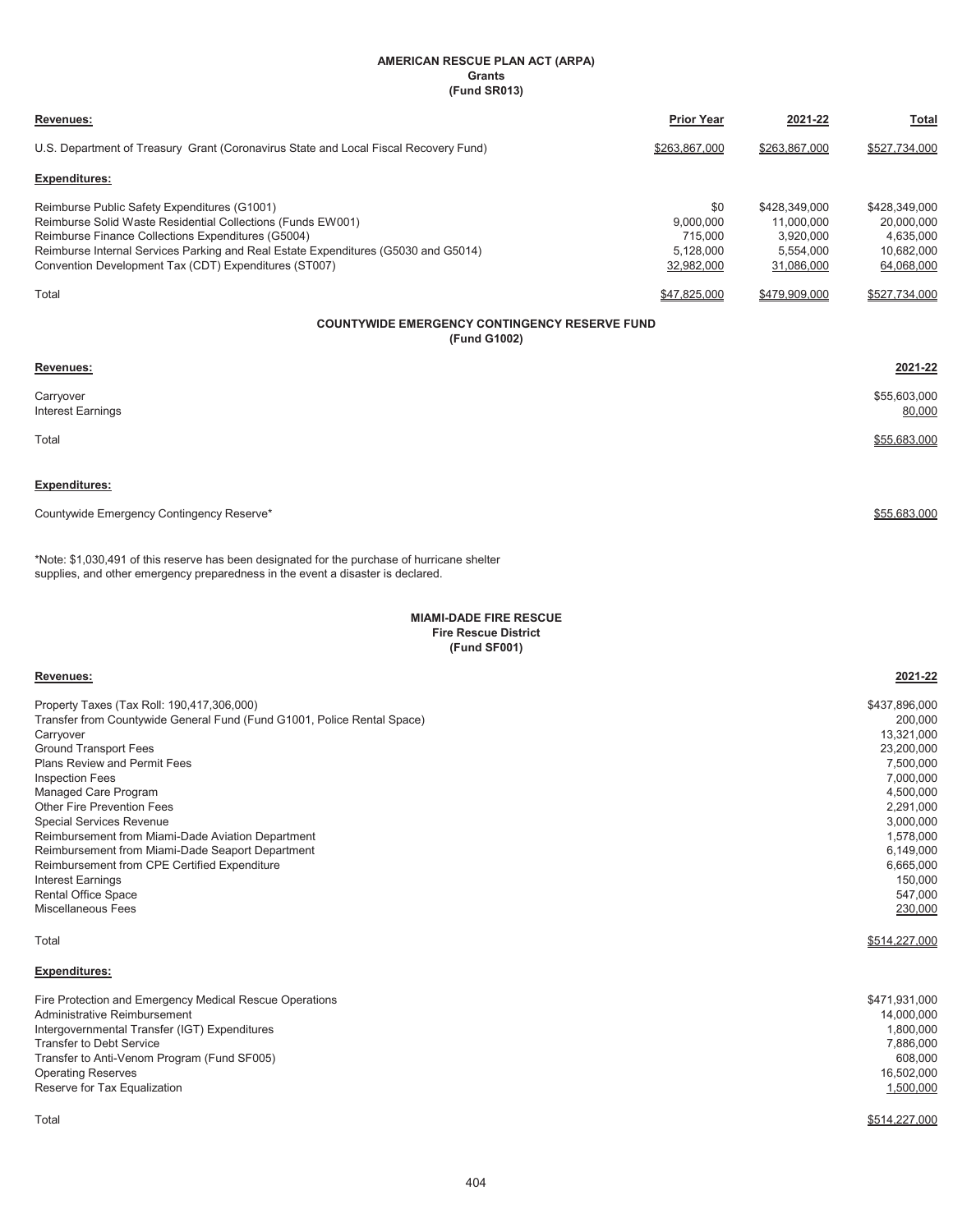| <b>Air Rescue</b><br>(Fund SF002)                                                     |                           |
|---------------------------------------------------------------------------------------|---------------------------|
| Revenues:                                                                             | 2021-22                   |
| Transfer from Countywide General Fund (Fund G1001)                                    | \$14,521,000              |
| Expenditures:                                                                         |                           |
| <b>Operating Expenditures</b>                                                         | \$14,521,000              |
| <b>Hazardous Materials Trust Fund</b><br>(Fund SF004)                                 |                           |
| Revenues:                                                                             | 2021-22                   |
| Carryover<br>Interest Earnings                                                        | \$150,000<br>2,000        |
| Total                                                                                 | \$152,000                 |
| <b>Expenditures:</b>                                                                  |                           |
| <b>Trust Fund Activities</b>                                                          | \$152,000                 |
| <b>Anti-Venom Program</b><br>(Fund SF005)                                             |                           |
| Revenues:                                                                             | 2021-22                   |
| Transfer from Fire Rescue District (Fund SF001)<br>Miscellaneous Fees                 | \$608,000<br>300,000      |
| Total                                                                                 | \$908,000                 |
| Expenditures:                                                                         |                           |
| Anti-Venom Program Expenditures                                                       | \$908,000                 |
| Lifeguarding, Ocean Rescue Services and Communications<br>(Fund SF005)                |                           |
| Revenues:                                                                             | 2021-22                   |
| Transfer from Countywide General Fund (Fund G1001)                                    | \$21,911,000              |
| <b>Expenditures:</b>                                                                  |                           |
| <b>Communications Expenditures</b><br>Lifeguarding and Ocean Rescue Expenditures      | \$15,917,000<br>5,994,000 |
| Total                                                                                 | \$21,911,000              |
| <b>MIAMI-DADE FIRE RESCUE</b><br><b>Fire Contingency Reserve Fund</b><br>(Fund SF007) |                           |
| Revenues:                                                                             | 2021-22                   |
| Carryover<br>Interest Earnings                                                        | \$11,660,000<br>200,000   |
| Total                                                                                 | \$11,860,000              |
| <b>Expenditures:</b>                                                                  |                           |
| Reserves                                                                              | \$11,860,000              |

405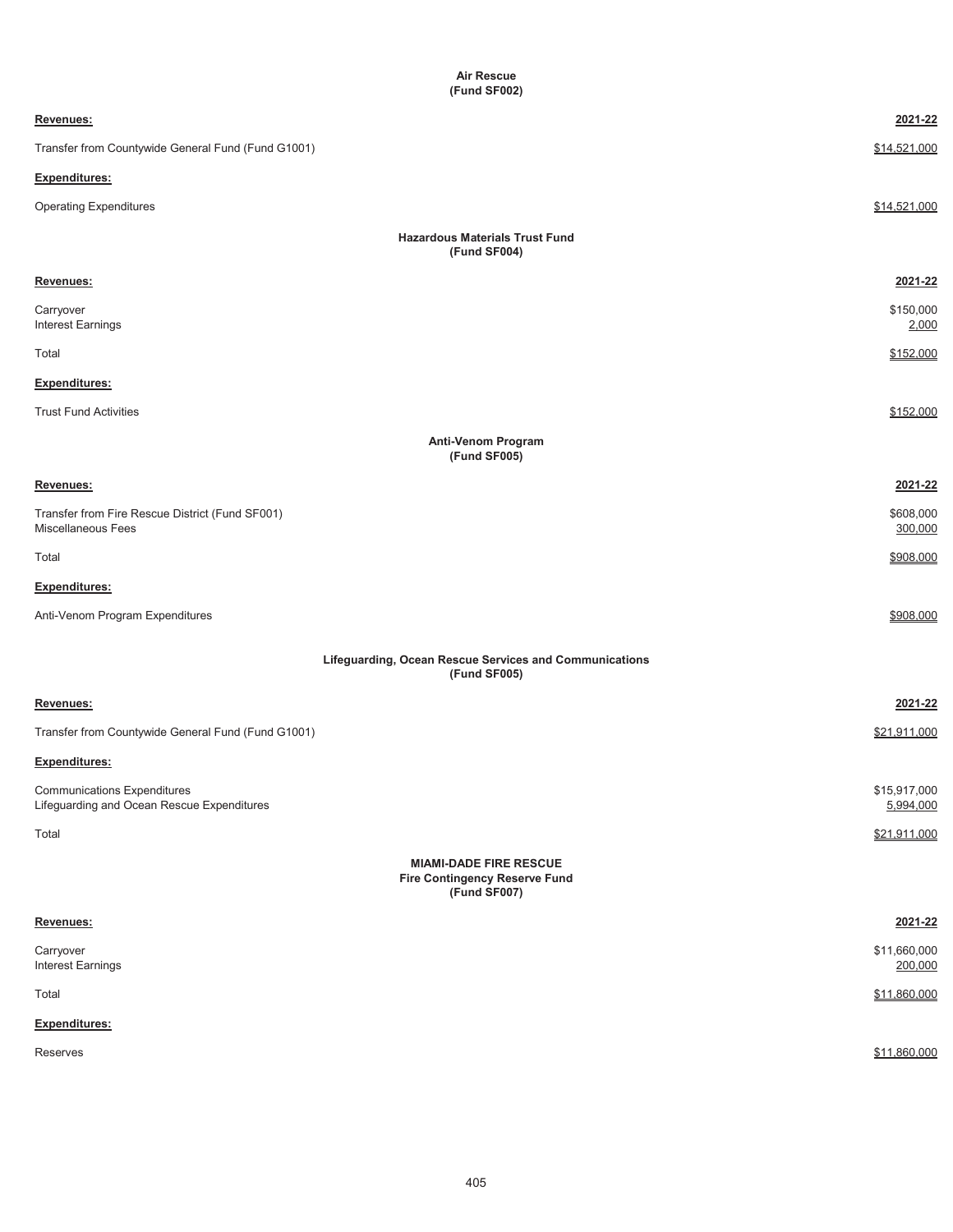# **(Fund SF008) MIAMI-DADE AVIATION FIRE RESCUE**

| Revenues:                                                                                                                                            | 2021-22                                         |
|------------------------------------------------------------------------------------------------------------------------------------------------------|-------------------------------------------------|
| Transfer from Miami International Airport                                                                                                            | \$30,187,000                                    |
| Expenditures:                                                                                                                                        |                                                 |
| Miami-Dade Aviation Fire Rescue Services                                                                                                             | \$30,187,000                                    |
| <b>MIAMI-DADE FIRE RESCUE</b><br><b>Emergency Management</b><br>(Fund SF009)                                                                         |                                                 |
| <u>Revenues:</u>                                                                                                                                     | 2021-22                                         |
| Transfer from Countywide General Fund (Fund G1001)<br>Miscellaneous Revenues<br>Emergency Plan Review Fees                                           | \$5,234,000<br>60,000<br>144,000                |
| Total                                                                                                                                                | \$5,438,000                                     |
| <b>Expenditures:</b>                                                                                                                                 |                                                 |
| <b>Operating Expenditures</b>                                                                                                                        | \$5,438,000                                     |
| <b>REGULATORY AND ECONOMIC RESOURCES</b><br>Environmentally Endangered Lands Program (EEL)<br>(Fund G2001-G2002)                                     |                                                 |
| Revenues:                                                                                                                                            | 2021-22                                         |
| Carryover<br>Carryover of Restricted Reserves for Land Management<br>Florida Department of Environmental Protection<br>Interest Earnings             | \$9,579,000<br>10,724,000<br>100,000<br>250,000 |
| Total                                                                                                                                                | \$20,653,000                                    |
| Expenditures:                                                                                                                                        |                                                 |
| Transfer to Environmental Resources Management (Fund G3014)<br>Transfer to Parks, Recreation and Open Spaces for Land Management (G4001)<br>Reserves | \$1,098,000<br>2,816,000<br>16,739,000          |
| Total                                                                                                                                                | \$20,653,000                                    |
| <b>MIAMI-DADE ECONOMIC ADVOCACY TRUST</b><br><b>Economic Development Program</b><br>(Fund G3001)                                                     |                                                 |
| Revenues:                                                                                                                                            | 2021-22                                         |
| Transfer from Countywide General Fund<br>Transfer from Teen Court Program (S1013)<br>Transfer from Affordable Housing Program (SC003)                | \$1,669,000<br>72,000<br>230,000                |
| Total                                                                                                                                                | \$1,971,000                                     |
| <b>Expenditures:</b>                                                                                                                                 |                                                 |

Total Operating Expenditures  $$1,971,000$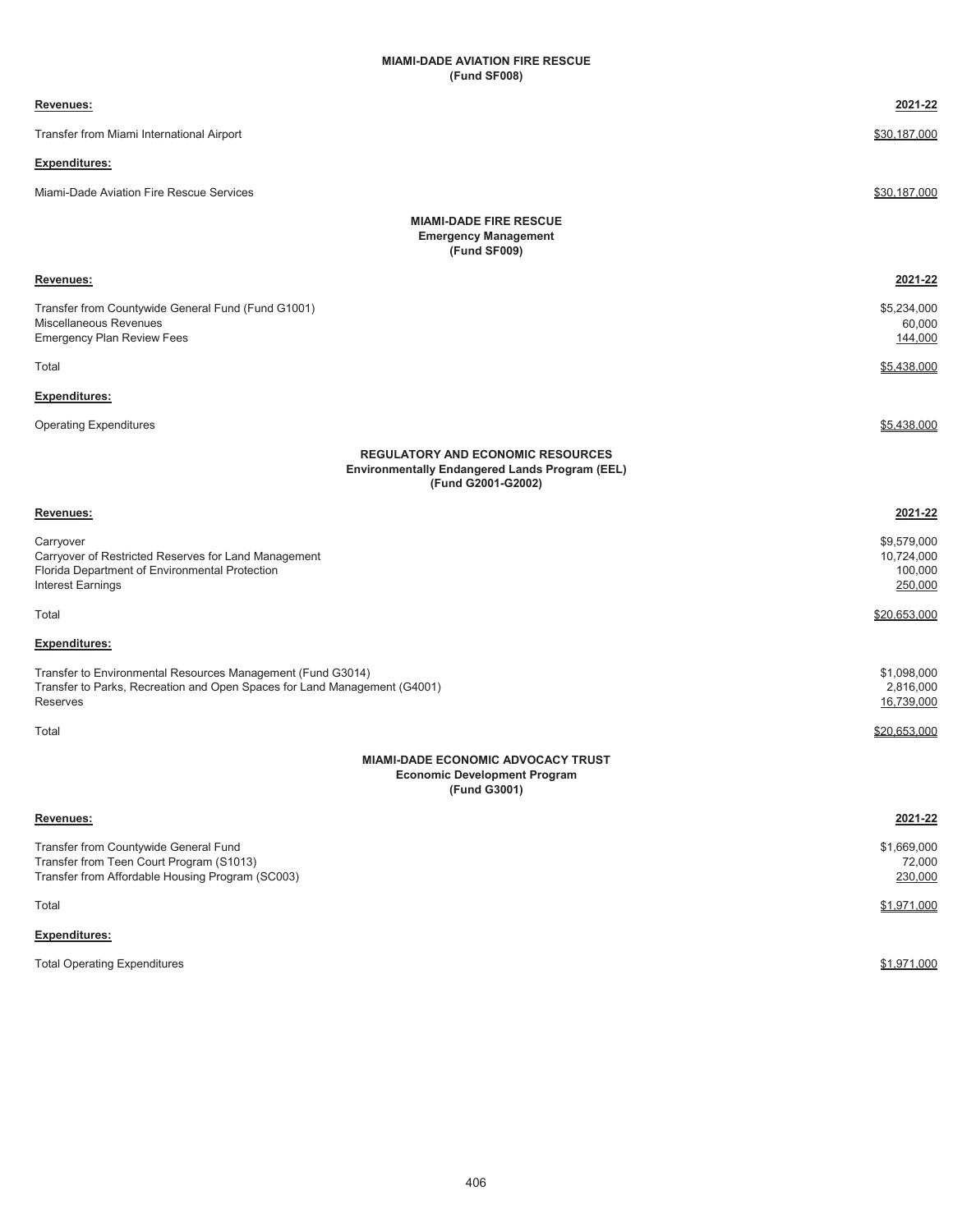#### **ANIMAL SERVICES DEPARTMENT Animal Care and Control (Fund G3002)**

#### **Revenues: 2021-22**

Transfer From County General Fund \$21,610,000<br>Animal License Fees from Licensing Stations (6,700,000) 6,700,000 Animal License Fees from Licensing Stations (6,700,000)<br>Animal License Fees from Shelter (1,770,000) 4,770,000 Animal License Fees from Shelter Code Violation Fines 500,000 Animal Shelter Fees Miscellaneous Revenues 40,000 Surcharge Revenues 50,000

# **Expenditures:**

Operating Expenditures \$31,988,000 \$31,988,000 \$31,988,000 \$31,988,000 \$31,988,000 \$531,988,000 \$531,988,000 \$

Total \$31,988,000

#### **MIAMI-DADE POLICE DEPARTMENT (MDPD) 911 Emergency Fee (Funds G3004 - 3006)**

| Revenues:                                        | 2021-22      |
|--------------------------------------------------|--------------|
| Carryover                                        | \$6,276,000  |
| 911 Landline Emergency Fee                       | 2,370,000    |
| 911 Wireless Fee                                 | 8,430,000    |
| 911 Prepaid                                      | 2,200,000    |
| <b>Interest Earnings</b>                         | 67,000       |
| Total                                            | \$19,343,000 |
| <b>Expenditures:</b>                             |              |
| Miami-Dade Police Department Expenditures        | \$10,425,000 |
| Disbursements to Municipalities                  | 5,218,000    |
| Reserve for Future Capital Equipment Acquisition | 3,700,000    |
| Total                                            | \$19,343,000 |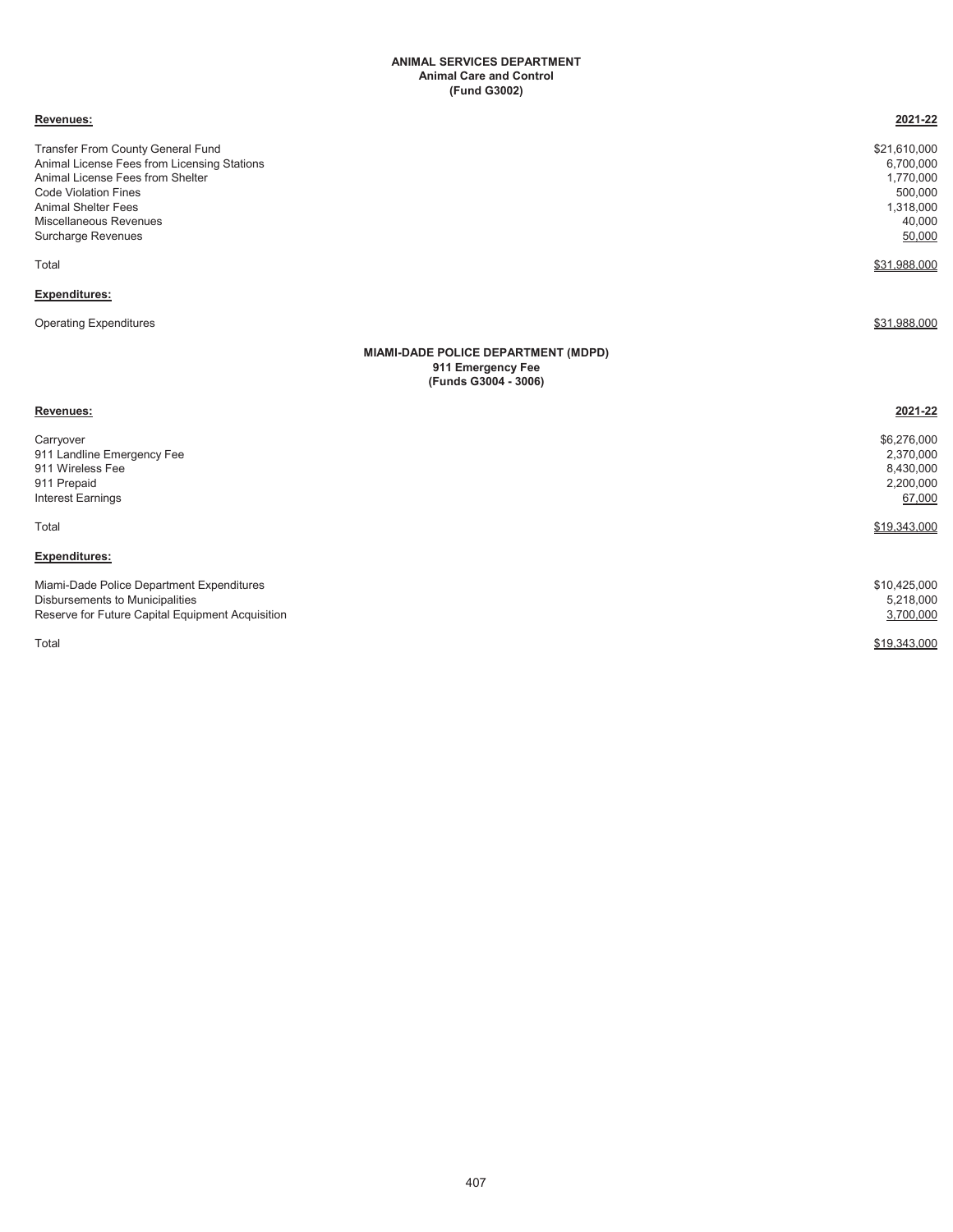#### **MIAMI-DADE POLICE DEPARTMENT (MDPD) Municipal Police Services Account (Fund G3007)**

| Revenues:                                                                                                                                                | 2021-22               |
|----------------------------------------------------------------------------------------------------------------------------------------------------------|-----------------------|
| Revenues from Miami-Dade Aviation Department                                                                                                             | \$40,667,000          |
| Revenues from Miami-Dade Port of Miami                                                                                                                   | 13,566,000            |
| Contractual Payments for MDPD Computer Aided Dispatch System                                                                                             | 30,000                |
| Village of Palmetto Bay Local Police Patrol Services Contractual Payment                                                                                 | 8,649,000             |
| Village of Palmetto Bay Optional Service Payment                                                                                                         | 90,000                |
| Town of Miami Lakes Local Police Patrol Services Contractual Payment                                                                                     | 8,867,000             |
| City of Doral Optional Service Payment                                                                                                                   | 230,000<br>10,577,000 |
| Town of Cutler Bay Local Police Patrol Services Contractual Payment<br>Town of Cutler Bay Optional Service Payment                                       | 195,000               |
| City of South Miami Optional Service Payment                                                                                                             | 75,000                |
|                                                                                                                                                          |                       |
| Total                                                                                                                                                    | \$82,946,000          |
| <b>Expenditures:</b>                                                                                                                                     |                       |
| Miami-Dade Aviation Department Police Services                                                                                                           | \$40,667,000          |
| Port of Miami Police Services                                                                                                                            | 13,566,000            |
| MDPD Computer Aided Dispatch System                                                                                                                      | 30,000                |
| MDPD Local Police Patrol Expenditures for Village of Palmetto Bay                                                                                        | 8,649,000             |
| MDPD Optional Service Expenditures for Village of Palmetto Bay                                                                                           | 90,000                |
| MDPD Local Police Patrol Expenditures for Town of Miami Lakes                                                                                            | 8,867,000             |
| MDPD Optional Service Expenditures for the City of Doral                                                                                                 | 230,000               |
| MDPD Local Police Patrol Expenditures for the Town of Cutler Bay                                                                                         | 10,577,000            |
| MDPD Optional Service Expenditures for the Town of Cutler Bay<br>MDPD Optional Service Expenditures for the City of South Miami (School Crossing Guards) | 195,000<br>75,000     |
|                                                                                                                                                          |                       |
| Total                                                                                                                                                    | \$82,946,000          |
| <b>REGULATORY AND ECONOMIC RESOURCES</b><br><b>Business Affairs Operations</b><br>(Fund G3008-G3009)                                                     |                       |
| Revenues:                                                                                                                                                | 2021-22               |
| Transfer from Countywide General Fund (Fund G1001)                                                                                                       | \$1,815,000           |
| Carrvover                                                                                                                                                | 2,401,000             |
| Code Fines and Lien Collections                                                                                                                          | 428,000               |
| Fees and Charges                                                                                                                                         | 2,987,000             |
| Local Business Tax Receipt                                                                                                                               | 571,000               |

 $\texttt{Total} \quad \texttt{\$8,540,000}$ 

#### **Expenditures:**

| <b>Operating Expenditures</b> | \$6,666,000 |
|-------------------------------|-------------|
| Administrative Reimbursement  | 113,000     |
| <b>Operating Reserve</b>      | 1,761,000   |
| Total                         | \$8,540,000 |

Other Revenues 75,000 Miscellaneous Revenues 75,000 Interagency Transfers 188,000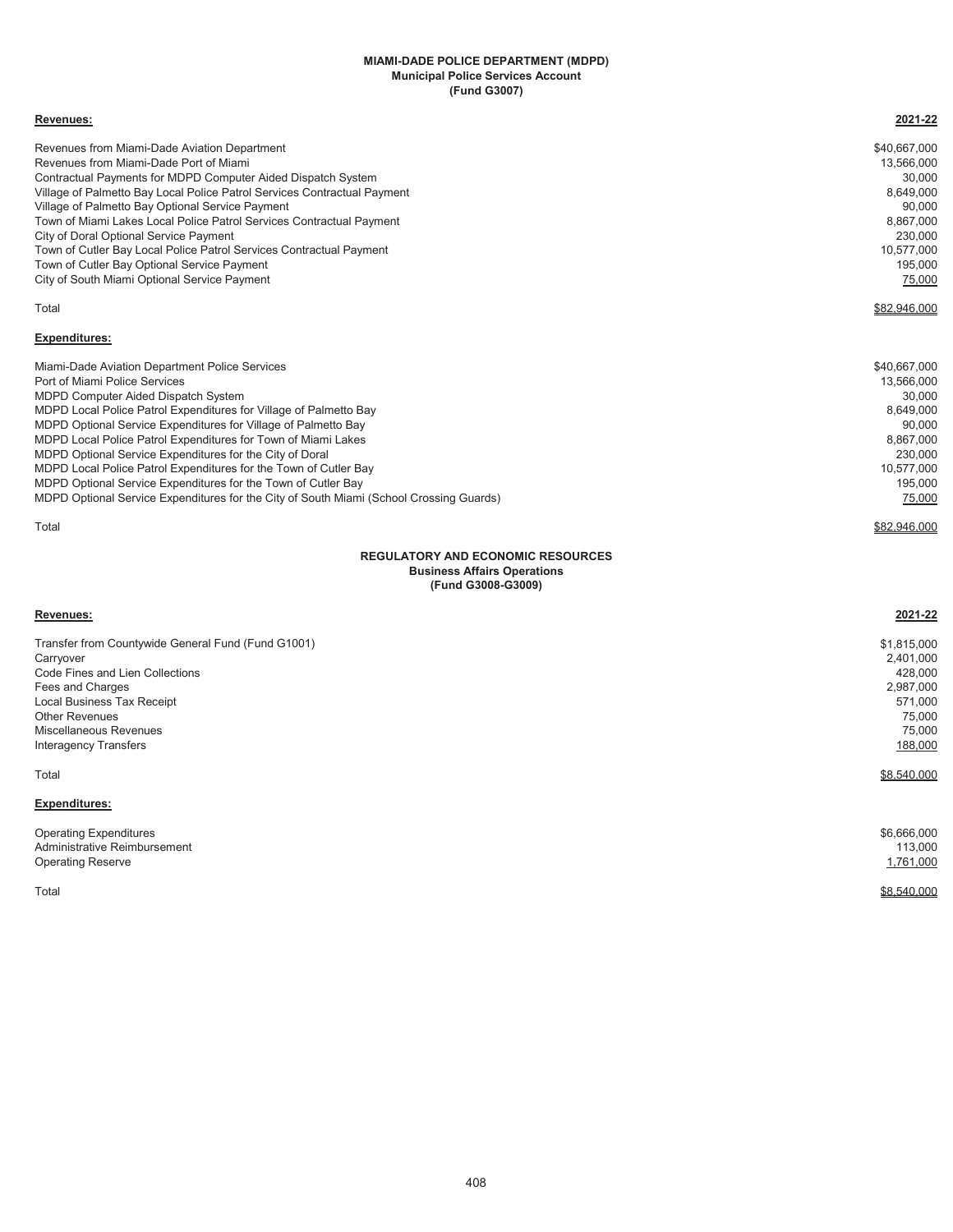#### **Passenger Transportation Regulation Operations (Fund G3010) TRANSPORTATION AND PUBLIC WORKS**

| Revenues:                                                                                                                                                                                                                                                                                                                                                                            | 2021-22                                                                                                                                          |
|--------------------------------------------------------------------------------------------------------------------------------------------------------------------------------------------------------------------------------------------------------------------------------------------------------------------------------------------------------------------------------------|--------------------------------------------------------------------------------------------------------------------------------------------------|
| Carryover<br>Fees and Charges<br>Interest Earnings<br>Code Fines and Lien Collections<br><b>Interagency Transfers</b>                                                                                                                                                                                                                                                                | \$6,504,000<br>3,071,000<br>88,000<br>287,000<br>100,000                                                                                         |
| Total                                                                                                                                                                                                                                                                                                                                                                                | \$10,050,000                                                                                                                                     |
| Expenditures:                                                                                                                                                                                                                                                                                                                                                                        |                                                                                                                                                  |
| <b>Operating Expenditures</b><br>Administrative Reimbursement<br><b>Operating Reserve</b>                                                                                                                                                                                                                                                                                            | \$4,465,000<br>141,000<br>5,444,000                                                                                                              |
| Total                                                                                                                                                                                                                                                                                                                                                                                | \$10,050,000                                                                                                                                     |
| <b>CLERK OF COURTS</b><br><b>Non-Court Related Clerk Fees</b><br>(Fund G3011)                                                                                                                                                                                                                                                                                                        |                                                                                                                                                  |
| Revenues:                                                                                                                                                                                                                                                                                                                                                                            | 2021-22                                                                                                                                          |
| Transfer from Countywide General Fund<br>Value Adjustment Board<br>Marriage License Fees<br><b>County Recorder</b><br>Clerk of the Board (Transfer from Lobbyist Trust Fund)<br>Miscellaneous Revenues<br>Interagency Transfers<br>Intradepartmental Transfers                                                                                                                       | \$6,777,000<br>475,000<br>1,342,500<br>9,932,000<br>300,000<br>240,500<br>701,000<br>7,098,000                                                   |
| Total                                                                                                                                                                                                                                                                                                                                                                                | \$26,866,000                                                                                                                                     |
| Expenditures:                                                                                                                                                                                                                                                                                                                                                                        |                                                                                                                                                  |
| Non-Court Operations                                                                                                                                                                                                                                                                                                                                                                 | \$26,866,000                                                                                                                                     |
| <b>REGULATORY AND ECONOMIC RESOURCES</b><br><b>Environmental Resources Management Operations</b><br>(Funds G3012-G3015)                                                                                                                                                                                                                                                              |                                                                                                                                                  |
| Revenues:                                                                                                                                                                                                                                                                                                                                                                            | 2021-22                                                                                                                                          |
| Carryover<br>Transfer from Countywide General Fund (Fund G1001)<br>Transfer from UMSA General Fund (G1001)<br>Transfer from Environmentally Endangered Lands (Fund G2001)<br><b>Operating Permit Fees</b><br><b>Other Revenues</b><br><b>Plan Review Fees</b><br><b>Utility Service Fees</b><br><b>Interagency Transfer</b><br>Transfer from Miami-Dade Aviation Department<br>Total | \$73,154,000<br>2,431,000<br>140,000<br>1,098,000<br>7,630,000<br>1,232,000<br>10,341,000<br>37,564,000<br>1,823,000<br>500,000<br>\$135,913,000 |
|                                                                                                                                                                                                                                                                                                                                                                                      |                                                                                                                                                  |
| <b>Expenditures:</b><br><b>Operating Expenditures</b>                                                                                                                                                                                                                                                                                                                                | \$87,523,000                                                                                                                                     |
| Utility Service Fee Projects<br>Transfer to Parks, Recreation and Open Spaces - Wellfield Remediation Projects<br>Administrative Reimbursement<br><b>Operating Reserve</b>                                                                                                                                                                                                           | 11,300,000<br>1,200,000<br>1,873,000<br>34,017,000                                                                                               |
| Total                                                                                                                                                                                                                                                                                                                                                                                | \$135,913,000                                                                                                                                    |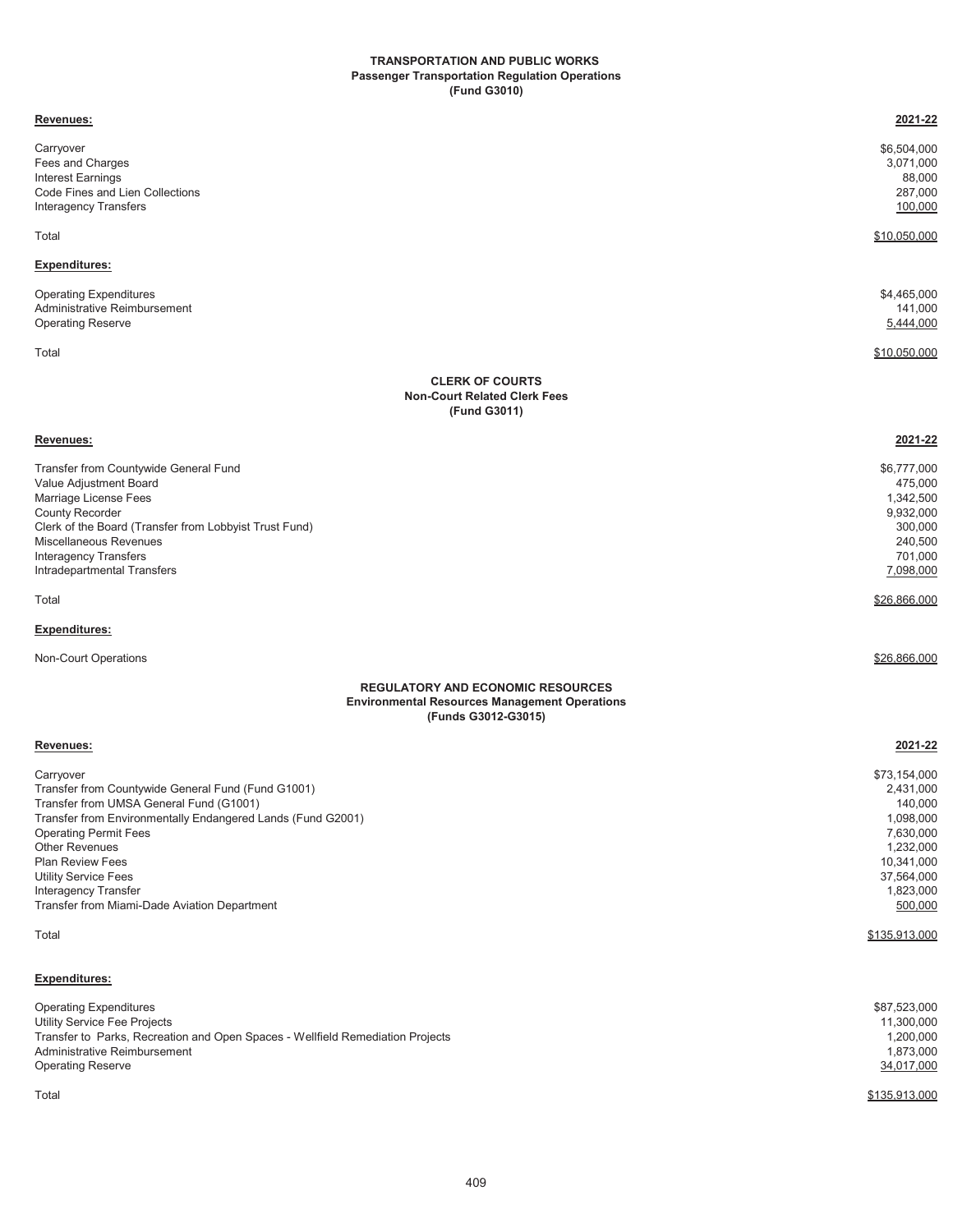#### **ADMINISTRATIVE OFFICE OF THE COURTS (AOC) (Fund G3017)**

| Revenues:                                                                                                                                                                                      | 2021-22                                           |
|------------------------------------------------------------------------------------------------------------------------------------------------------------------------------------------------|---------------------------------------------------|
| Transfer from Countywide General Fund (Fund G1001)<br>Criminal Court Costs (25% of \$65 surcharge)<br>Criminal Court Costs (\$85 surcharge)<br>Criminal and Civil Court Costs (\$15 surcharge) | \$19,531,000<br>175,000<br>1,000,000<br>3,638,000 |
| Total                                                                                                                                                                                          | \$24,344,000                                      |
| <b>Expenditures:</b>                                                                                                                                                                           |                                                   |
| <b>Debt Service</b><br><b>Operating Expenditures</b>                                                                                                                                           | \$429,000<br>23,915,000                           |
| Total                                                                                                                                                                                          | \$24,344,000                                      |
| <b>COMMUNICATIONS AND CUSTOMER EXPERIENCE</b><br>(Fund G3018)                                                                                                                                  |                                                   |
| Revenues:                                                                                                                                                                                      | 2021-22                                           |
| Transfer from Countywide General Fund<br>Transfer from Unincorporated Municipal Services Area General Fund<br><b>Communications Funding Model</b><br>Miscellaneous Charges                     | \$10,054,000<br>2,809,000<br>8,566,000<br>150,000 |
| Total                                                                                                                                                                                          | \$21,579,000                                      |
| Expenditures:                                                                                                                                                                                  |                                                   |
| <b>Operating Expenditures</b>                                                                                                                                                                  | \$21,579,000                                      |
| <b>MIAMI-DADE POLICE DEPARTMENT (MDPD)</b><br><b>External Police Services Account</b><br>(Fund G3019)                                                                                          |                                                   |
| Revenue:                                                                                                                                                                                       | 2021-22                                           |
| Carryover<br>Revenues from Off Duty Police Service                                                                                                                                             | \$1,314,000<br>20,503,000                         |
| Total                                                                                                                                                                                          | \$21,817,000                                      |
| <b>Expenditures:</b>                                                                                                                                                                           |                                                   |
| <b>Off-Duty Police Services Expenses</b><br>Off-Duty Police Services Reserve                                                                                                                   | \$20,189,000<br>1,628,000                         |
| Total                                                                                                                                                                                          | \$21,817,000                                      |
| MIAMI-DADE POLICE DEPARTMENT (MDPD)<br><b>Forfeiture Trust Fund</b><br>(Fund G3021)                                                                                                            |                                                   |
| Revenue:                                                                                                                                                                                       | 2021-22                                           |
| Carryover<br><b>Fines and Forfeitures</b>                                                                                                                                                      | \$2,192,000<br>300,000                            |
| Total                                                                                                                                                                                          | \$2,492,000                                       |
| <b>Expenditures:</b>                                                                                                                                                                           |                                                   |
| Diversion Program<br>Diversion Program Reserves                                                                                                                                                | \$155,000<br>2,337,000                            |
| Total                                                                                                                                                                                          | \$2,492,000                                       |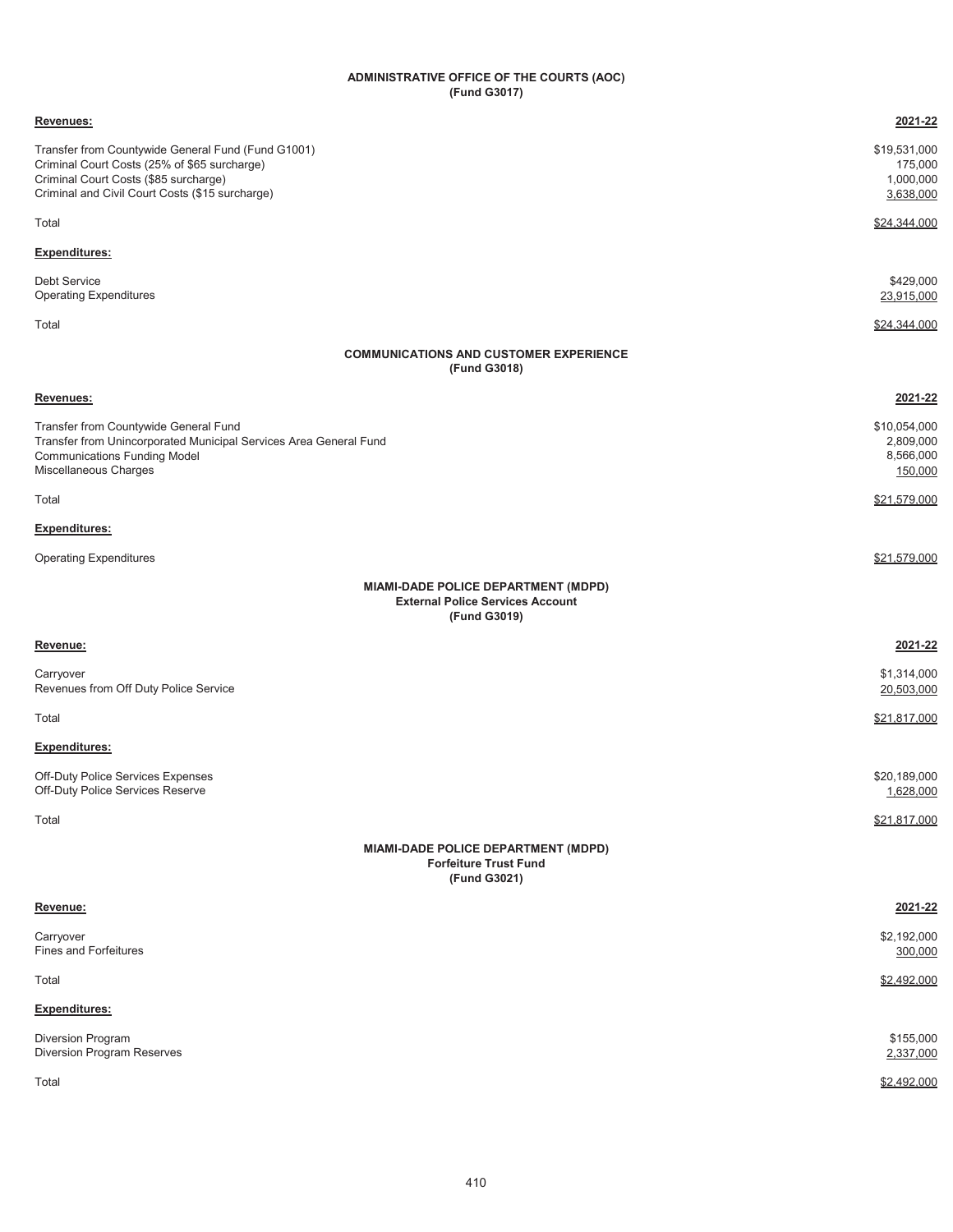#### **MIAMI-DADE POLICE DEPARTMENT (MDPD) External Police Services Account (Fund G3022)**

| Revenue:                                                                                                                                                                                                                                                                                                                                                                                                                                                                                                  | 2021-22                                                                                                                                  |
|-----------------------------------------------------------------------------------------------------------------------------------------------------------------------------------------------------------------------------------------------------------------------------------------------------------------------------------------------------------------------------------------------------------------------------------------------------------------------------------------------------------|------------------------------------------------------------------------------------------------------------------------------------------|
| Carryover<br>Revenues from MDPD eCrash Program                                                                                                                                                                                                                                                                                                                                                                                                                                                            | \$672,000<br>188,000                                                                                                                     |
| Total                                                                                                                                                                                                                                                                                                                                                                                                                                                                                                     | \$860,000                                                                                                                                |
| Expenditures:                                                                                                                                                                                                                                                                                                                                                                                                                                                                                             |                                                                                                                                          |
| MDPD eCrash Program<br>MDPD eCrash Program Reserves                                                                                                                                                                                                                                                                                                                                                                                                                                                       | \$702,000<br>158,000                                                                                                                     |
| Total                                                                                                                                                                                                                                                                                                                                                                                                                                                                                                     | \$860,000                                                                                                                                |
| <b>HUMAN RESOURCES</b><br>Human Rights and Fair Employment Administration<br>(Fund G3025)                                                                                                                                                                                                                                                                                                                                                                                                                 |                                                                                                                                          |
| Revenues:                                                                                                                                                                                                                                                                                                                                                                                                                                                                                                 | 2021-22                                                                                                                                  |
| Transfer from Countywide General Fund (Fund G1001)<br>Transfer from Unincorporated Municipal Services Area General Fund (Fund G1001)<br><b>Federal Grants and Contracts</b>                                                                                                                                                                                                                                                                                                                               | \$1,093,000<br>308,000<br>78,000                                                                                                         |
| Total                                                                                                                                                                                                                                                                                                                                                                                                                                                                                                     | \$1,479,000                                                                                                                              |
| <b>Expenditures:</b>                                                                                                                                                                                                                                                                                                                                                                                                                                                                                      |                                                                                                                                          |
| <b>Operating Expenditures</b>                                                                                                                                                                                                                                                                                                                                                                                                                                                                             | \$1,479,000                                                                                                                              |
| <b>AUDIT AND MANAGEMENT SERVICES</b><br><b>Internal Operations</b><br>(Fund G3026)                                                                                                                                                                                                                                                                                                                                                                                                                        |                                                                                                                                          |
| Revenues:                                                                                                                                                                                                                                                                                                                                                                                                                                                                                                 | 2021-22                                                                                                                                  |
| Charges for Audits or Special Studies                                                                                                                                                                                                                                                                                                                                                                                                                                                                     | \$2,200,000                                                                                                                              |
| <b>Expenditures:</b>                                                                                                                                                                                                                                                                                                                                                                                                                                                                                      |                                                                                                                                          |
| <b>Special Audit Services</b>                                                                                                                                                                                                                                                                                                                                                                                                                                                                             | \$2,200,000                                                                                                                              |
| <b>BOARD OF COUNTY COMMISSIONERS</b><br>(Fund G3027-G3044)                                                                                                                                                                                                                                                                                                                                                                                                                                                |                                                                                                                                          |
| Revenues:                                                                                                                                                                                                                                                                                                                                                                                                                                                                                                 | <u>2021-22</u>                                                                                                                           |
| Carryover                                                                                                                                                                                                                                                                                                                                                                                                                                                                                                 | \$8,566,000                                                                                                                              |
| <b>Expenditures:</b>                                                                                                                                                                                                                                                                                                                                                                                                                                                                                      |                                                                                                                                          |
| Board of County Commissioners Reserves (Districts 1-4, 6, 8 and 10-13)<br>Agenda Coordination Reserves<br><b>Commissioner Auditor Reserves</b><br><b>Community Advocacy Reserves</b><br>Intergovernmental Affairs Reserves<br>Office of the Chair Reserves<br><b>Protocol Reserves</b><br><b>Support Staff Reserves</b><br>Transfer to G1001 from G3028 (Agenda Coordination)<br>Transfer to G1001 from G3029 (Commissioner Auditor)<br>Transfer to G1001 from G3040 (Intergovernmental Affairs)<br>Total | \$6,804,000<br>178,000<br>200,000<br>116,000<br>101,000<br>246,000<br>143,000<br>168,000<br>294,000<br>213,000<br>103,000<br>\$8,566,000 |
|                                                                                                                                                                                                                                                                                                                                                                                                                                                                                                           |                                                                                                                                          |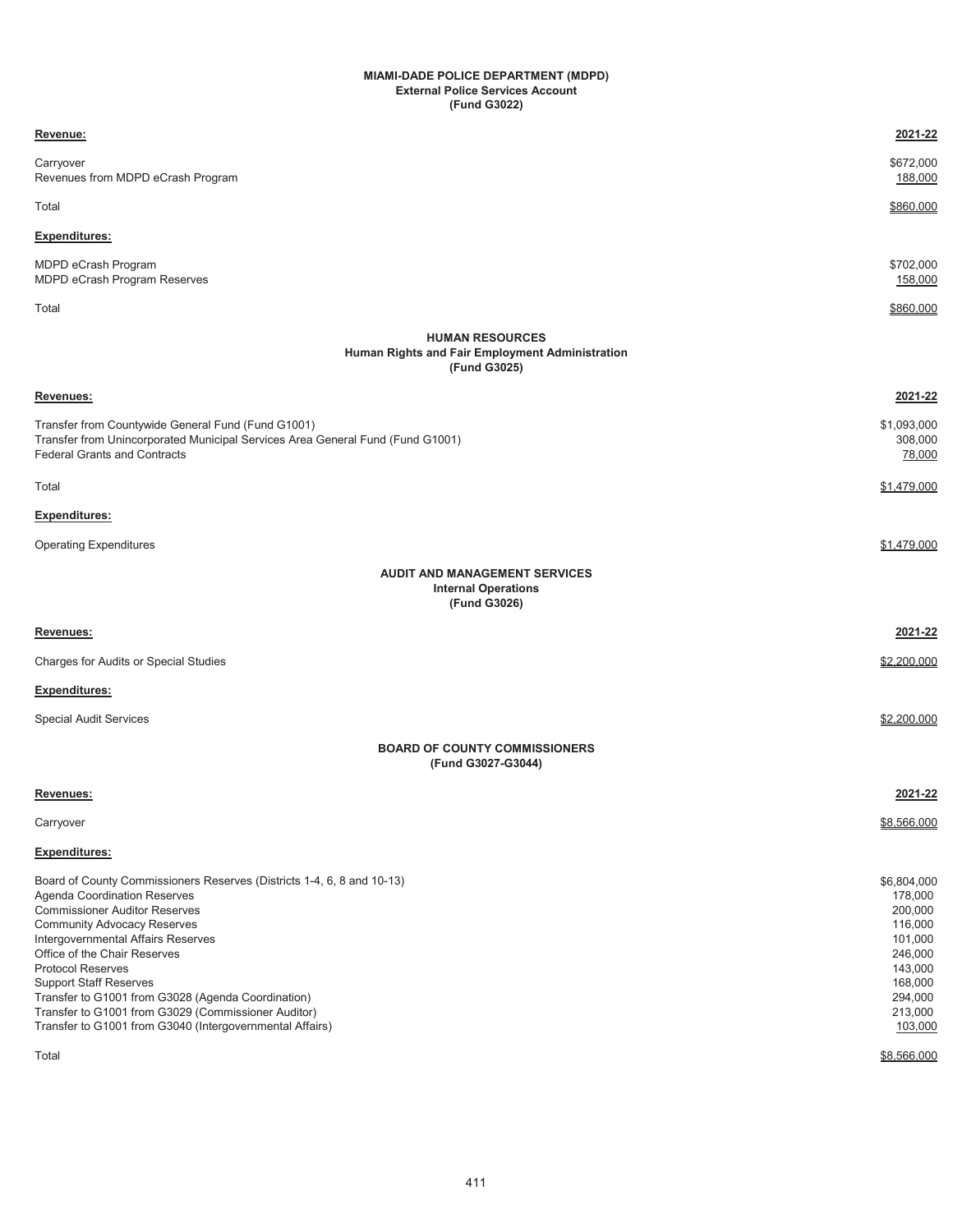# **IT FUNDING MODEL (Fund G3045)**

| Revenues:                                                                                                                                                                                                                                                                                                                                                                                                                                                                                                                                                                                                      | 2021-22                                                                                                                                   |
|----------------------------------------------------------------------------------------------------------------------------------------------------------------------------------------------------------------------------------------------------------------------------------------------------------------------------------------------------------------------------------------------------------------------------------------------------------------------------------------------------------------------------------------------------------------------------------------------------------------|-------------------------------------------------------------------------------------------------------------------------------------------|
| Carryover<br>IT Funding Model Revenues<br>Transfer from Countywide General Fund (Fund G1001)<br>Transfer from Unincorporated Municipal Services Area General Fund (Fund G1001)                                                                                                                                                                                                                                                                                                                                                                                                                                 | \$4,234,000<br>33,923,000<br>39,653,640<br>11,184,360                                                                                     |
| Total                                                                                                                                                                                                                                                                                                                                                                                                                                                                                                                                                                                                          | \$88,995,000                                                                                                                              |
| <b>Expenditures:</b>                                                                                                                                                                                                                                                                                                                                                                                                                                                                                                                                                                                           |                                                                                                                                           |
| Transfer to Information Technology Department (Fund G6001)<br>Transfer to Office of the Property Appraiser (Fund G1001 and G3048)<br>Transfer to Office of Management and Budget (Fund G3078)<br>Transfer to ERP Capital Project (Fund CB058)<br>Transfer to ITLC Capital Projects (Fund CO078)<br>Reimbursement to Finance Department (Fund G3059)<br>Reimbursement to Human Resource Department (Fund G1001)<br>Reimbursement to Office of Management and Budget (Fund G1001)<br>Cybersecurity Strategic Evolution Plan Payment (Fund D3136)<br>ERP Debt Service Payment (Fund D3068, D3119, D3127)<br>Total | \$71,033,000<br>4,109,000<br>2,311,000<br>2,634,000<br>649,000<br>3,130,000<br>191,000<br>323,000<br>149,000<br>4,466,000<br>\$88,995,000 |
| OFFICE OF MANAGEMENT AND BUDGET<br><b>Grants, Bond Administration and Program Management</b><br>(Fund G3046)                                                                                                                                                                                                                                                                                                                                                                                                                                                                                                   |                                                                                                                                           |
| Revenues:                                                                                                                                                                                                                                                                                                                                                                                                                                                                                                                                                                                                      | 2021-22                                                                                                                                   |
| Transfer from Countywide General Fund (Fund G1001)<br>Transfer from UMSA General Fund (G1001)<br>Transfer from Countywide Infrastructure Investment Program<br>Building Better Communities Bond Interest Earnings<br>Marketing Revenues<br>Federal Grant (FEMA)                                                                                                                                                                                                                                                                                                                                                | \$3,203,000<br>\$26,000<br>\$551,000<br>\$318,000<br>200,000<br>980,000                                                                   |
| Total                                                                                                                                                                                                                                                                                                                                                                                                                                                                                                                                                                                                          | <u>\$5,278,000</u>                                                                                                                        |
| <b>Expenditures:</b>                                                                                                                                                                                                                                                                                                                                                                                                                                                                                                                                                                                           |                                                                                                                                           |
| <b>Operating Expenditures</b>                                                                                                                                                                                                                                                                                                                                                                                                                                                                                                                                                                                  | \$5,278,000                                                                                                                               |
| <b>MEDICAL EXAMINER</b><br>(Fund G3047)                                                                                                                                                                                                                                                                                                                                                                                                                                                                                                                                                                        |                                                                                                                                           |
| Revenues:                                                                                                                                                                                                                                                                                                                                                                                                                                                                                                                                                                                                      | 2021-22                                                                                                                                   |
| Transfer from Countywide General Fund (Fund G1001)<br>Service Fees                                                                                                                                                                                                                                                                                                                                                                                                                                                                                                                                             | \$14,296,000<br>833,000                                                                                                                   |
| Total                                                                                                                                                                                                                                                                                                                                                                                                                                                                                                                                                                                                          | \$15,129,000                                                                                                                              |
| Expenditures:                                                                                                                                                                                                                                                                                                                                                                                                                                                                                                                                                                                                  |                                                                                                                                           |
| <b>Operating Expenditures</b>                                                                                                                                                                                                                                                                                                                                                                                                                                                                                                                                                                                  | \$15,129,000                                                                                                                              |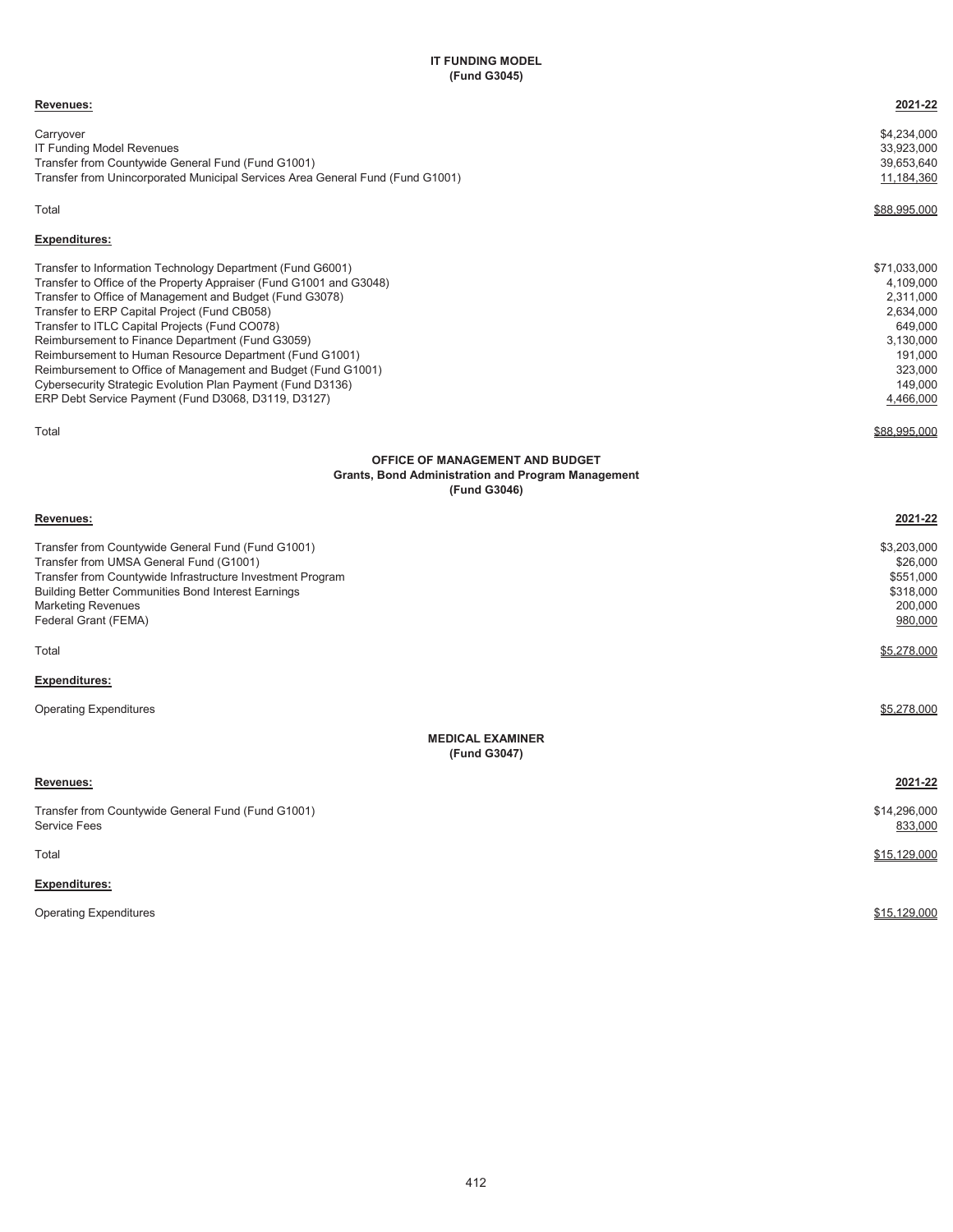# **PROPERTY APPRAISER (Fund G3048)**

| Revenues:                                                                                                                      | 2021-22       |
|--------------------------------------------------------------------------------------------------------------------------------|---------------|
| Carryover                                                                                                                      | \$2,750,000   |
| Transfer from Countywide General Fund (Fund G1001)                                                                             | 44,827,000    |
| Reimbursements from Taxing Jurisdictions                                                                                       | 2,780,000     |
| Transfer from IT Funding Model (Fund G3045)                                                                                    | 4,109,000     |
| Miscellaneous Revenues                                                                                                         | 16,000        |
| Total                                                                                                                          | \$54,482,000  |
| <b>Expenditures:</b>                                                                                                           |               |
| <b>Operating Expenditures</b>                                                                                                  | \$51,232,000  |
| Computer Aided Mass Appraisal System (CAMA) - Replacement Project                                                              | 3,250,000     |
|                                                                                                                                |               |
| Total                                                                                                                          | \$54,482,000  |
| <b>REGULATORY AND ECONOMIC RESOURCES</b><br>Land Development, Building and Zoning Compliance Operations<br>(Funds G3049-G3055) |               |
| Revenues:                                                                                                                      | 2021-22       |
| Transfer from Countywide General Fund (Fund G1001)                                                                             | \$2,409,000   |
| Transfer from Unincorporated Municipal Services Area General Fund (Fund G1001)                                                 | 183,000       |
| <b>Building Administrative Fees</b>                                                                                            | 507,000       |
| Carryover                                                                                                                      | 88,497,000    |
| Code Compliance Fees                                                                                                           | 4,926,000     |
| Code Fines/Lien Collections                                                                                                    | 8,622,000     |
| <b>Construction/Plat Fees</b>                                                                                                  | 4,753,000     |
| Contractor's Licensing and Enforcement Fees                                                                                    | 2,136,000     |
| Foreclosure Registry                                                                                                           | 369,000       |
| Miscellaneous Revenues                                                                                                         | 87,000        |
| <b>Other Revenue</b>                                                                                                           | 6,117,000     |
| <b>Permitting Trade Fees</b>                                                                                                   | 36,936,000    |
| <b>Product Control Certification Fees</b>                                                                                      | 2,456,000     |
| <b>Planning Revenue</b>                                                                                                        | 672,000       |
| Zoning Revenue                                                                                                                 | 7,372,000     |
| Total                                                                                                                          | \$166,042,000 |
| Expenditures:                                                                                                                  |               |
| <b>Operating Expenditures</b>                                                                                                  | \$82,595,000  |
| Administrative Reimbursement                                                                                                   | 2,025,000     |
| <b>Operating Reserve</b>                                                                                                       | 81,422,000    |
| Total                                                                                                                          | \$166,042,000 |
| <b>INTERNAL SERVICES</b><br><b>Vehicle Financed Leases</b><br>(Fund G3057)                                                     |               |
| <u>Revenues:</u>                                                                                                               | 2021-22       |
| <b>Future Financing Proceeds</b>                                                                                               | \$49,188,000  |
| <b>Expenditures:</b>                                                                                                           |               |
|                                                                                                                                |               |

Departmental Vehicle Purchases (Various) **\$49,188,000** \$49,188,000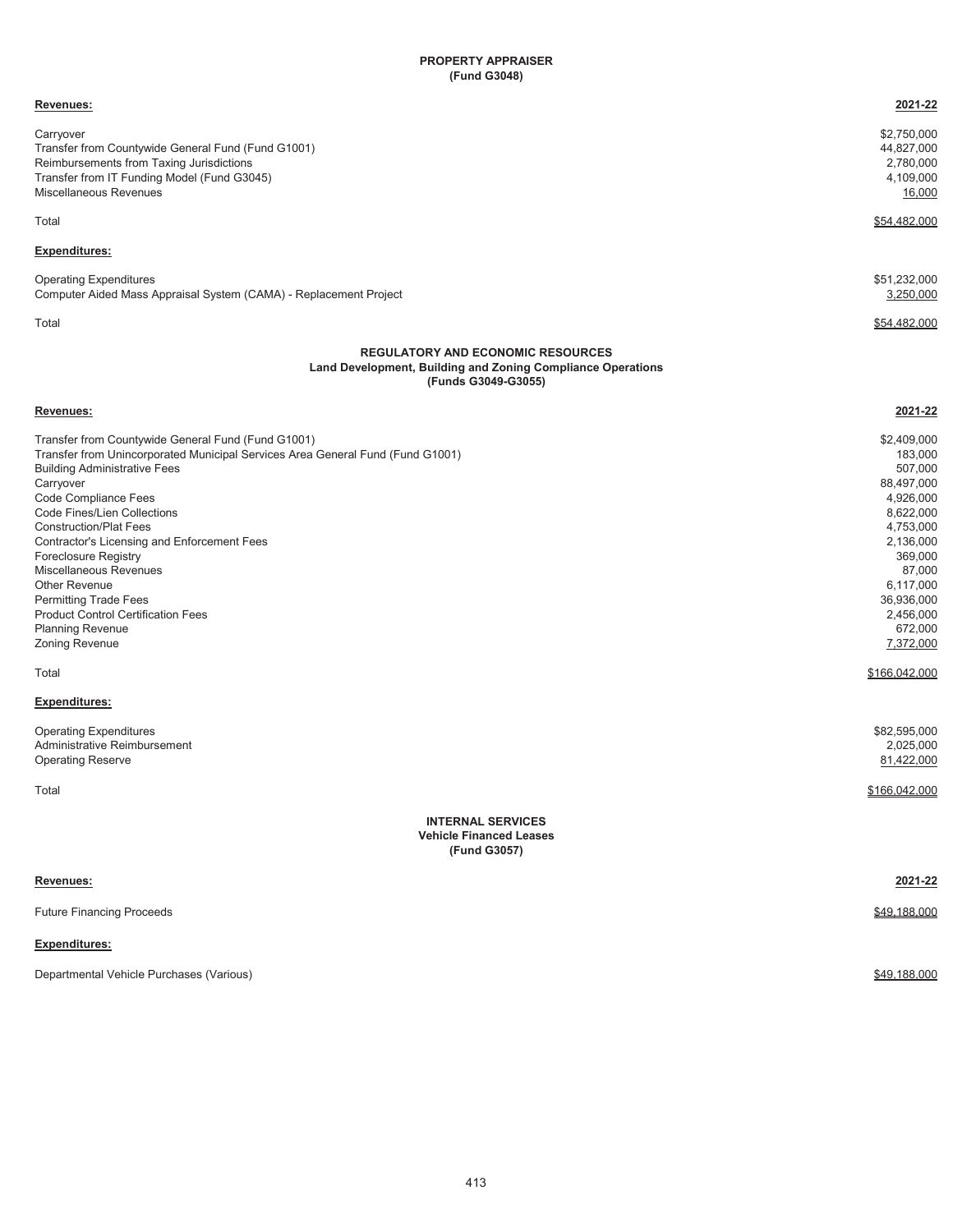## **FINANCE (Funds G3058-G3060)**

| Revenues:                                                                                                                                                                                                                                                                                                 | 2021-22                                                                                                  |
|-----------------------------------------------------------------------------------------------------------------------------------------------------------------------------------------------------------------------------------------------------------------------------------------------------------|----------------------------------------------------------------------------------------------------------|
| Carryover<br>Bond Administration Fees and Charges<br>Tax Collector Ad Valorem Fees<br>Tax Collector Auto Tag Fees<br><b>Tourist Tax Collection Fees</b><br>Transfer from IT Funding Model (Fund G3045)<br><b>Other Revenues</b><br>Local Business Tax Receipt Fees                                        | \$5,861,000<br>2,110,000<br>15,308,000<br>14,345,000<br>4,750,000<br>3,137,000<br>1,500,000<br>4,410,000 |
| Total                                                                                                                                                                                                                                                                                                     | \$51,421,000                                                                                             |
| <b>Expenditures:</b><br>Director's Office<br><b>Bond Administration Expenditures</b><br>Tax Collector Expenditures<br>Director and Controller Expenditures<br><b>Business Solutions Support</b><br>Compliance and Administration<br>Transfer to General Government Improvement Fund - (GGIF) (Fund CO003) | \$1,349,000<br>2,836,000<br>24,723,000<br>15,188,000<br>2,237,000<br>809,000<br>4,279,000                |
| Total                                                                                                                                                                                                                                                                                                     | \$51,421,000                                                                                             |
| <b>TRANSPORTATION AND PUBLIC WORKS</b><br><b>Public Works Construction Operations</b><br>(Fund G3074)                                                                                                                                                                                                     |                                                                                                          |
| Revenues:                                                                                                                                                                                                                                                                                                 | 2021-22                                                                                                  |
| Carryover<br>Transfer from Countywide General Fund (Fund G1001)<br>Transfer from UMSA General Fund (G1001)<br><b>Construction/Plat Fees</b>                                                                                                                                                               | \$35,000<br>207,000<br>507,000<br>4,881,000                                                              |
| Total                                                                                                                                                                                                                                                                                                     | \$5,630,000                                                                                              |
| Expenditures:                                                                                                                                                                                                                                                                                             |                                                                                                          |
| <b>Construction Expenditures</b>                                                                                                                                                                                                                                                                          | \$5,630,000                                                                                              |
| <b>BOARD OF COUNTY COMMISSIONERS</b><br>(Fund G3075-G3077)                                                                                                                                                                                                                                                |                                                                                                          |
| Revenues:                                                                                                                                                                                                                                                                                                 | 2021-22                                                                                                  |
| Carryover                                                                                                                                                                                                                                                                                                 | \$371,000                                                                                                |
| <b>Expenditures:</b>                                                                                                                                                                                                                                                                                      |                                                                                                          |
| Board of County Commissioners Reserves (Districts 5,7 and 9)                                                                                                                                                                                                                                              | \$371,000                                                                                                |
| <b>OFFICE OF MANAGEMENT AND BUDGET</b><br><b>Strategic Business Management</b><br>(Fund G3078)                                                                                                                                                                                                            |                                                                                                          |
| Revenues:                                                                                                                                                                                                                                                                                                 | 2021-22                                                                                                  |
| Transfer from IT Funding Model (Fund G3045)<br>Enterprise Resource Planning Implementation Project Bond Proceeds                                                                                                                                                                                          | \$2,311,000<br>2,613,000                                                                                 |
| Total                                                                                                                                                                                                                                                                                                     | \$4,924,000                                                                                              |
| <b>Expenditures:</b>                                                                                                                                                                                                                                                                                      |                                                                                                          |
| <b>Operating Expenditures</b>                                                                                                                                                                                                                                                                             | \$4,924,000                                                                                              |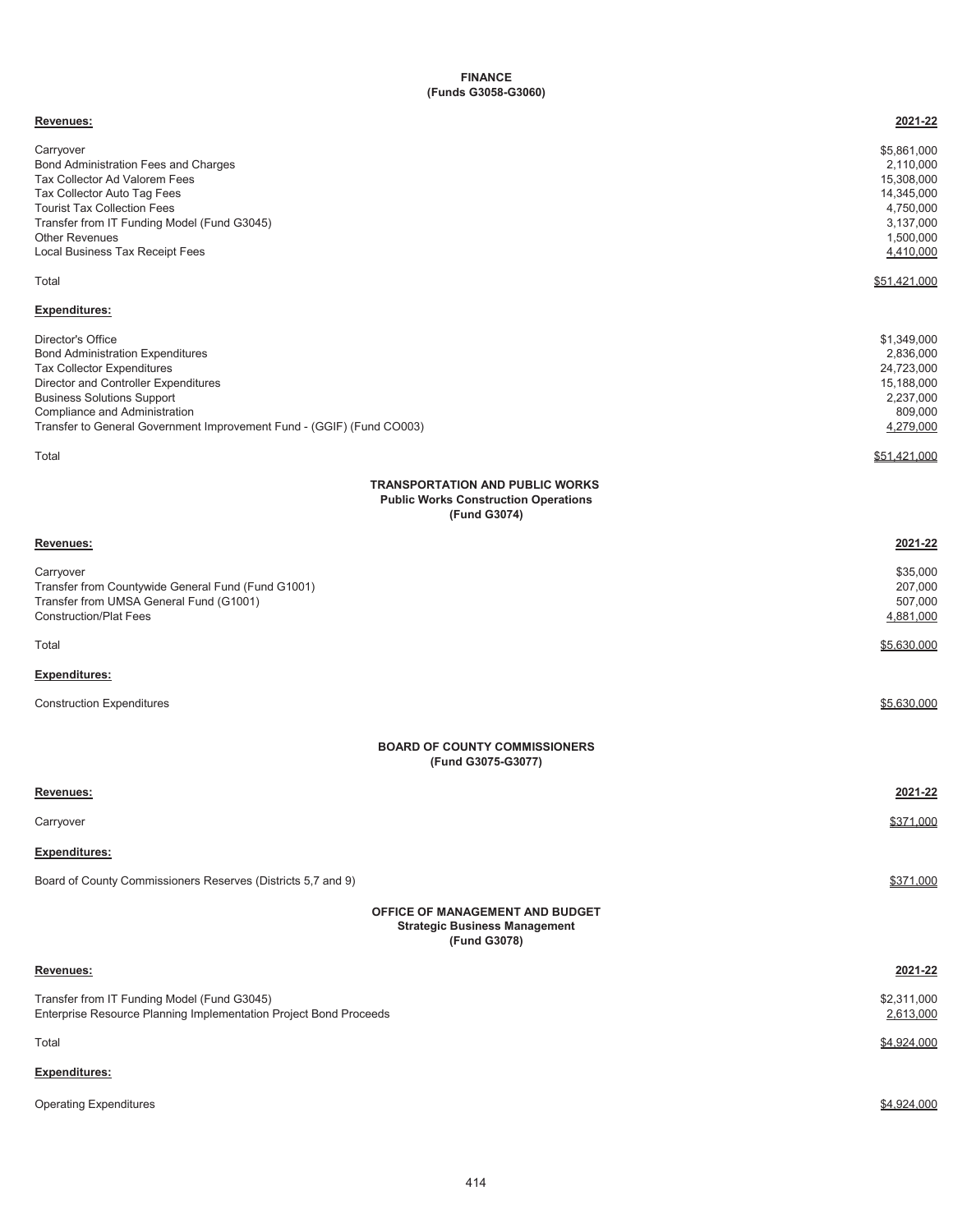# **ADMINISTRATIVE OFFICE OF THE COURTS (AOC) (Fund G3089)**

| <u>Revenues:</u>                                                                                                                                                                                                                                                                                                                                                                                                         | 2021-22                                                                                                           |
|--------------------------------------------------------------------------------------------------------------------------------------------------------------------------------------------------------------------------------------------------------------------------------------------------------------------------------------------------------------------------------------------------------------------------|-------------------------------------------------------------------------------------------------------------------|
| Carryover<br>Interest Earnings                                                                                                                                                                                                                                                                                                                                                                                           | \$851,000<br>1,000                                                                                                |
| Total                                                                                                                                                                                                                                                                                                                                                                                                                    | \$852,000                                                                                                         |
| Expenditures:                                                                                                                                                                                                                                                                                                                                                                                                            |                                                                                                                   |
| <b>Operating Reserves</b>                                                                                                                                                                                                                                                                                                                                                                                                | \$852,000                                                                                                         |
| <b>BOARD OF COUNTY COMMISSIONERS</b><br>(Fund G3090-G3091)                                                                                                                                                                                                                                                                                                                                                               |                                                                                                                   |
| <u>Revenues:</u>                                                                                                                                                                                                                                                                                                                                                                                                         | 2021-22                                                                                                           |
| Carryover                                                                                                                                                                                                                                                                                                                                                                                                                | \$674,000                                                                                                         |
| <u>Expenditures:</u>                                                                                                                                                                                                                                                                                                                                                                                                     |                                                                                                                   |
| Jay Molina International Trade Consortium Reserves<br>Transfer to G1001 from G3090 (Jay Molina International Trade Consortium)                                                                                                                                                                                                                                                                                           | \$434,000<br>240,000                                                                                              |
| Total                                                                                                                                                                                                                                                                                                                                                                                                                    | \$674,000                                                                                                         |
| OFFICE OF MANAGEMENT AND BUDGET<br>Mom and Pop Small Business Grants Program<br>(Fund G3061-G3073)                                                                                                                                                                                                                                                                                                                       |                                                                                                                   |
| Revenues:                                                                                                                                                                                                                                                                                                                                                                                                                | 2021-22                                                                                                           |
| Carryover<br>Transfer from Countywide General Fund (Fund G1001)                                                                                                                                                                                                                                                                                                                                                          | \$851,000<br>1,044,000                                                                                            |
| Total                                                                                                                                                                                                                                                                                                                                                                                                                    | \$1,895,000                                                                                                       |
| <u>Expenditures:</u>                                                                                                                                                                                                                                                                                                                                                                                                     |                                                                                                                   |
| Board of County Commissioners Mom and Pop Expenditures (13 Commission Districts)                                                                                                                                                                                                                                                                                                                                         | \$1,895,000                                                                                                       |
| <b>PARKS, RECREATION AND OPEN SPACES</b><br><b>Operations and Zoo Miami</b><br>(Funds G4001-G4005)                                                                                                                                                                                                                                                                                                                       |                                                                                                                   |
| Revenues:                                                                                                                                                                                                                                                                                                                                                                                                                | 2021-22                                                                                                           |
| Transfer from Countywide General Fund (Fund G1001)<br>Transfer from Unincorporated Municipal Services Area General Fund (Fund G1001)<br>Fees and Charges<br>Transfer from Convention Development Tax (Fund ST007)<br>Transfer of Secondary Gas Tax for Right-of-Way Maintenance (Fund CO008)<br><b>CIIP Program Revenues</b><br>Other Revenues<br>Interdepartmental/Interagency Transfers<br>Intradepartmental Transfers | \$62,256,000<br>50,053,000<br>53,996,000<br>11,600,000<br>3,576,000<br>717,000<br>138,000<br>6,699,000<br>827,000 |
| Total                                                                                                                                                                                                                                                                                                                                                                                                                    | \$189,862,000                                                                                                     |
| <u>Expenditures:</u>                                                                                                                                                                                                                                                                                                                                                                                                     |                                                                                                                   |
| <b>Total Operating Expenditures</b><br>Distribution of Funds in Trust<br>Debt Service Payments<br><b>Transfers to Trust Accounts</b><br>Intradepartmental Transfers<br>Total                                                                                                                                                                                                                                             | \$187,006,000<br>300,000<br>1,444,000<br>285,000<br>827,000                                                       |
|                                                                                                                                                                                                                                                                                                                                                                                                                          | \$189,862,000                                                                                                     |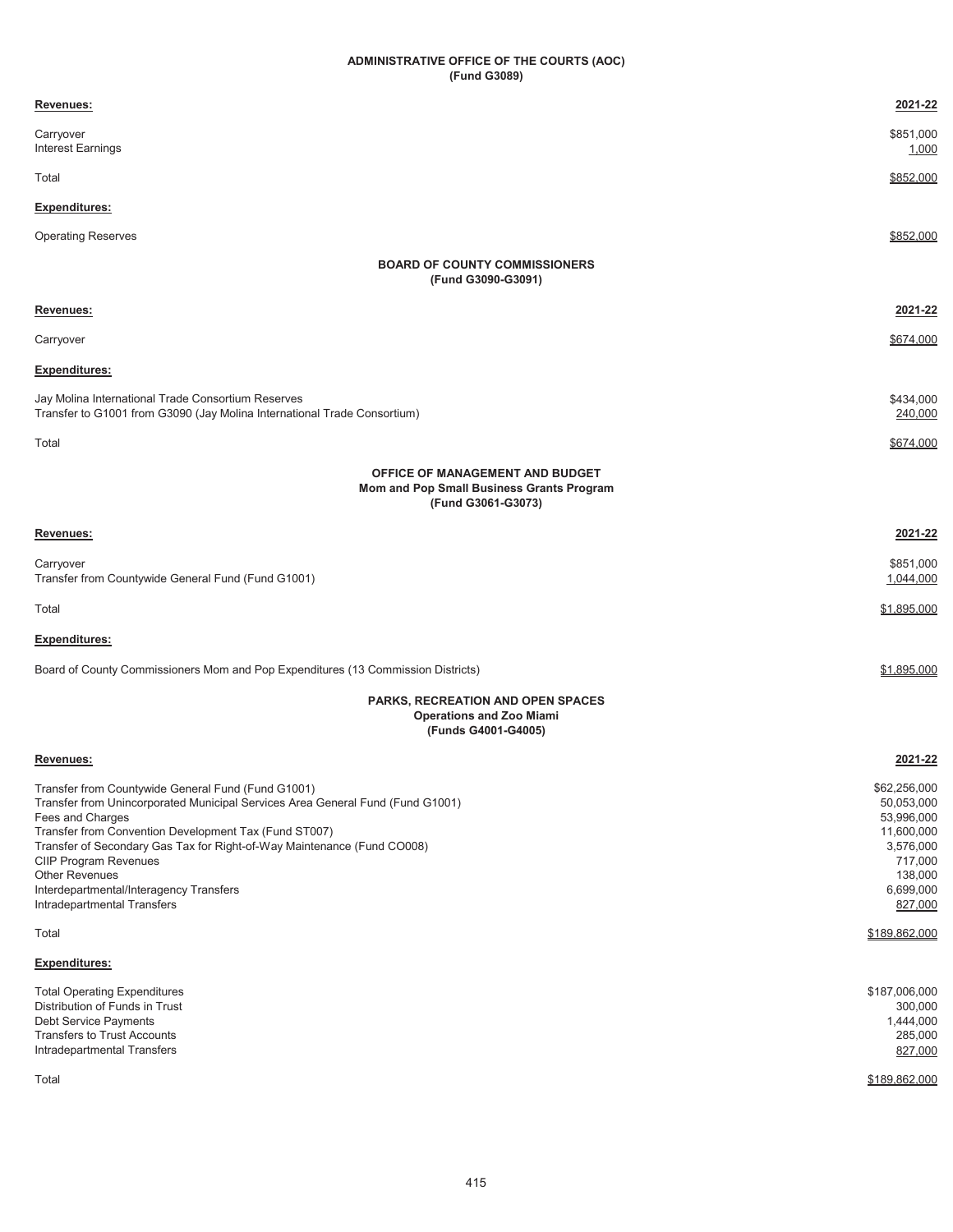## **CLERK OF COURTS Records Management (Fund G5001)**

| Revenues:                                                                                                                                                                                      | 2021-22                                            |
|------------------------------------------------------------------------------------------------------------------------------------------------------------------------------------------------|----------------------------------------------------|
| Carryover<br>Fees and Charges                                                                                                                                                                  | \$758,000<br>1,701,000                             |
| Total                                                                                                                                                                                          | \$2.459.000                                        |
| Expenditures:                                                                                                                                                                                  |                                                    |
| <b>Operating Expenditures</b>                                                                                                                                                                  | \$2,459,000                                        |
| <b>HUMAN RESOURCES</b><br><b>Benefits Administration</b><br>(Fund G5002)                                                                                                                       |                                                    |
| Revenues:                                                                                                                                                                                      | 2021-22                                            |
| Transfer from Self Insurance Trust Fund (Fund IS 541)<br><b>Other Revenues</b>                                                                                                                 | \$3,615,000<br>172,000                             |
| Total                                                                                                                                                                                          | \$3,787,000                                        |
| <b>Expenditures:</b>                                                                                                                                                                           |                                                    |
| <b>Operating Expenditures</b>                                                                                                                                                                  | \$3,787,000                                        |
| <b>FINANCE</b><br><b>Internal Service Fund</b><br>(Fund G5003-G5004 and G5028)                                                                                                                 |                                                    |
| Revenues:                                                                                                                                                                                      | 2021-22                                            |
| Carryover<br>Cash Management Fees and Other Revenues<br><b>Credit and Collections Charges</b><br>Code Fines/ Lien Collections                                                                  | \$80,000<br>2,443,000<br>10,438,000<br>3,212,000   |
| Total                                                                                                                                                                                          | \$16,173,000                                       |
| <b>Expenditures:</b>                                                                                                                                                                           |                                                    |
| Cash Management Operating Expenditures<br><b>Credit and Collections Expenditures</b><br>Code Enforcement Expenditures<br>Transfer to General Government Improvement Fund - (GGIF) (Fund CO003) | \$1,968,000<br>6,822,000<br>3,212,000<br>4,171,000 |
| Total                                                                                                                                                                                          | \$16,173,000                                       |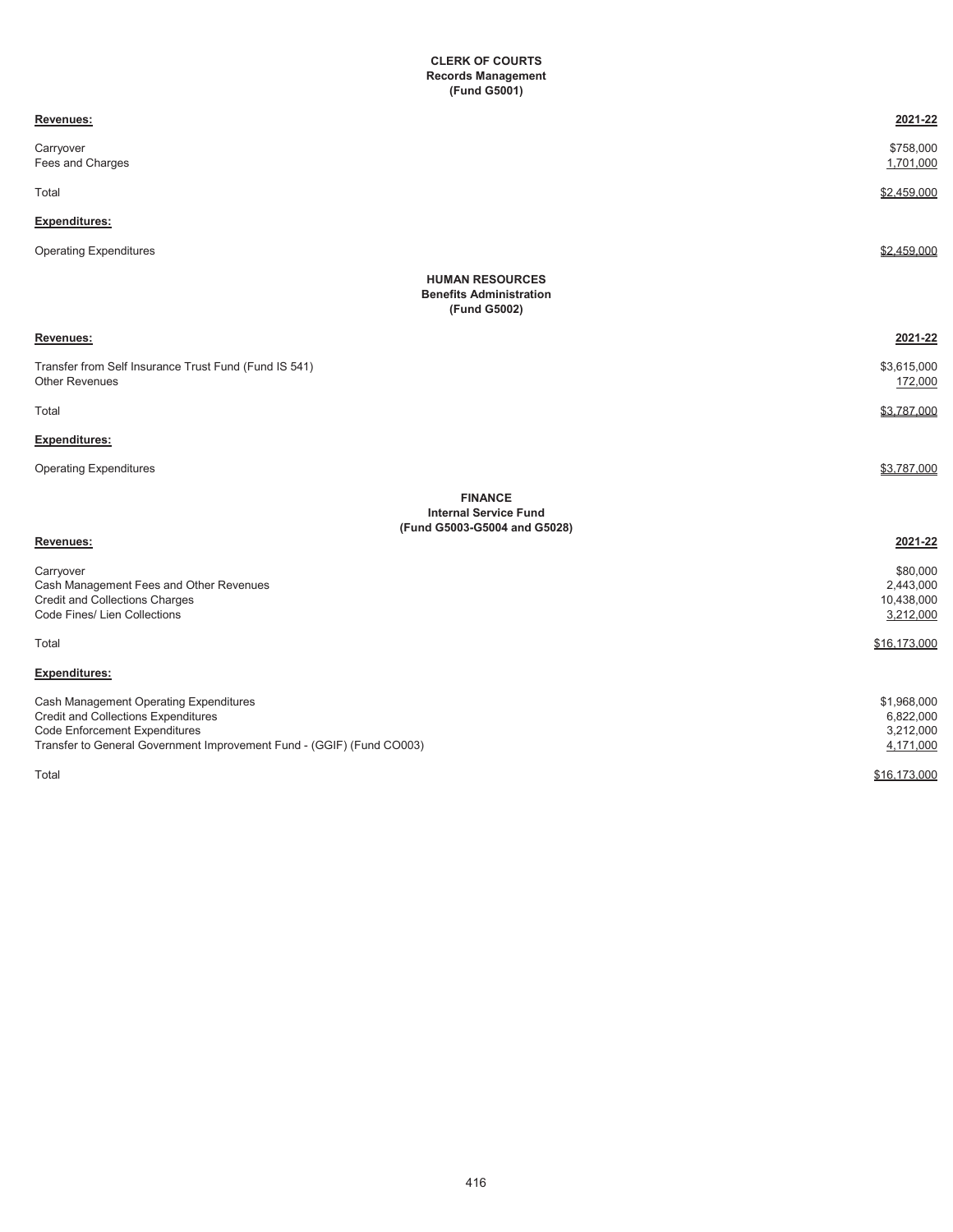#### **Internal Service Operations (Funds G5005-G5022, G5027, G5029 and G5030) INTERNAL SERVICES**

#### **Revenues: 2021-22**

| Transfer from Countywide General Fund (Fund G1001)                                             | \$46,357,000  |
|------------------------------------------------------------------------------------------------|---------------|
| Transfer from Unincorporated Municipal Services Area General Fund (Fund G1001)                 | 13,075,000    |
| Carryover                                                                                      | 10,141,000    |
| Internal Service Fees and Charges                                                              | 222,941,000   |
| <b>Interest Earnings</b>                                                                       | 15,000        |
| <b>Interagency Transfer</b>                                                                    | 9,038,000     |
| <b>Miscellaneous Revenues</b>                                                                  | 375,000       |
| Other Revenues - Business Participation Model (BPM)                                            | 6,870,000     |
| <b>External Fees and Charges</b>                                                               | 1,047,000     |
| Fees and Charges                                                                               | 4,686,000     |
| <b>Municipal Fines</b>                                                                         | 350,000       |
| <b>User Access Fees</b>                                                                        | 13,300,000    |
| Intradepartmental Transfers                                                                    | 10,070,000    |
| Total                                                                                          | \$338,265,000 |
| <b>Expenditures:</b>                                                                           |               |
| <b>Operating Expenditures</b>                                                                  | \$286,023,000 |
| Reimbursement of County Attorney's Office for Legal Services                                   | 3,800,000     |
| Distribution of Municipal ADA Fines                                                            | 612,000       |
| Distribution of Funds in Trust to the Beacon Tradeport                                         | 255,000       |
| Transfer to General Government Improvement Fund (GGIF) (Fund CO080)                            | 5,982,000     |
| Transfer to Debt Service (Various Projects)                                                    | 15,746,000    |
| Transfer to General Fund for Countywide Procurement Activities and Other Reserves (Fund G1001) | 1,076,000     |
| Transfer to SBD for Procurement Activities (Fund G5029)                                        | 477,000       |
| <b>Debt Service</b>                                                                            | 5,509,000     |
| Reserves                                                                                       | 8,715,000     |
| Intradepartmental Transfers                                                                    | 10,070,000    |
| Total                                                                                          | \$338.265.000 |
| <b>INFORMATION TECHNOLOGY</b>                                                                  |               |
| <b>Enterprise Technology Services</b>                                                          |               |
| (Fund G6001)                                                                                   |               |
| Revenues:                                                                                      | 2021-22       |

| Transfer from Countywide General Fund (Fund G1001)                                                                                                                                                                                                                                         | \$1,882,000                                                                     |
|--------------------------------------------------------------------------------------------------------------------------------------------------------------------------------------------------------------------------------------------------------------------------------------------|---------------------------------------------------------------------------------|
| Transfer from State of Florida Recording Fee                                                                                                                                                                                                                                               | 3,300,000                                                                       |
| Transfer from IT Funding Model (Fund G3045)                                                                                                                                                                                                                                                | 71,032,000                                                                      |
| Transfer from Fund S1017                                                                                                                                                                                                                                                                   | 500,000                                                                         |
| <b>Proprietary Fees</b>                                                                                                                                                                                                                                                                    | 458.000                                                                         |
| Intradepartmental Transfers                                                                                                                                                                                                                                                                | 19,941,000                                                                      |
| <b>Charges to Departments for Services</b>                                                                                                                                                                                                                                                 | 132,422,000                                                                     |
| Total<br><b>Expenditures:</b><br><b>Operating Expenditures</b><br>Charges to Debt Service (Project 213955) (Fund D3090)<br>Intradepartmental Transfers<br>Transfer to IT Capital Fund (Fund CO079)<br>Transfer to General Government Improvement Fund (GGIF) for Debt Service (Fund CO003) | \$229,535,000<br>\$199,921,000<br>331.000<br>19,941,000<br>8,843,000<br>499,000 |

 $\$229,535,000$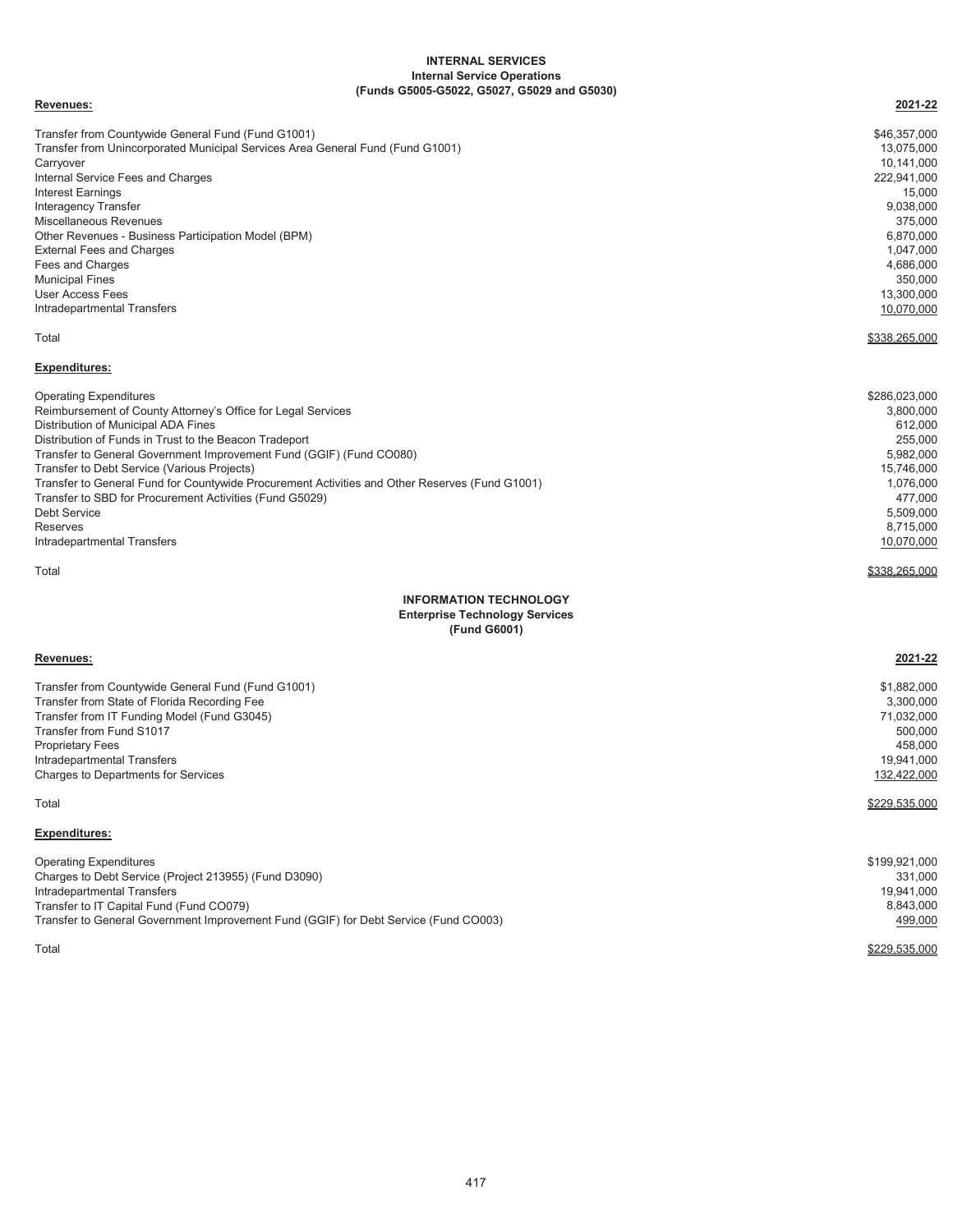#### **(Fund G6002) Service Costs Charged Back INFORMATION TECHNOLOGY**

| Revenues:                                                                                                                                                                                    | 2021-22                                                 |
|----------------------------------------------------------------------------------------------------------------------------------------------------------------------------------------------|---------------------------------------------------------|
| Charges to Departments for Telephone Services                                                                                                                                                | \$14,535,000                                            |
| <b>Expenditures:</b>                                                                                                                                                                         |                                                         |
| Charges for Telephone Services<br>Transfer to IT Capital Fund (CO079)                                                                                                                        | \$13,514,000<br>1,021,000                               |
| Total                                                                                                                                                                                        | \$14,535,000                                            |
| <b>MIAMI-DADE LIBRARY</b><br><b>Operations</b><br>(Funds SL001-SL003)                                                                                                                        |                                                         |
| Revenues:                                                                                                                                                                                    | 2021-22                                                 |
| Ad Valorem Revenue (Tax Roll: \$303,257,000,000)<br>Carryover<br>State Aid to Public Libraries<br>Miscellaneous Revenue                                                                      | \$81,818,000<br>23,441,000<br>1,000,000<br>852,000      |
| Total                                                                                                                                                                                        | \$107,111,000                                           |
| Expenditures:                                                                                                                                                                                |                                                         |
| <b>Library Operations</b><br>Administrative Reimbursement<br>Debt Service Payment<br>Transfer to Capital Project (Fund CO002)                                                                | \$88,377,000<br>2,306,000<br>1,581,000<br>14,847,000    |
| Total                                                                                                                                                                                        | \$107,111,000                                           |
| <b>LAW LIBRARY A</b><br>(Fund S1001)                                                                                                                                                         |                                                         |
| Revenues:                                                                                                                                                                                    | 2021-22                                                 |
| Carryover<br>Criminal Court Costs (25% of \$65 surcharge)<br>Service Charges<br><b>Business License Tax Revenue</b>                                                                          | \$480,000<br>195,000<br>25,000<br>89,000                |
| Total                                                                                                                                                                                        | \$789,000                                               |
| <b>Expenditures:</b>                                                                                                                                                                         |                                                         |
| <b>Operating Expenditures</b><br><b>Operating Reserves</b>                                                                                                                                   | \$578,000<br>211,000                                    |
| Total                                                                                                                                                                                        | \$789,000                                               |
| <b>LEGAL AID SOCIETY</b><br>(Funds S1003-S1005)                                                                                                                                              |                                                         |
| Revenues:                                                                                                                                                                                    | 2021-22                                                 |
| Transfer from Countywide General Fund (Fund G1001)<br>Criminal Court Costs (25% of \$65 surcharge)<br><b>Grant Revenues</b><br>Florida Bar Foundation Contributions<br>Miscellaneous Revenue | \$3,165,000<br>201,000<br>934,000<br>210,000<br>150,000 |
| Total                                                                                                                                                                                        | \$4,660,000                                             |
| <b>Expenditures:</b>                                                                                                                                                                         |                                                         |
| <b>Operating Expenditures</b>                                                                                                                                                                | \$4,660,000                                             |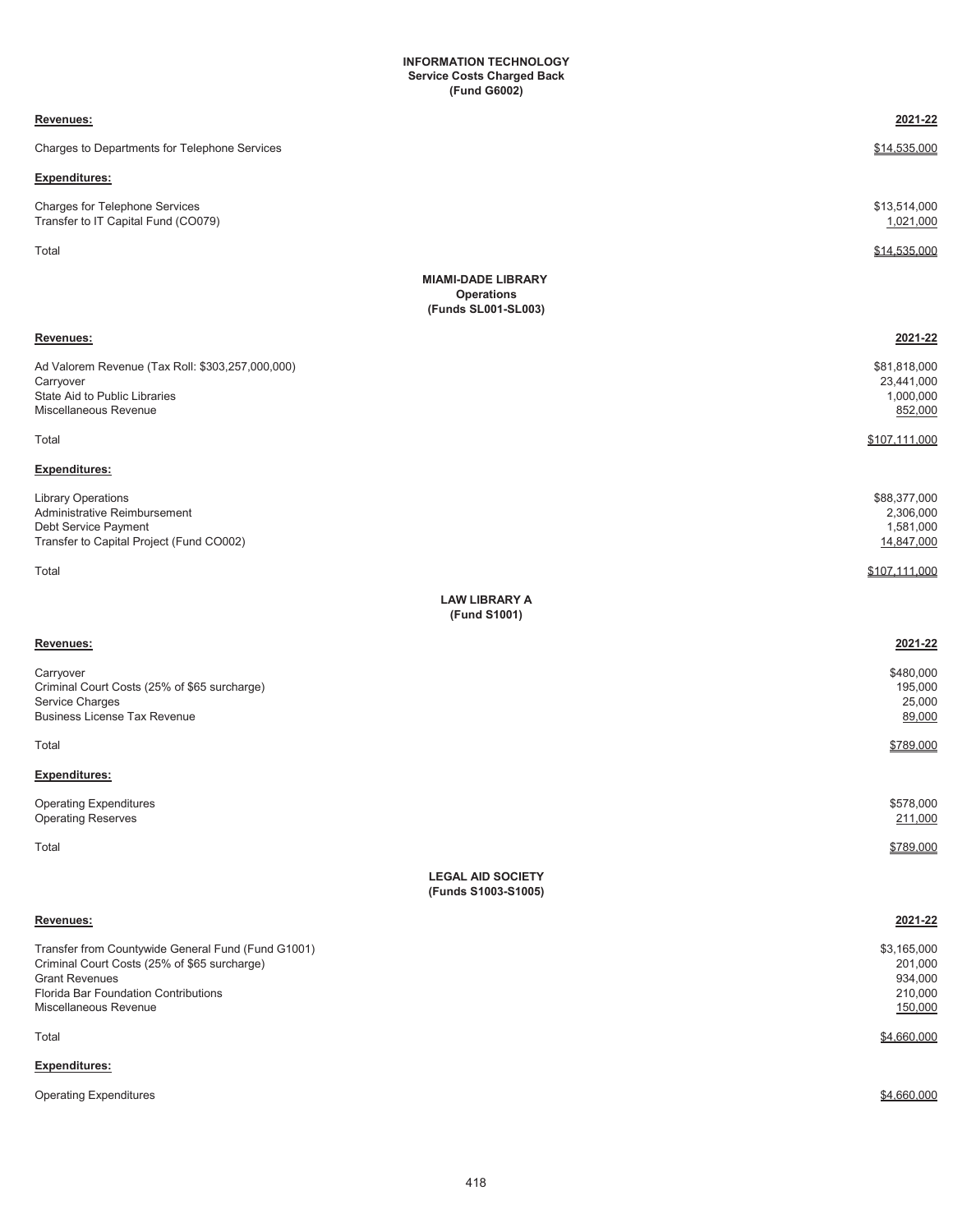#### **JUDICIAL ADMINISTRATION (Fund S1006) Driving While License Suspended Traffic School**

| Revenues:                                                                                                     | 2021-22                        |
|---------------------------------------------------------------------------------------------------------------|--------------------------------|
| Carryover<br>Program Fees<br>Interest Earnings                                                                | \$228,000<br>205,000<br>1,000  |
| Total                                                                                                         | \$434,000                      |
| Expenditures:                                                                                                 |                                |
| <b>Operating Expenditures</b><br><b>Operating Reserves</b>                                                    | \$276,000<br>158,000           |
| Total                                                                                                         | \$434,000                      |
| <b>Court Standby Program (SAO)</b><br>(Fund S1007)                                                            |                                |
| Revenues:                                                                                                     | 2021-22                        |
| Carryover<br>Transfer from the Miami-Dade Police Department<br>Contribution from Municipal Police Departments | \$94,000<br>125,000<br>365,000 |
| Total                                                                                                         | \$584,000                      |
| Expenditures:                                                                                                 |                                |
| <b>Operating Expenditures</b>                                                                                 | \$584.000                      |
| Self Help Unit (AOC)<br>(Fund S1008)                                                                          |                                |
| Revenues:                                                                                                     | 2021-22                        |
| Interest Earnings<br>Program Income                                                                           | \$5,000<br>1,237,000           |
| Total                                                                                                         | \$1,242,000                    |
| Expenditures:                                                                                                 |                                |
| <b>Operating Expenditures</b><br>Operating Reserves                                                           | \$970,000<br>272,000           |
| Total                                                                                                         | \$1,242,000                    |
| Miami-Dade County Adult Drug Court (AOC)<br>(Fund S1009)                                                      |                                |
| Revenues:                                                                                                     | 2021-22                        |
| Carryover<br>Program Income<br>Interest Earnings                                                              | \$176,000<br>2,000<br>2,000    |
| Total                                                                                                         | \$180,000                      |
| Expenditures:                                                                                                 |                                |
| Operating Reserves                                                                                            | \$180,000                      |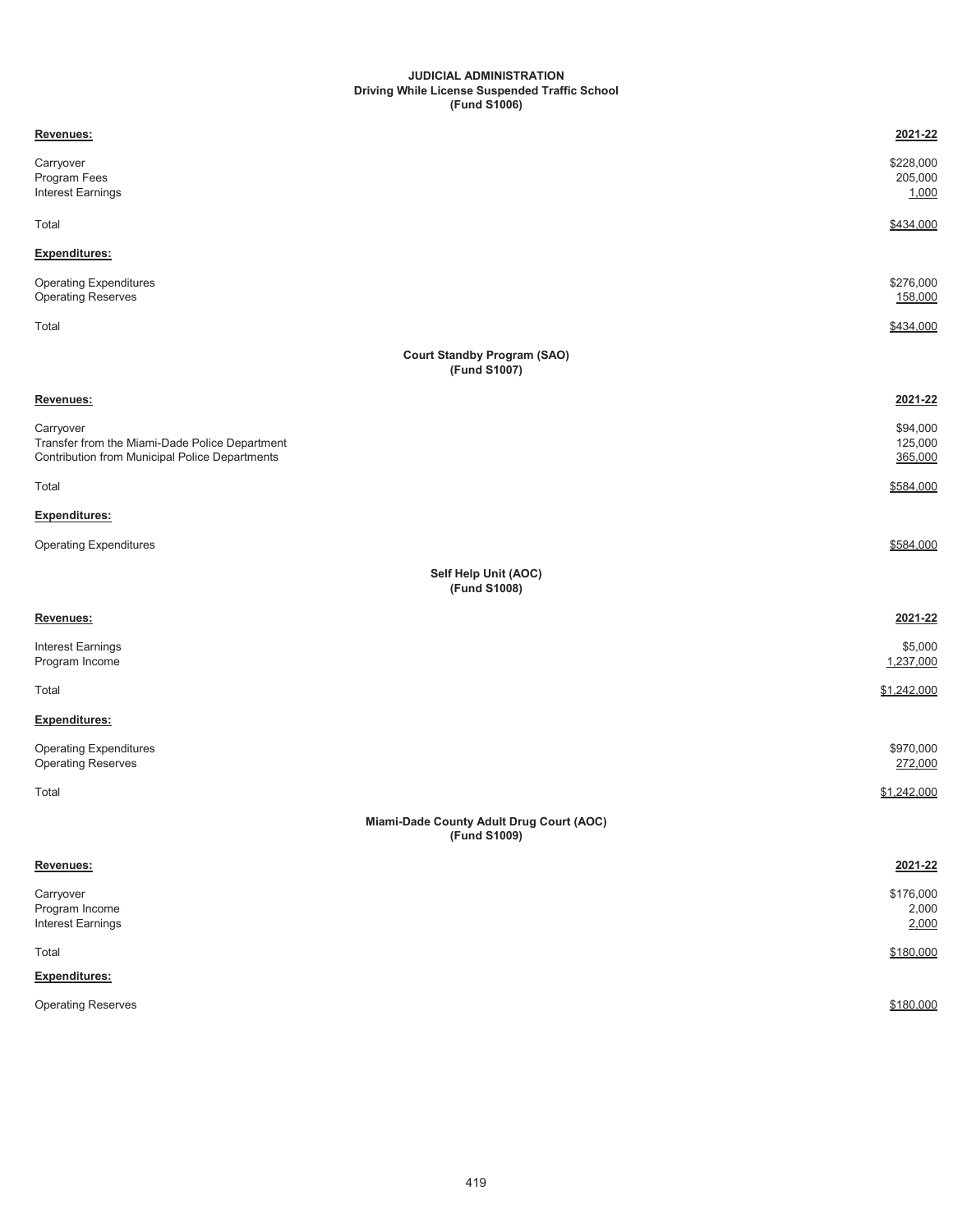#### **Process Servers (AOC) (Fund S1011)**

| Revenues:                                                                                                                                                                                                                                                                                                                                                | 2021-22                                                                                |
|----------------------------------------------------------------------------------------------------------------------------------------------------------------------------------------------------------------------------------------------------------------------------------------------------------------------------------------------------------|----------------------------------------------------------------------------------------|
| Carryover<br><b>Process Server Fees</b><br><b>Interest Earnings</b>                                                                                                                                                                                                                                                                                      | \$414,000<br>86,000<br>5,000                                                           |
| Total                                                                                                                                                                                                                                                                                                                                                    | \$505,000                                                                              |
| <b>Expenditures:</b>                                                                                                                                                                                                                                                                                                                                     |                                                                                        |
| <b>Operating Expenditures</b><br><b>Operating Reserves</b>                                                                                                                                                                                                                                                                                               | \$107,000<br>398,000                                                                   |
| Total                                                                                                                                                                                                                                                                                                                                                    | \$505,000                                                                              |
| <b>MIAMI-DADE ECONOMIC ADVOCACY TRUST</b><br><b>Teen Court Program</b><br>(Fund S1013)                                                                                                                                                                                                                                                                   |                                                                                        |
| Revenues:                                                                                                                                                                                                                                                                                                                                                | 2021-22                                                                                |
| <b>Traffic Court Fees</b><br>Interest Earnings<br>Carryover                                                                                                                                                                                                                                                                                              | \$752,000<br>19,000<br>933,000                                                         |
| Total                                                                                                                                                                                                                                                                                                                                                    | \$1,704,000                                                                            |
| <b>Expenditures:</b>                                                                                                                                                                                                                                                                                                                                     |                                                                                        |
| Teen Court Juvenile Diversion and Intervention Program<br>Transfer to Economic Development Program (G3001)<br><b>Operating Reserves</b>                                                                                                                                                                                                                  | \$877,000<br>72,000<br>755,000                                                         |
| Total                                                                                                                                                                                                                                                                                                                                                    | \$1,704,000                                                                            |
| OFFICE OF INSPECTOR GENERAL<br>(Fund S1014)                                                                                                                                                                                                                                                                                                              |                                                                                        |
| Revenues:                                                                                                                                                                                                                                                                                                                                                | 2021-22                                                                                |
| Fees for Audits of County Contracts<br>Carryover<br>Miami-Dade Civil and Probate Courthouse<br>Miami International Airport Oversight<br>Miami-Dade Water and Sewer Department Oversight<br>Miami-Dade Solid Waste Management Oversight<br>Miami-Dade Department of Transportation and Public Works Oversight<br>Miami-Dade County School Board Oversight | \$4,050,000<br>391,000<br>132,000<br>500,000<br>50,000<br>25,000<br>150,000<br>175,000 |
| Total                                                                                                                                                                                                                                                                                                                                                    | \$5,473,000                                                                            |
| <b>Expenditures:</b>                                                                                                                                                                                                                                                                                                                                     |                                                                                        |
| <b>Operating Expenditures</b>                                                                                                                                                                                                                                                                                                                            | \$5,473,000                                                                            |
| <b>COMMISSION ON ETHICS AND PUBLIC TRUST</b><br>(Fund S1015)                                                                                                                                                                                                                                                                                             |                                                                                        |
| Revenues:                                                                                                                                                                                                                                                                                                                                                | 2021-22                                                                                |
| Transfer from Lobbyist Trust Fund<br>Fees and Charges                                                                                                                                                                                                                                                                                                    | \$70,000<br>97,000                                                                     |
| Total                                                                                                                                                                                                                                                                                                                                                    | \$167,000                                                                              |
| <b>Expenditures:</b>                                                                                                                                                                                                                                                                                                                                     |                                                                                        |
| <b>Operating Expenditures</b>                                                                                                                                                                                                                                                                                                                            | \$167,000                                                                              |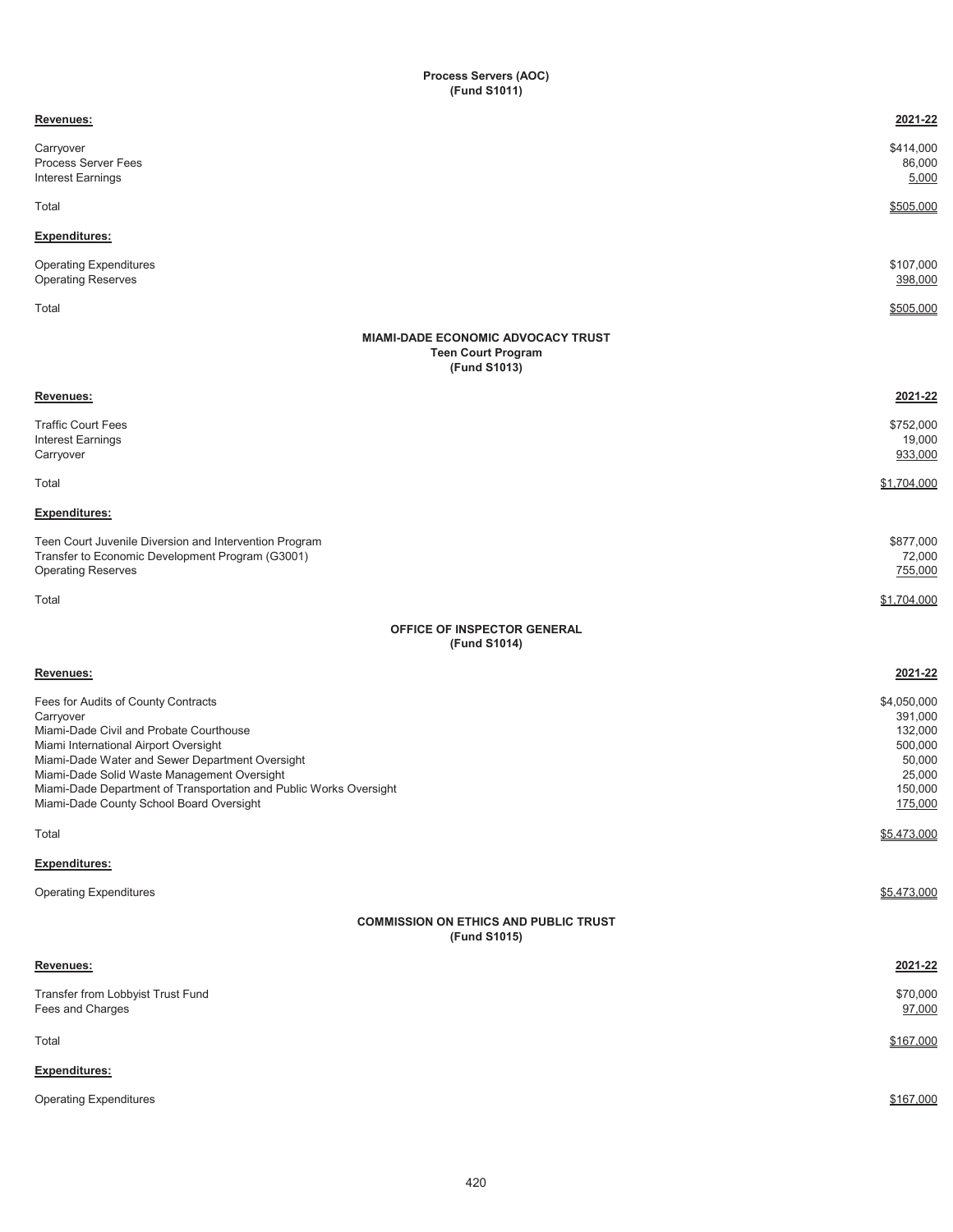#### **MIAMI-DADE FIRE RESCUE (Fund S1016) Emergency Management**

| Revenues:                                                                                                                                                                                                                                                                                                           | 2021-22                                                                                                       |
|---------------------------------------------------------------------------------------------------------------------------------------------------------------------------------------------------------------------------------------------------------------------------------------------------------------------|---------------------------------------------------------------------------------------------------------------|
| Radiological Emergency Preparedness Agreement with Florida Power and Light                                                                                                                                                                                                                                          | \$357,000                                                                                                     |
| Expenditures:                                                                                                                                                                                                                                                                                                       |                                                                                                               |
| <b>Operating Expenditures</b>                                                                                                                                                                                                                                                                                       | \$357,000                                                                                                     |
|                                                                                                                                                                                                                                                                                                                     | <b>INFORMATION TECHNOLOGY</b><br>800 Megahertz Radio System Maintenance<br>(Fund S1017)                       |
| Revenues:                                                                                                                                                                                                                                                                                                           | 2021-22                                                                                                       |
| <b>Traffic Fines</b>                                                                                                                                                                                                                                                                                                | \$500,000                                                                                                     |
| Expenditures:                                                                                                                                                                                                                                                                                                       |                                                                                                               |
| Transfer to Fund G6001                                                                                                                                                                                                                                                                                              | \$500.000                                                                                                     |
|                                                                                                                                                                                                                                                                                                                     | <b>CORRECTIONS AND REHABILITATION</b><br><b>Special Revenue Operations</b><br>(Fund S1018-S1021)              |
| Revenues:                                                                                                                                                                                                                                                                                                           | 2021-22                                                                                                       |
| Carryover<br>Social Security Administration Income<br>Subsistence and Processing Fees<br>Jail Commissary Commission<br>Law Enforcement Education Fund (Second Dollar Fines)<br><b>Pretrial Volunteer Receipts</b><br>Boot Camp Industries Fees<br>Monitored Release Fees<br>Food Catering Service Receipts<br>Total | \$212,000<br>160,000<br>1,590,000<br>2,034,000<br>26,000<br>1,000<br>2,000<br>50,000<br>30,000<br>\$4,105,000 |
| Expenditures:                                                                                                                                                                                                                                                                                                       |                                                                                                               |
| Law Enforcement Education<br>Transfer to Inmate Welfare Trust Fund (Fund TF063)<br>Transfer to General Fund (Fund G1001)<br><b>Other Operating Expenses</b><br>Boot Camp                                                                                                                                            | \$238,000<br>1,320,000<br>1,464,000<br>83,000<br>1,000,000                                                    |
| Total                                                                                                                                                                                                                                                                                                               | \$4,105,000<br>MIAMI-DADE POLICE DEPARTMENT (MDPD)<br><b>Special Revenue Operations</b><br>(Fund S1022)       |
| Revenues:                                                                                                                                                                                                                                                                                                           | 2021-22                                                                                                       |
| Carryover<br><b>Second Dollar Fines</b>                                                                                                                                                                                                                                                                             | \$157,000<br>120,000                                                                                          |
| Total                                                                                                                                                                                                                                                                                                               | \$277,000                                                                                                     |
| Expenditures:                                                                                                                                                                                                                                                                                                       |                                                                                                               |
| <b>Education and Training</b>                                                                                                                                                                                                                                                                                       | \$277,000                                                                                                     |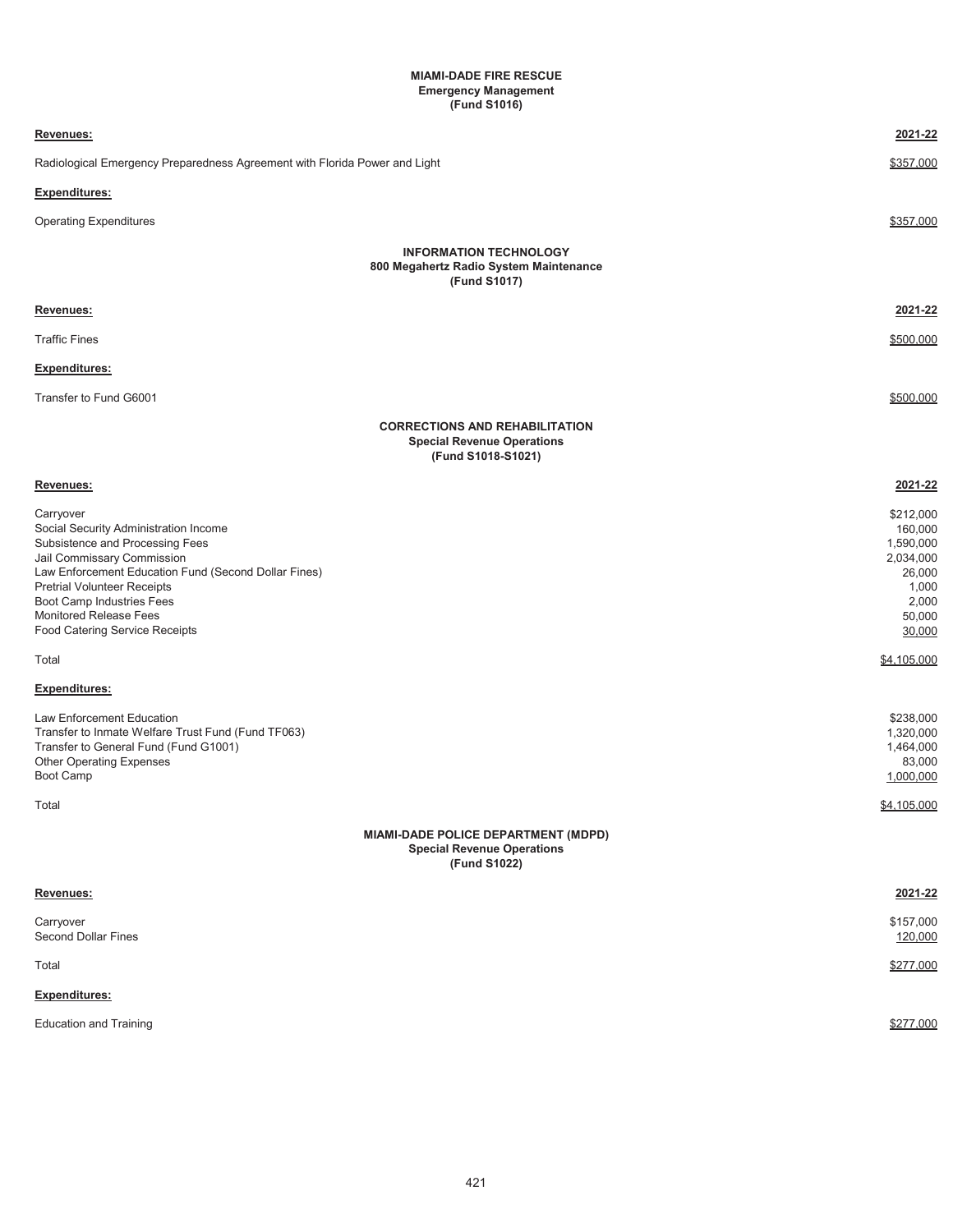#### **MIAMI-DADE POLICE DEPARTMENT (MDPD) Special Revenue Operations (Fund S1023)**

| Revenues:                                                                                                                    | 2021-22                  |
|------------------------------------------------------------------------------------------------------------------------------|--------------------------|
| Transfer from Unincorporated Municipal Service Area General Fund (G1001)<br>Transfer from School Crossing Guard (Fund S1027) | \$5,653,000<br>1,300,000 |
| Total                                                                                                                        | \$6,953,000              |
| <b>Expenditures:</b>                                                                                                         |                          |
| School Crossing Guard Program                                                                                                | \$6,953,000              |
| MIAMI-DADE POLICE DEPARTMENT (MDPD)<br><b>Special Revenue Operations</b><br>(Fund S1024)                                     |                          |
| Revenues:                                                                                                                    | 2021-22                  |
| Law Enforcement Training Traffic Violation Fines                                                                             | \$180,000                |
| <b>Expenditures:</b>                                                                                                         |                          |
| <b>Operating Expenditures</b>                                                                                                | \$180,000                |
| MIAMI-DADE POLICE DEPARTMENT (MDPD)<br><b>Special Revenue Operations</b><br>(Fund S1025)                                     |                          |
| Revenues:                                                                                                                    | 2021-22                  |
| <b>First Dollar Fines</b>                                                                                                    | \$95,000                 |
| Expenditures:                                                                                                                |                          |
| <b>Operating Expenditures</b>                                                                                                | \$95,000                 |
| <b>JUVENILE SERVICES</b><br>(Fund S1026)                                                                                     |                          |
| Revenues:                                                                                                                    | 2021-22                  |
| Criminal Court Costs (25% of \$65 surcharge)                                                                                 | \$175,000                |
| <b>Expenditures:</b>                                                                                                         |                          |
| Juvenile Assessment Center Expenditures                                                                                      | \$175,000                |
| <b>SCHOOL CROSSING GUARD TRUST FUND</b><br>(Fund S1027)                                                                      |                          |
| Revenues:                                                                                                                    | 2021-22                  |
| Parking Ticket Surcharge for School Crossing Guard Programs                                                                  | \$1,700,000              |
| Expenditures:                                                                                                                |                          |
| Transfer to Miami-Dade Police Department (Fund S1023)<br>Disbursements to Municipalities                                     | \$1,300,000<br>400,000   |
| Total                                                                                                                        | \$1,700,000              |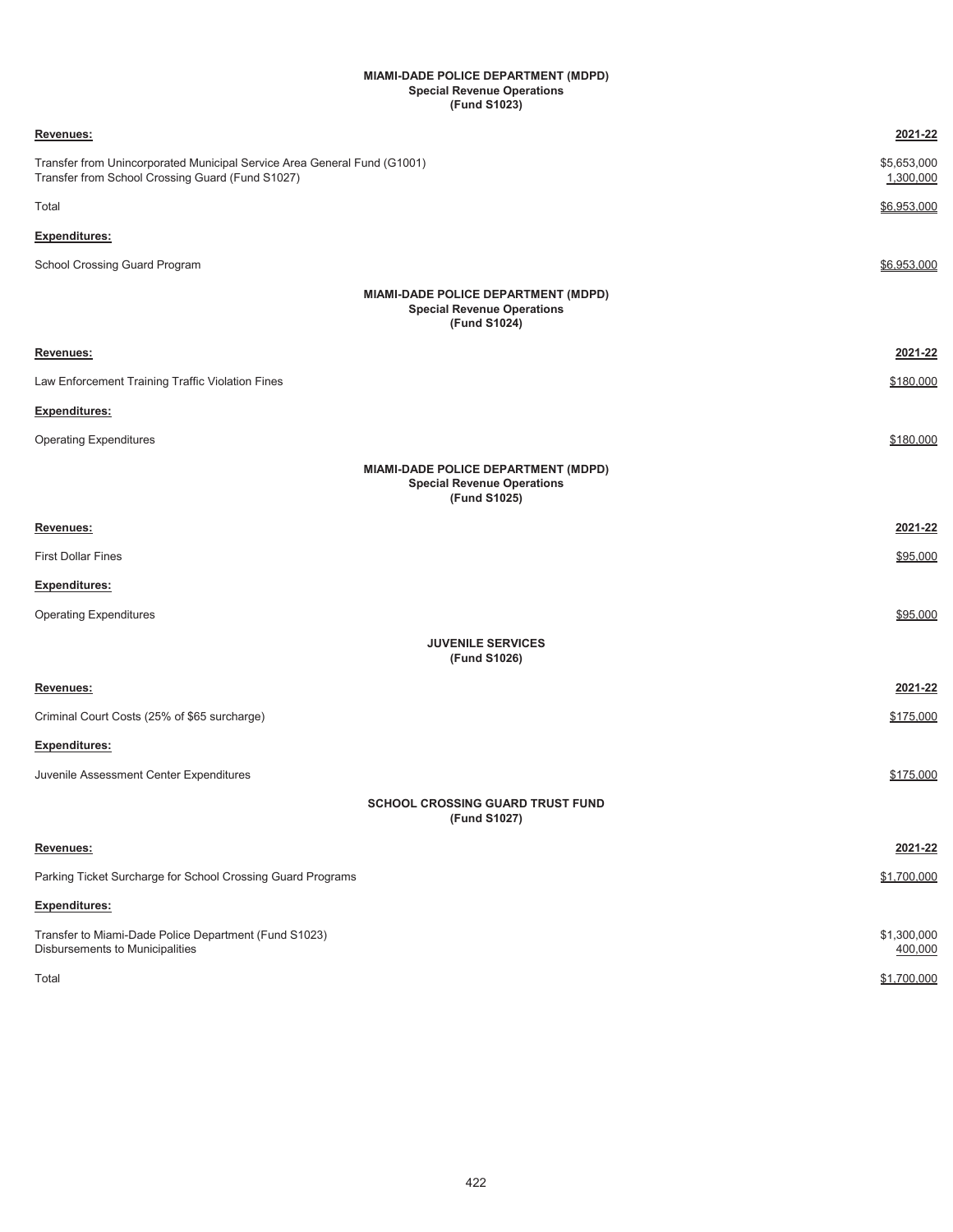#### **REGULATORY AND ECONOMIC RESOURCES (Fund S1028)**

| Revenues:                                                                                                                                                                                                                                                                                                                                                                                                                                                                                                                             | 2021-22                                                                                                                                                                     |
|---------------------------------------------------------------------------------------------------------------------------------------------------------------------------------------------------------------------------------------------------------------------------------------------------------------------------------------------------------------------------------------------------------------------------------------------------------------------------------------------------------------------------------------|-----------------------------------------------------------------------------------------------------------------------------------------------------------------------------|
| Carryover<br>Air Quality Tag Fees                                                                                                                                                                                                                                                                                                                                                                                                                                                                                                     | \$1,112,000<br>1,905,000                                                                                                                                                    |
| Total                                                                                                                                                                                                                                                                                                                                                                                                                                                                                                                                 | \$3,017,000                                                                                                                                                                 |
| <b>Expenditures:</b>                                                                                                                                                                                                                                                                                                                                                                                                                                                                                                                  |                                                                                                                                                                             |
| <b>Operating Expenditures</b><br>Reserves                                                                                                                                                                                                                                                                                                                                                                                                                                                                                             | \$2,020,000<br>997,000                                                                                                                                                      |
| Total                                                                                                                                                                                                                                                                                                                                                                                                                                                                                                                                 | \$3,017,000                                                                                                                                                                 |
| <b>CULTURAL AFFAIRS</b><br>(Funds S1030-S1033 and S1037-S1039)                                                                                                                                                                                                                                                                                                                                                                                                                                                                        |                                                                                                                                                                             |
| Revenues:                                                                                                                                                                                                                                                                                                                                                                                                                                                                                                                             | 2021-22                                                                                                                                                                     |
| Carryover<br>Transfer from Countywide General Fund (G1001)<br>Fees and Charges<br>Miscellaneous Revenues<br><b>Other Revenues</b><br>Donations<br>Transfer from Convention Development Tax (ST007)<br>Transfer from Tourist Development Surtax (ST003)<br>Transfer from Tourist Development Tax (ST002)<br>Total<br><b>Expenditures:</b><br>Administrative Expenditures<br>Grants to/Programs for Artists and Non-Profit Cultural Organizations<br>South Miami-Dade Cultural Arts Center Operations<br>Distribution of Funds in Trust | \$201,000<br>13,444,000<br>400,000<br>87,000<br>4,801,000<br>22,000<br>15,067,000<br>52,000<br>5,194,000<br>\$39.268.000<br>\$5,227,000<br>20,498,000<br>6,969,000<br>2,000 |
| Miami-Dade County Auditorium, Joseph Caleb Auditorium and African Heritage Cultural Arts Center Operations                                                                                                                                                                                                                                                                                                                                                                                                                            | 6,572,000                                                                                                                                                                   |
| Total                                                                                                                                                                                                                                                                                                                                                                                                                                                                                                                                 | \$39,268,000                                                                                                                                                                |
| <b>CULTURAL AFFAIRS</b><br>Art in Public Places (APP) Program<br>(Fund S1035-S1036)                                                                                                                                                                                                                                                                                                                                                                                                                                                   |                                                                                                                                                                             |
| Revenues:                                                                                                                                                                                                                                                                                                                                                                                                                                                                                                                             | 2021-22                                                                                                                                                                     |
| Carryover<br>Miscellaneous Revenues<br>Interdepartmental Revenues from Proprietary Capital Projects                                                                                                                                                                                                                                                                                                                                                                                                                                   | \$7,931,000<br>7,000,000<br>1,162,000                                                                                                                                       |
| Total                                                                                                                                                                                                                                                                                                                                                                                                                                                                                                                                 | \$16,093,000                                                                                                                                                                |
| Expenditures:                                                                                                                                                                                                                                                                                                                                                                                                                                                                                                                         |                                                                                                                                                                             |
| <b>Operational Expenditures</b>                                                                                                                                                                                                                                                                                                                                                                                                                                                                                                       | \$16,093,000                                                                                                                                                                |
| <b>ECONOMIC DEVELOPMENT</b><br>(Fund S1051)                                                                                                                                                                                                                                                                                                                                                                                                                                                                                           |                                                                                                                                                                             |
| Revenues:                                                                                                                                                                                                                                                                                                                                                                                                                                                                                                                             | 2021-22                                                                                                                                                                     |
| Local Business License Tax Receipts                                                                                                                                                                                                                                                                                                                                                                                                                                                                                                   | \$4,100,000                                                                                                                                                                 |
| <b>Expenditures:</b>                                                                                                                                                                                                                                                                                                                                                                                                                                                                                                                  |                                                                                                                                                                             |
| Transfer to Beacon Council                                                                                                                                                                                                                                                                                                                                                                                                                                                                                                            | \$4,100,000                                                                                                                                                                 |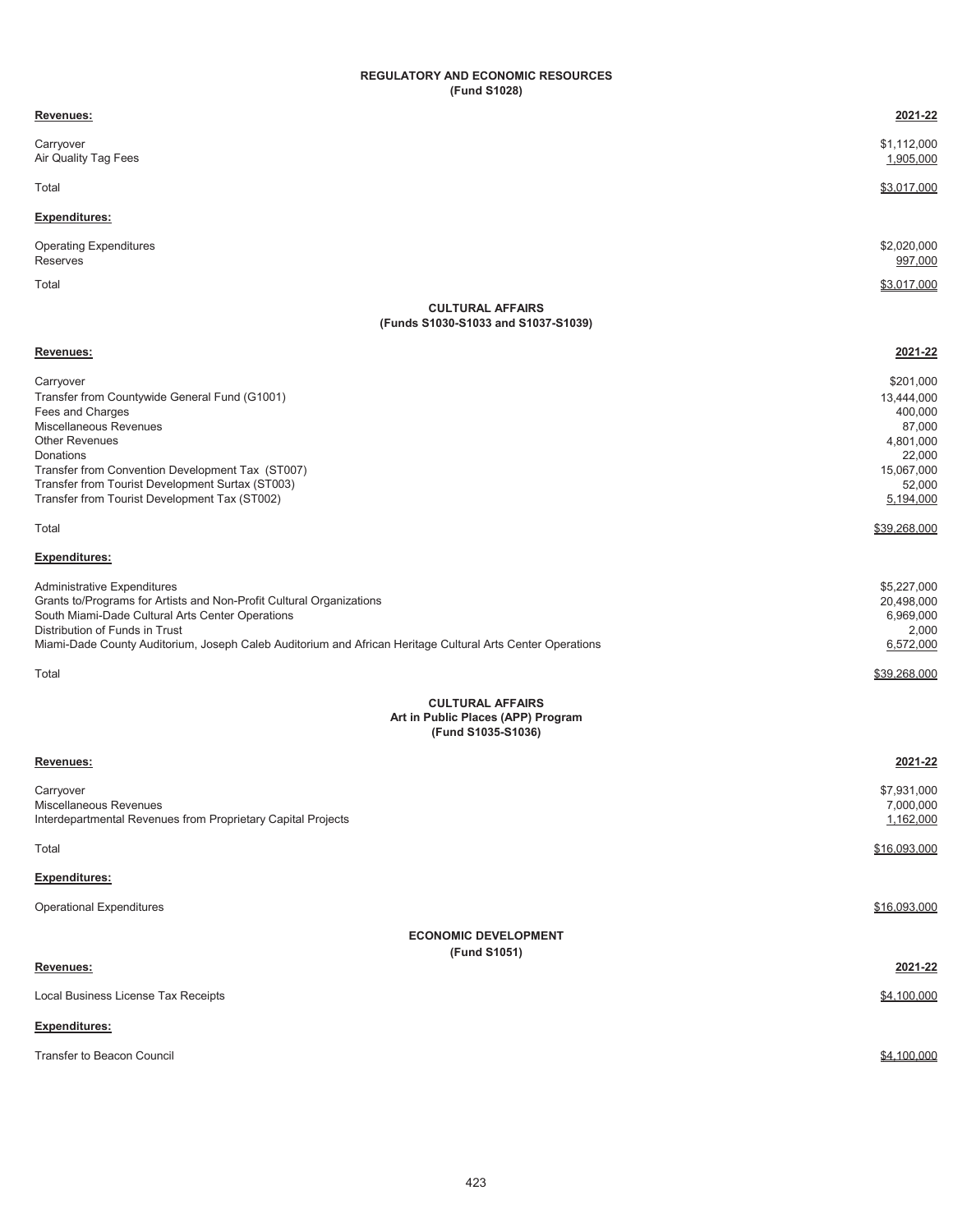#### **ADMINISTRATIVE OFFICE OF THE COURTS (Fund S1057) Circuit Veteran Treatment**

| Revenues:                                                                                                                                        | 2021-22                                                            |
|--------------------------------------------------------------------------------------------------------------------------------------------------|--------------------------------------------------------------------|
| Carryover                                                                                                                                        | \$74,000                                                           |
| <b>Expenditures:</b>                                                                                                                             |                                                                    |
| <b>Operating Expenditures</b><br><b>Operating Reserves</b>                                                                                       | \$2,000<br>72,000                                                  |
| Total                                                                                                                                            | \$74,000                                                           |
| <b>COMMUNITY ACTION AND HUMAN SERVICES</b><br>(Funds SC001-SC002)                                                                                |                                                                    |
| Revenues:                                                                                                                                        | 2021-22                                                            |
| Transfer from Countywide General Fund (Fund G1001)<br><b>Federal Grants</b><br><b>State Grants</b><br>Other Revenues<br>Interagency Transfers    | \$37,398,000<br>110,588,000<br>2,450,000<br>1,966,000<br>1,525,000 |
| Total                                                                                                                                            | \$153,927,000                                                      |
| <b>Expenditures:</b>                                                                                                                             |                                                                    |
| <b>Operating Expenditures</b><br>Distribution of Funds in Trust                                                                                  | \$153,914,000<br>13,000                                            |
| Total                                                                                                                                            | \$153,927,000                                                      |
| <b>MIAMI-DADE ECONOMIC ADVOCACY TRUST</b><br><b>Affordable Housing Program</b><br>(Fund SC003)                                                   |                                                                    |
| Revenues:                                                                                                                                        | 2021-22                                                            |
| Carryover<br>Interest Earnings<br>Surtax Loan Payback<br>Documentary Stamp Surtax                                                                | \$8,117,000<br>99,000<br>4,000<br>2,609,000                        |
| Total                                                                                                                                            | \$10,829,000                                                       |
| <b>Expenditures:</b>                                                                                                                             |                                                                    |
| Affordable Housing Operating Expenditures<br>Transfer to the Office of the Executive Director and Administration (Fund G3001)<br><b>Reserves</b> | \$3,159,000<br>230,000<br>7,440,000                                |
| Total                                                                                                                                            | \$10,829,000                                                       |
| <b>COMMUNITY ACTION AND HUMAN SERVICES</b><br>(Funds SD002-SD003)                                                                                |                                                                    |
| Revenues:                                                                                                                                        | 2021-22                                                            |
| Transfer from Countywide General Fund (Fund G1001)<br><b>Federal Grants</b><br><b>Other Revenues</b>                                             | \$3,650,000<br>3,119,000<br>75,000                                 |
| Total                                                                                                                                            | \$6,844,000                                                        |
| Expenditures:                                                                                                                                    |                                                                    |
| <b>Operating Expenditures</b>                                                                                                                    | \$6,844,000                                                        |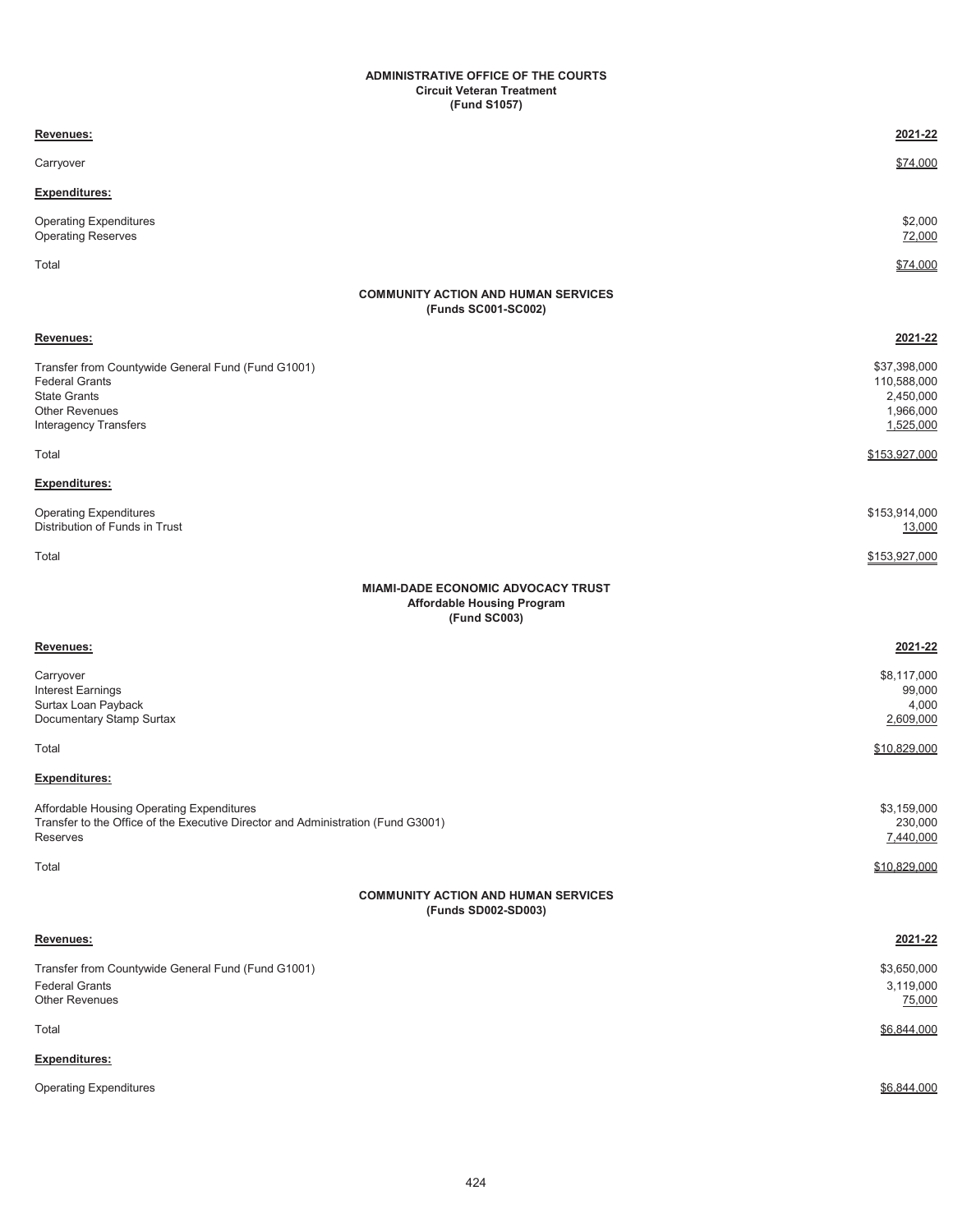#### **HOMELESS TRUST Operations, Capital, and Reserves (Funds ST001 and ST005)**

| Revenues:                                                                                                                                                                                                                                                                                                                                                                                                                                                                                                                                                       | 2021-22                                                                                        |
|-----------------------------------------------------------------------------------------------------------------------------------------------------------------------------------------------------------------------------------------------------------------------------------------------------------------------------------------------------------------------------------------------------------------------------------------------------------------------------------------------------------------------------------------------------------------|------------------------------------------------------------------------------------------------|
| Carryover<br>Food and Beverage Tax (1%) Proceeds<br>Interest Earnings Income<br>Other Revenues (Private Sector Contribution)<br>Miscellaneous Revenues                                                                                                                                                                                                                                                                                                                                                                                                          | \$4,573,000<br>23,887,000<br>120,000<br>250,000<br>1,000,000                                   |
| Total                                                                                                                                                                                                                                                                                                                                                                                                                                                                                                                                                           | \$29,830,000                                                                                   |
| <b>Expenditures:</b>                                                                                                                                                                                                                                                                                                                                                                                                                                                                                                                                            |                                                                                                |
| Homeless Trust Operations<br>Administrative Reimbursement<br><b>Tax Equalization Reserve</b><br><b>Capital Reserve</b>                                                                                                                                                                                                                                                                                                                                                                                                                                          | \$23,713,500<br>52,500<br>1,226,000<br>4,838,000                                               |
| Total                                                                                                                                                                                                                                                                                                                                                                                                                                                                                                                                                           | \$29.830.000                                                                                   |
| <b>TOURIST DEVELOPMENT TAX</b><br>(Fund ST002)                                                                                                                                                                                                                                                                                                                                                                                                                                                                                                                  |                                                                                                |
| Revenues:                                                                                                                                                                                                                                                                                                                                                                                                                                                                                                                                                       | 2021-22                                                                                        |
| <b>Tourist Development Tax</b>                                                                                                                                                                                                                                                                                                                                                                                                                                                                                                                                  | <u>\$25,765,000</u>                                                                            |
| <b>Expenditures:</b>                                                                                                                                                                                                                                                                                                                                                                                                                                                                                                                                            |                                                                                                |
| Advertising and Promotion (Greater Miami Convention and Visitors Bureau)<br>Transfer to Debt Service (Project 205800)<br>Transfer to Cultural Affairs Council (CAC) (Funds S1030, S1031, S1032)<br>Transfer to Cultural Affairs Council (CAC) (Fund S2007)<br>Tourist Development Council (TDC) Grants<br>Transfer to Tourist Development Council (TDC) for Administrative Support (Fund S1030)<br>Transfer to Tourist Development Council (TDC) for Administrative Support (Finance) (Fund G3060)<br>Transfer to General Fund for Administrative Reimbursement | \$13,793,000<br>5,014,000<br>4,889,000<br>125,000<br>1,250,000<br>404,000<br>20,000<br>270,000 |
| Total                                                                                                                                                                                                                                                                                                                                                                                                                                                                                                                                                           | <u>\$25,765,000</u>                                                                            |
| <b>TOURIST DEVELOPMENT SURTAX</b><br>(Fund ST003)                                                                                                                                                                                                                                                                                                                                                                                                                                                                                                               |                                                                                                |
| Revenues:                                                                                                                                                                                                                                                                                                                                                                                                                                                                                                                                                       | 2021-22                                                                                        |
| <b>Tourist Development Surtax</b>                                                                                                                                                                                                                                                                                                                                                                                                                                                                                                                               | \$4,879,000                                                                                    |
| <b>Expenditures:</b>                                                                                                                                                                                                                                                                                                                                                                                                                                                                                                                                            |                                                                                                |
| Advertising and Promotion (Greater Miami Convention and Visitors Bureau)<br><b>Tourist Development Council Grants</b><br>Transfer to Tourist Development Council (TDC) for Administrative Support (Fund S1030)<br>Transfer to General Fund for Administrative Reimbursement                                                                                                                                                                                                                                                                                     | \$4,648,000<br>100,000<br>52,000<br>79,000                                                     |
| Total                                                                                                                                                                                                                                                                                                                                                                                                                                                                                                                                                           | \$4,879,000                                                                                    |
| <b>PROFESSIONAL SPORTS FRANCHISE FACILITY TAX</b><br>(Fund ST004)                                                                                                                                                                                                                                                                                                                                                                                                                                                                                               |                                                                                                |
| Revenues:                                                                                                                                                                                                                                                                                                                                                                                                                                                                                                                                                       | 2021-22                                                                                        |
| Professional Sports Franchise Facility Tax                                                                                                                                                                                                                                                                                                                                                                                                                                                                                                                      | \$12,882,000                                                                                   |
| <b>Expenditures:</b>                                                                                                                                                                                                                                                                                                                                                                                                                                                                                                                                            |                                                                                                |
| Transfer to Debt Service Fund (Project 205800)                                                                                                                                                                                                                                                                                                                                                                                                                                                                                                                  | \$12,882,000                                                                                   |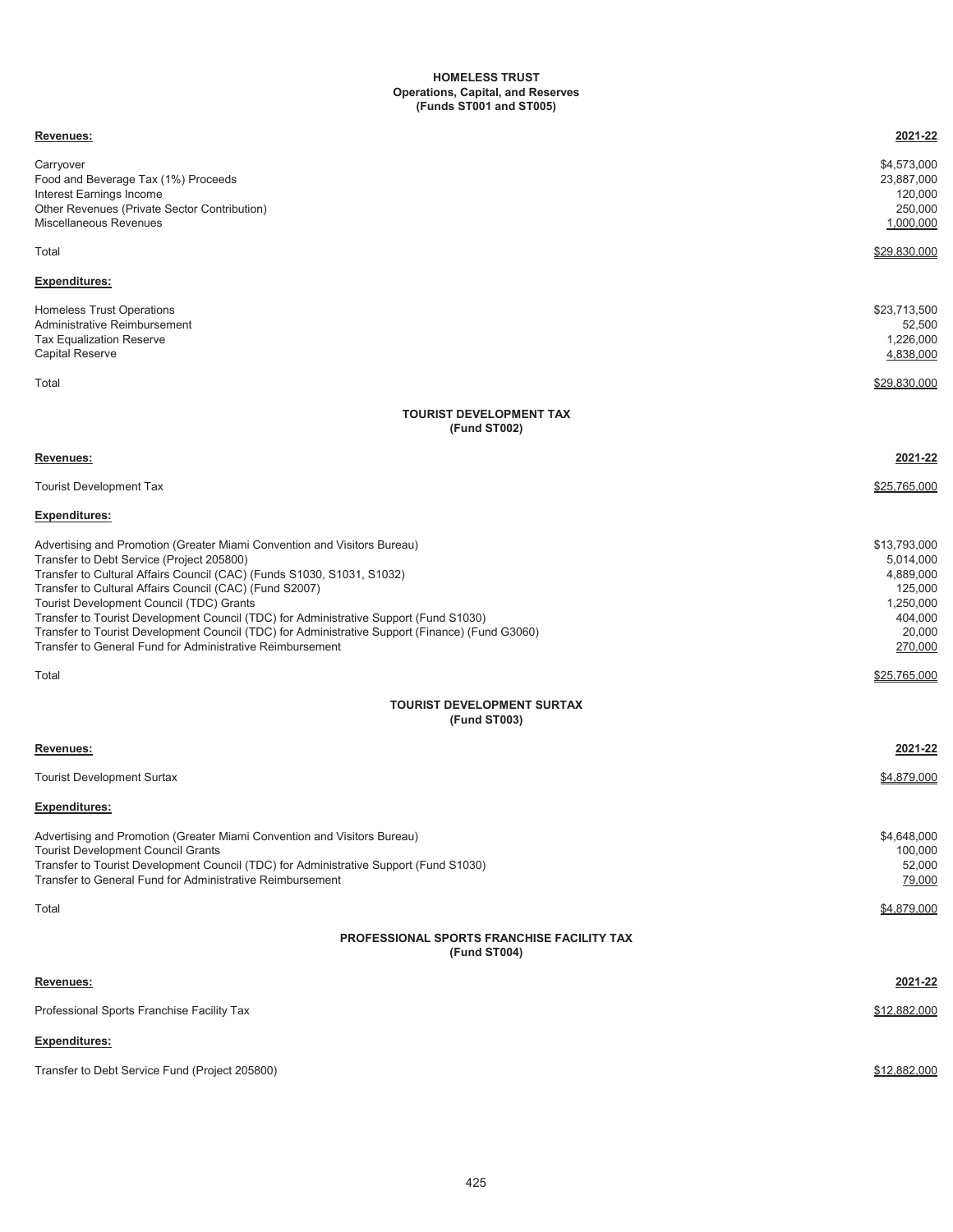#### **Domestic Violence Oversight Board Trust Fund HOMELESS TRUST (Fund ST006)**

| Revenues:                                                                                                                                                                                                                                                                                                                                                                                                                                                                                                                                                                                                                                                                                                                                                                                                                                                                                                                                                                                                                                                                                                                                                                                             | 2021-22                                                                                                                                                                                                             |
|-------------------------------------------------------------------------------------------------------------------------------------------------------------------------------------------------------------------------------------------------------------------------------------------------------------------------------------------------------------------------------------------------------------------------------------------------------------------------------------------------------------------------------------------------------------------------------------------------------------------------------------------------------------------------------------------------------------------------------------------------------------------------------------------------------------------------------------------------------------------------------------------------------------------------------------------------------------------------------------------------------------------------------------------------------------------------------------------------------------------------------------------------------------------------------------------------------|---------------------------------------------------------------------------------------------------------------------------------------------------------------------------------------------------------------------|
| Carryover<br>\$11,444,000<br>Food and Beverage Tax (1%) Proceeds<br>Interest Earnings Income                                                                                                                                                                                                                                                                                                                                                                                                                                                                                                                                                                                                                                                                                                                                                                                                                                                                                                                                                                                                                                                                                                          | 4,216,000<br>21,000                                                                                                                                                                                                 |
| \$15.681.000<br>Total                                                                                                                                                                                                                                                                                                                                                                                                                                                                                                                                                                                                                                                                                                                                                                                                                                                                                                                                                                                                                                                                                                                                                                                 |                                                                                                                                                                                                                     |
| <b>Expenditures:</b>                                                                                                                                                                                                                                                                                                                                                                                                                                                                                                                                                                                                                                                                                                                                                                                                                                                                                                                                                                                                                                                                                                                                                                                  |                                                                                                                                                                                                                     |
| \$4,221,000<br>Domestic Violence Shelter Operations<br>Transfer to Board of County Commissioners (Fund G1001)<br>Reserves<br>11,345,000                                                                                                                                                                                                                                                                                                                                                                                                                                                                                                                                                                                                                                                                                                                                                                                                                                                                                                                                                                                                                                                               | 115,000                                                                                                                                                                                                             |
| Total<br>\$15,681,000                                                                                                                                                                                                                                                                                                                                                                                                                                                                                                                                                                                                                                                                                                                                                                                                                                                                                                                                                                                                                                                                                                                                                                                 |                                                                                                                                                                                                                     |
| <b>CONVENTION DEVELOPMENT TAX</b>                                                                                                                                                                                                                                                                                                                                                                                                                                                                                                                                                                                                                                                                                                                                                                                                                                                                                                                                                                                                                                                                                                                                                                     |                                                                                                                                                                                                                     |
| (Fund ST007)                                                                                                                                                                                                                                                                                                                                                                                                                                                                                                                                                                                                                                                                                                                                                                                                                                                                                                                                                                                                                                                                                                                                                                                          |                                                                                                                                                                                                                     |
| Revenues:                                                                                                                                                                                                                                                                                                                                                                                                                                                                                                                                                                                                                                                                                                                                                                                                                                                                                                                                                                                                                                                                                                                                                                                             | 2021-22                                                                                                                                                                                                             |
| Convention Development Tax (CDT) Proceeds<br>\$75,225,000<br>Reimbursement from the American Rescue Plan<br>31,086,000<br>Performing Arts Center Repayment                                                                                                                                                                                                                                                                                                                                                                                                                                                                                                                                                                                                                                                                                                                                                                                                                                                                                                                                                                                                                                            | 1,000,000                                                                                                                                                                                                           |
| Total<br>\$107,311,000                                                                                                                                                                                                                                                                                                                                                                                                                                                                                                                                                                                                                                                                                                                                                                                                                                                                                                                                                                                                                                                                                                                                                                                |                                                                                                                                                                                                                     |
| <b>Expenditures:</b>                                                                                                                                                                                                                                                                                                                                                                                                                                                                                                                                                                                                                                                                                                                                                                                                                                                                                                                                                                                                                                                                                                                                                                                  |                                                                                                                                                                                                                     |
| \$35,919,000<br>Transfer to Debt Service Fund (Project 206300)<br>Payment to the City of Miami Beach<br>Transfer to Cultural Affairs for Grants (Fund S1031)<br>Performing Arts Center Trust Subsidy<br>Transfer to Cultural Affairs South Miami-Dade Cultural Arts Center (Fund S1033)<br><b>FTX Arena-related Costs</b><br>Payment to the City of Miami<br>Vizcaya Museum and Gardens<br><b>Cultural Programs (Museum Operating Grants)</b><br>Performing Arts Center Trust Operating Subsidy<br>New World Symphony<br>Transfer to Cultural Affairs for Community-based Cultural Facilities (Fund S1031)<br>Transfer to Capital Reserve Fund (Cap X) (Fund CO006)<br>Transfer to Cultural Affairs for the African Heritage Cultural Arts Center (Fund S1038)<br>Transfer to Cultural Affairs for the Miami-Dade County Auditorium (Fund S1037)<br>Transfer to Cultural Affairs for the Joseph Caleb Auditorium (Fund S1039)<br>Transfer to Cultural Affairs for Administration and Miscellaneous (Funds S1030 & S1031)<br>Community-based Cultural Facility (Children's Museum)<br>Transfer to Parks, Recreation and Open Spaces for Zoo Miami (Fund G4004)<br>11,600,000<br>\$107,311,000<br>Total | 4,500,000<br>1,000,000<br>7,650,000<br>4,238,000<br>6,400,000<br>5,000,000<br>2,500,000<br>8,404,000<br>6,571,000<br>2,800,000<br>1,734,000<br>750,000<br>2,865,000<br>2,047,000<br>450,000<br>2,733,000<br>150,000 |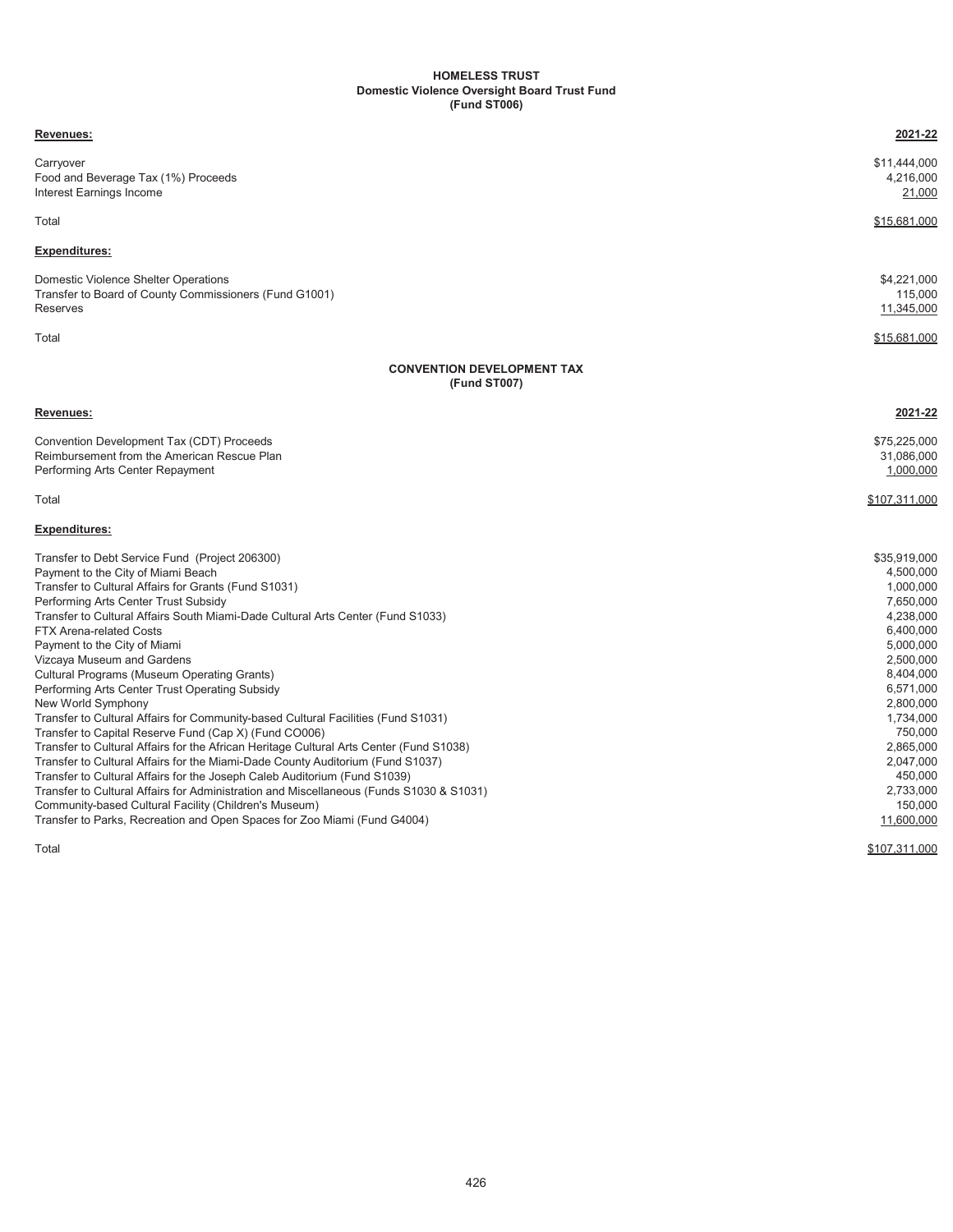#### **PEOPLE'S TRANSPORTATION PLAN FUND (Fund SP001-SP002)**

| Revenues:                                                                                                                                                                                                                                                                                                                                                                                                                                                                                                                                                                                                                                                                                                                                                                                                                                                                                                                                                                                                                                                                                           | 2021-22                                                                                                                                                                                                                                      |
|-----------------------------------------------------------------------------------------------------------------------------------------------------------------------------------------------------------------------------------------------------------------------------------------------------------------------------------------------------------------------------------------------------------------------------------------------------------------------------------------------------------------------------------------------------------------------------------------------------------------------------------------------------------------------------------------------------------------------------------------------------------------------------------------------------------------------------------------------------------------------------------------------------------------------------------------------------------------------------------------------------------------------------------------------------------------------------------------------------|----------------------------------------------------------------------------------------------------------------------------------------------------------------------------------------------------------------------------------------------|
| Carryover<br><b>Interest Earnings</b><br><b>Sales Tax Revenue</b>                                                                                                                                                                                                                                                                                                                                                                                                                                                                                                                                                                                                                                                                                                                                                                                                                                                                                                                                                                                                                                   | \$8,970,000<br>100,000<br>281,808,000                                                                                                                                                                                                        |
| Total                                                                                                                                                                                                                                                                                                                                                                                                                                                                                                                                                                                                                                                                                                                                                                                                                                                                                                                                                                                                                                                                                               | \$290,878,000                                                                                                                                                                                                                                |
| <b>Expenditures:</b>                                                                                                                                                                                                                                                                                                                                                                                                                                                                                                                                                                                                                                                                                                                                                                                                                                                                                                                                                                                                                                                                                |                                                                                                                                                                                                                                              |
| Transfer to Miami-Dade Transit Operations (Fund ET001)<br>Transfer to Fund D3031, Project 209405 for 2010 Surtax Bond Debt Service<br>Transfer to Fund D3032, Project 209406 for 2012 Surtax Bond Debt Service<br>Transfer to Fund D3033, Project 209407 for 2015 Surtax Bond Debt Service<br>Transfer to Fund D3034, Project 209408 for 2017 Surtax Bond Debt Service<br>Transfer to Fund D3035, Project 209409 for 2018 Surtax Bond Debt Service<br>Transfer to Fund D3036, Project 209410 for 2019 Surtax Bond Debt Service<br>Transfer to Fund D3117, Project 209411for 2020 Surtax Bond Debt Service<br>Transfer to Fund ET028 for Miami-Dade Transit Debt Service<br>Transfer to Fund ET047 for Miami-Dade Transit SMART Plan<br><b>Bus Lease Financing</b><br>Transfer to Public Works (Fund CO007)<br>Transfer to the Citizen's Independent Transportation Trust (Fund ET037)<br>Transfer to Eligible Municipalities<br><b>Transfer to New Municipalities</b><br>Transfer to Capital Expansion (Fund SP003)<br><b>Future Bus Replacement Financing Payments</b><br>End of Year Fund Balance | \$14,643,000<br>2,836,000<br>2,403,000<br>5,187,000<br>1,242,000<br>511,000<br>6,888,000<br>4,317,000<br>78,308,000<br>10,078,000<br>18,239,000<br>2,661,000<br>2,998,000<br>56,362,000<br>8,454,000<br>9,726,000<br>8,252,000<br>57,773,000 |
| Total                                                                                                                                                                                                                                                                                                                                                                                                                                                                                                                                                                                                                                                                                                                                                                                                                                                                                                                                                                                                                                                                                               | \$290.878.000                                                                                                                                                                                                                                |
| <b>REGULATORY AND ECONOMIC RESOURCES</b><br><b>STORMWATER UTILITY FUND</b><br>(Fund SU001)                                                                                                                                                                                                                                                                                                                                                                                                                                                                                                                                                                                                                                                                                                                                                                                                                                                                                                                                                                                                          |                                                                                                                                                                                                                                              |
| Revenues:                                                                                                                                                                                                                                                                                                                                                                                                                                                                                                                                                                                                                                                                                                                                                                                                                                                                                                                                                                                                                                                                                           | 2021-22                                                                                                                                                                                                                                      |
| Carryover<br><b>Stormwater Utility Fees</b>                                                                                                                                                                                                                                                                                                                                                                                                                                                                                                                                                                                                                                                                                                                                                                                                                                                                                                                                                                                                                                                         | \$49,604,000<br>42,926,000                                                                                                                                                                                                                   |
| Total                                                                                                                                                                                                                                                                                                                                                                                                                                                                                                                                                                                                                                                                                                                                                                                                                                                                                                                                                                                                                                                                                               | \$92,530,000                                                                                                                                                                                                                                 |
| <b>Expenditures:</b>                                                                                                                                                                                                                                                                                                                                                                                                                                                                                                                                                                                                                                                                                                                                                                                                                                                                                                                                                                                                                                                                                |                                                                                                                                                                                                                                              |
| Stormwater Utility Drainage Capital Improvement Program (Fund CO005)<br>Stormwater Utility Canals Capital Improvement Program (Fund CO005)<br>Debt Service Revenue Fund (Project 211101, 1999 and 2004 Series)<br>Environmental Resources Management Operations (Fund SU002)<br>Public Works and Waste Management Operations (Fund SU003)<br>Cash Reserve for Future Projects                                                                                                                                                                                                                                                                                                                                                                                                                                                                                                                                                                                                                                                                                                                       | \$9,216,000<br>6,939,000<br>6,278,000<br>10,547,000<br>20,953,000<br>38,597,000                                                                                                                                                              |
| Total                                                                                                                                                                                                                                                                                                                                                                                                                                                                                                                                                                                                                                                                                                                                                                                                                                                                                                                                                                                                                                                                                               | \$92,530,000                                                                                                                                                                                                                                 |
| <b>REGULATORY AND ECONOMIC RESOURCES</b><br><b>Stormwater Utility Program</b><br>(Fund SU002)                                                                                                                                                                                                                                                                                                                                                                                                                                                                                                                                                                                                                                                                                                                                                                                                                                                                                                                                                                                                       |                                                                                                                                                                                                                                              |
| Revenues:                                                                                                                                                                                                                                                                                                                                                                                                                                                                                                                                                                                                                                                                                                                                                                                                                                                                                                                                                                                                                                                                                           | 2021-22                                                                                                                                                                                                                                      |
| Transfer from Stormwater Utility Fund (Fund SU001)                                                                                                                                                                                                                                                                                                                                                                                                                                                                                                                                                                                                                                                                                                                                                                                                                                                                                                                                                                                                                                                  | \$10,547,000                                                                                                                                                                                                                                 |
| <b>Expenditures:</b>                                                                                                                                                                                                                                                                                                                                                                                                                                                                                                                                                                                                                                                                                                                                                                                                                                                                                                                                                                                                                                                                                |                                                                                                                                                                                                                                              |
| Environmental Resources Management Operations<br>Administrative Reimbursement                                                                                                                                                                                                                                                                                                                                                                                                                                                                                                                                                                                                                                                                                                                                                                                                                                                                                                                                                                                                                       | \$10,278,000<br>269,000                                                                                                                                                                                                                      |
| Total                                                                                                                                                                                                                                                                                                                                                                                                                                                                                                                                                                                                                                                                                                                                                                                                                                                                                                                                                                                                                                                                                               | \$10,547,000                                                                                                                                                                                                                                 |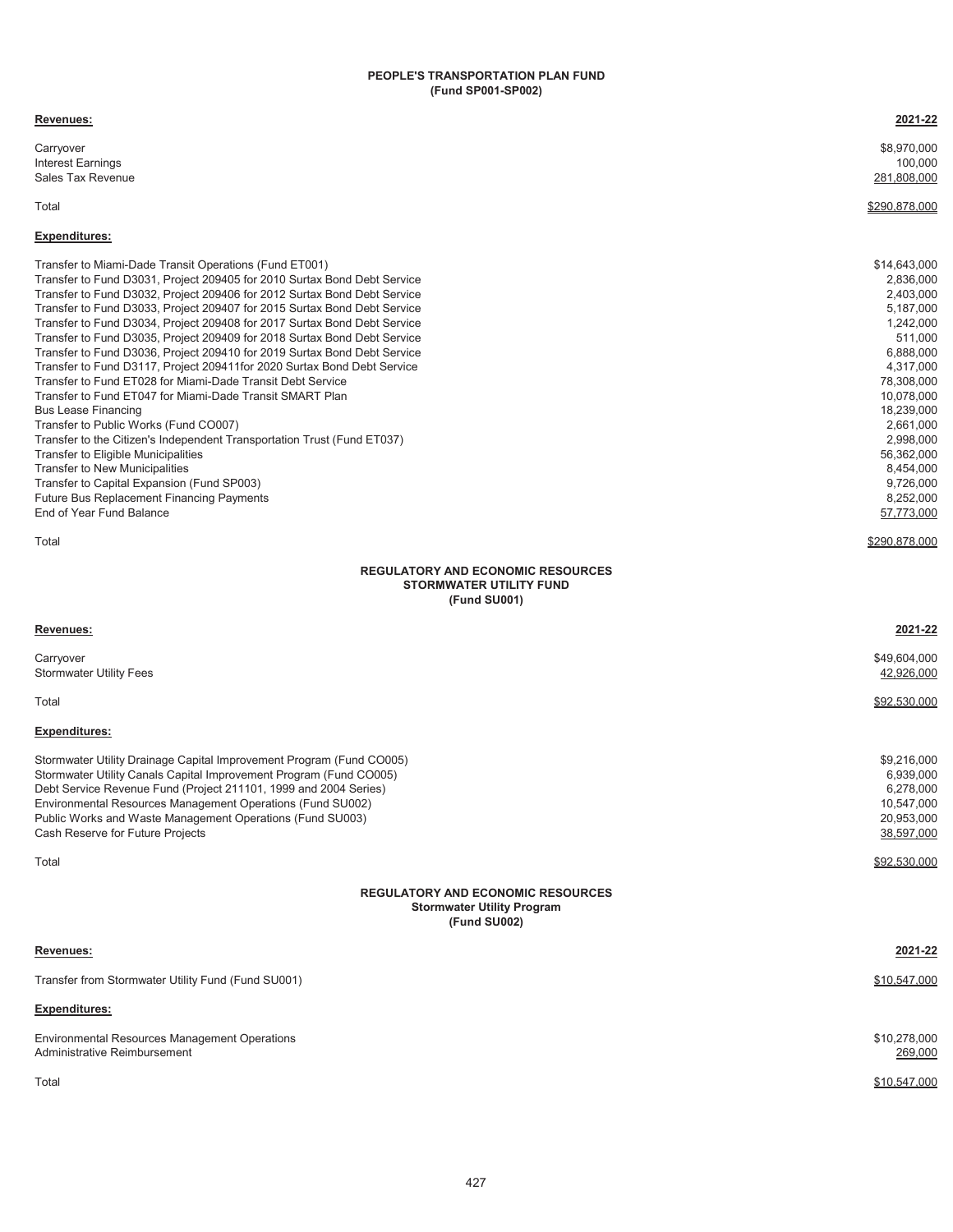#### **TRANSPORTATION AND PUBLIC WORKS Stormwater Utility Program (Fund SU003)**

| Revenues:                                                                                                                                                                                                                                                                                                                             | 2021-22                                                                    |
|---------------------------------------------------------------------------------------------------------------------------------------------------------------------------------------------------------------------------------------------------------------------------------------------------------------------------------------|----------------------------------------------------------------------------|
| Transfer from Stormwater Utility Fund (Fund SU001)                                                                                                                                                                                                                                                                                    | \$20,953,000                                                               |
| Expenditures:                                                                                                                                                                                                                                                                                                                         |                                                                            |
| <b>DTPW Stormwater Operations</b><br>Administrative Reimbursement                                                                                                                                                                                                                                                                     | \$20,326,000<br>627,000                                                    |
| Total                                                                                                                                                                                                                                                                                                                                 | \$20,953,000                                                               |
| <b>PARKS, RECREATION AND OPEN SPACES</b><br><b>Rickenbacker Causeway Operating Fund</b><br>(Fund ER001 and ER002)                                                                                                                                                                                                                     |                                                                            |
| Revenues:                                                                                                                                                                                                                                                                                                                             | 2021-22                                                                    |
| Carryover<br>Rickenbacker Tolls, Transponders and Other Revenues<br><b>Interest Earnings</b><br>Miscellaneous Revenues                                                                                                                                                                                                                | \$15,077,000<br>11,349,000<br>150,000<br>108,000                           |
| Total                                                                                                                                                                                                                                                                                                                                 | \$26,684,000                                                               |
| <b>Expenditures:</b>                                                                                                                                                                                                                                                                                                                  |                                                                            |
| Causeway Toll Operations and Maintenance<br>Transfer to Causeway Capital Fund (Fund ER003)<br>Transfer to Causeway Capital Fund for Renewal and Replacement (Fund ER004)<br>Transfer to Causeway Debt Service Fund (Fund Group ER, Various Funds)<br>Operating and Maintenance Reserve (Bond Restriction)<br><b>Operating Reserve</b> | \$5,186,000<br>6,712,000<br>1,434,000<br>2,678,000<br>969,000<br>9,705,000 |
| Total                                                                                                                                                                                                                                                                                                                                 | \$26,684,000                                                               |
| <b>SEAPORT</b><br><b>Revenue Fund</b><br>(Fund ES001)                                                                                                                                                                                                                                                                                 |                                                                            |
| Revenues:                                                                                                                                                                                                                                                                                                                             | 2021-22                                                                    |
| Carryover<br>Fees and Charges<br>State Comprehensive Enhanced Transportation System (SCETS) Revenues                                                                                                                                                                                                                                  | \$83,776,000<br>184,850,000<br>17,000,000                                  |
| Total                                                                                                                                                                                                                                                                                                                                 | \$285.626.000                                                              |
| Expenditures:                                                                                                                                                                                                                                                                                                                         |                                                                            |
| <b>Operating Expenditures</b><br>Administrative Reimbursement<br>Transfer to Seaport Bond Service Account (Fund ES018)<br>Transfer to Seaport General Fund (Fund ES028)<br>Ending Cash Balance (Reserves)                                                                                                                             | \$105,997,000<br>2,200,000<br>37,016,000<br>33,687,000<br>106,726,000      |
| Total                                                                                                                                                                                                                                                                                                                                 | \$285,626,000                                                              |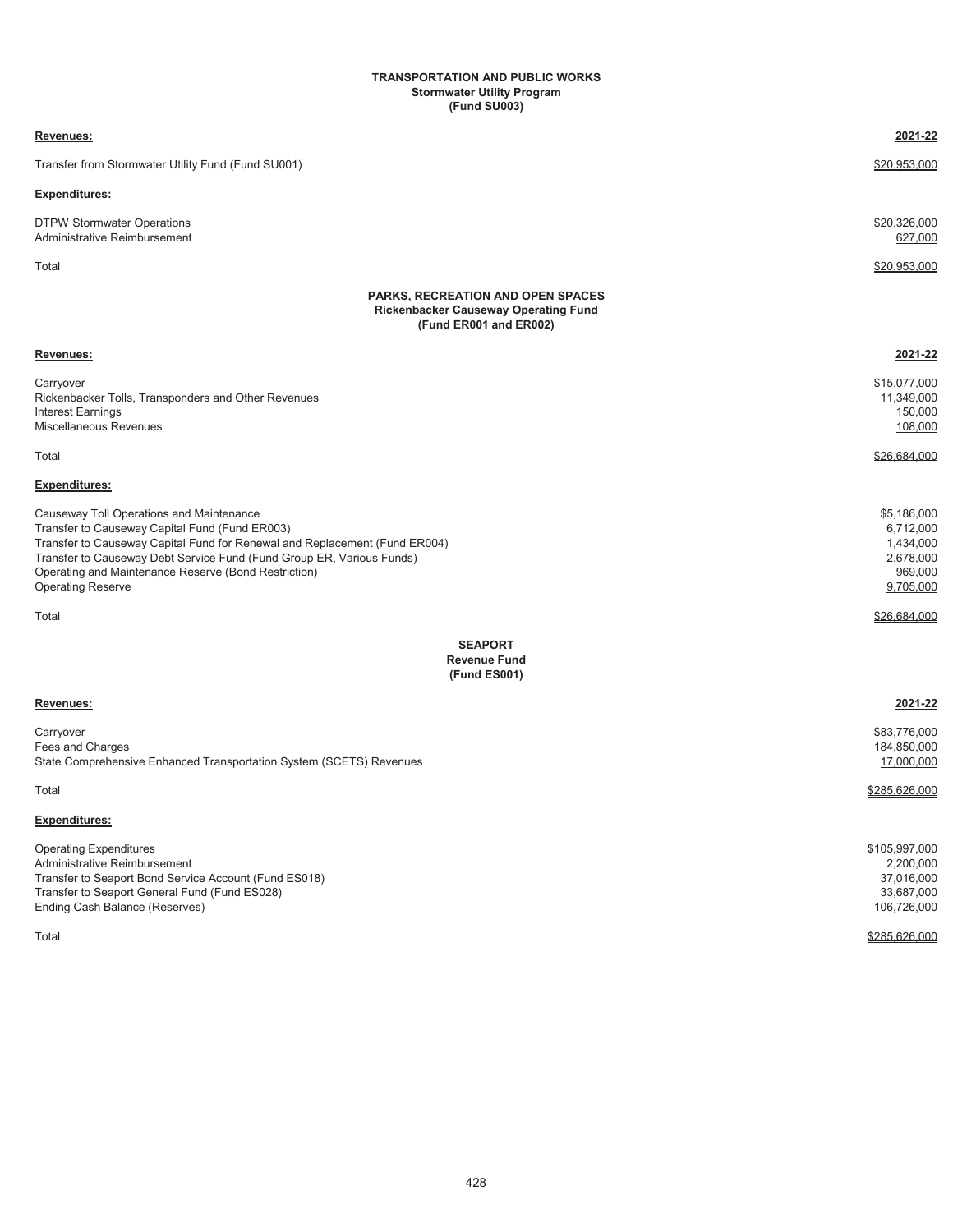#### **Transit Operations Fund (Fund ET001) TRANSPORTATION AND PUBLIC WORKS**

| Revenues:                                                                                                                                                                                                                                                                                                                                                                                                         | 2021-22                                                                                                                    |
|-------------------------------------------------------------------------------------------------------------------------------------------------------------------------------------------------------------------------------------------------------------------------------------------------------------------------------------------------------------------------------------------------------------------|----------------------------------------------------------------------------------------------------------------------------|
| Carryover<br>Transfer from PTP Revenue Fund (Fund SP402) for Transit Operations<br>Transfer from Countywide General Fund (Fund G1001) for Maintenance of Effort<br><b>Transit Fares and Fees</b><br>State Grants - Transportation Disadvantaged Program<br><b>Other Revenues</b>                                                                                                                                  | \$41,582,000<br>14,643,000<br>222,450,000<br>58,141,000<br>6,952,000<br>14,987,000                                         |
| Total                                                                                                                                                                                                                                                                                                                                                                                                             | <u>\$358,755,000</u>                                                                                                       |
| <b>Expenditures:</b>                                                                                                                                                                                                                                                                                                                                                                                              |                                                                                                                            |
| <b>Operating Expenditures</b><br>Reserve for SMART Plan Operations, Maintenance and Upgrades<br>South Florida Regional Transportation Authority Operating and Capital Subsidy<br>Transfer to Fund ET043 for Transit Debt Service (Non-PTP Debt Service)<br><b>Operating Reserve</b>                                                                                                                               | \$311,623,000<br>2,076,000<br>4,235,000<br>821,000<br>40,000,000                                                           |
| Total                                                                                                                                                                                                                                                                                                                                                                                                             | <u>\$358,755,000</u>                                                                                                       |
| <b>TRANSPORTATION AND PUBLIC WORKS</b><br><b>Transit Non-Capital Grants</b><br>(Fund ET007)                                                                                                                                                                                                                                                                                                                       |                                                                                                                            |
| Revenues:                                                                                                                                                                                                                                                                                                                                                                                                         | 2021-22                                                                                                                    |
| State Grants - JPA Urban Corridor Program<br><b>State Operating Assistance Grant</b><br>Federal Grant - Bridge Inspection Program                                                                                                                                                                                                                                                                                 | \$5,123,000<br>22,616,000<br>1,000,000                                                                                     |
| Total                                                                                                                                                                                                                                                                                                                                                                                                             | \$28,739,000                                                                                                               |
| <b>Expenditures:</b>                                                                                                                                                                                                                                                                                                                                                                                              |                                                                                                                            |
| <b>Transit Grant Program Expenditures</b>                                                                                                                                                                                                                                                                                                                                                                         | \$28,739,000                                                                                                               |
| <b>TRANSPORTATION AND PUBLIC WORKS</b><br><b>Transit Debt Service</b><br>(Funds ET028)                                                                                                                                                                                                                                                                                                                            |                                                                                                                            |
| Revenues:                                                                                                                                                                                                                                                                                                                                                                                                         | 2021-22                                                                                                                    |
| Federal Subsidy Receipts (Series 2010B Bonds)<br>Federal Subsidy Receipts (Series 2010D Bonds)<br>Transfer from PTP Revenue Fund SP001-SP002 for PTP Debt Service<br>Transfer from Transit Operating Fund ET 001 for Non-PTP Debt Service                                                                                                                                                                         | \$2,509,000<br>609,000<br>78,308,000<br>821,000                                                                            |
| Total                                                                                                                                                                                                                                                                                                                                                                                                             | \$82,247,000                                                                                                               |
| <b>Expenditures:</b>                                                                                                                                                                                                                                                                                                                                                                                              |                                                                                                                            |
| Series 2010 Transit System Sales Surtax Payments<br>Series 2012 Transit System Sales Surtax Payments<br>Series 2015 Transit System Sales Surtax Payments<br>Series 2017 Transit System Sales Surtax Payments<br>Series 2018 Transit System Sales Surtax Payments<br>Series 2019 Transit System Sales Surtax Payments<br>Series 2020 Transit System Sales Surtax Payments<br>Series 2010 D Rezoning Bonds<br>Total | \$11,028,000<br>8,317,000<br>15,104,000<br>5,517,000<br>8,752,000<br>10,332,000<br>21,772,000<br>1,425,000<br>\$82,247,000 |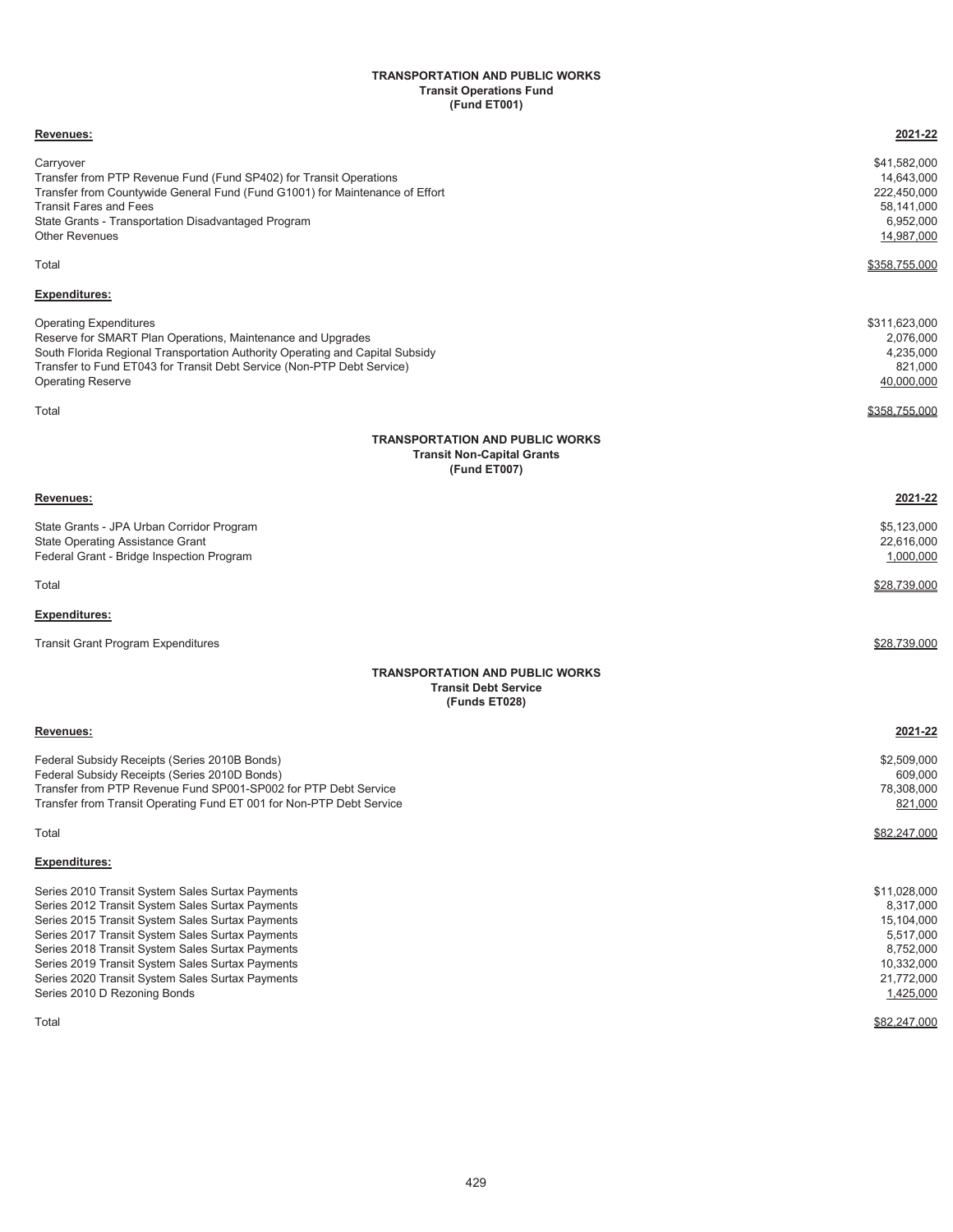### **(Fund ET037) OFFICE OF THE CITIZENS' INDEPENDENT TRANSPORTATION TRUST**

| Revenues:                                                                                                                                                                                                                                   | 2021-22                                                           |
|---------------------------------------------------------------------------------------------------------------------------------------------------------------------------------------------------------------------------------------------|-------------------------------------------------------------------|
| Transfer from People's Transportation Plan Fund (Fund SP001)                                                                                                                                                                                | \$2,998,000                                                       |
| <b>Expenditures:</b>                                                                                                                                                                                                                        |                                                                   |
| <b>Operating Expenditures</b>                                                                                                                                                                                                               | \$2,998,000                                                       |
| <b>PARKS, RECREATION AND OPEN SPACES</b><br><b>Venetian Causeway Operating Fund</b><br>(Fund EV001)                                                                                                                                         |                                                                   |
| <u>Revenues:</u>                                                                                                                                                                                                                            | 2021-22                                                           |
| Carryover<br>Causeway Toll Revenue<br><b>Interest Earnings</b>                                                                                                                                                                              | \$13,258,000<br>5,077,000<br>145,000                              |
| Total                                                                                                                                                                                                                                       | \$18,480,000                                                      |
| Expenditures:                                                                                                                                                                                                                               |                                                                   |
| Operation and Maintenance<br>Transfer to Capital Fund (Fund EV002)<br>Transfer to Debt Service (Fund Group EV, Various Funds)<br>Reserve                                                                                                    | \$2,575,000<br>8,106,000<br>711,000<br>7,088,000                  |
| Total                                                                                                                                                                                                                                       | \$18,480,000                                                      |
| <b>DEPARTMENT OF SOLID WASTE MANAGEMENT</b><br><b>Waste Collection Operations</b><br>(Funds EW001)                                                                                                                                          |                                                                   |
| Revenues:                                                                                                                                                                                                                                   | 2021-22                                                           |
| <b>Collection Fees and Charges</b><br><b>Other Miscellaneous Revenue</b><br>Sale of Recyclable Materials<br><b>Interest Earnings</b>                                                                                                        | \$167,176,000<br>4,666,000<br>1,514,000<br>290,000                |
| Total                                                                                                                                                                                                                                       | \$173,646,000                                                     |
| <b>Expenditures:</b>                                                                                                                                                                                                                        |                                                                   |
| Garbage and Trash Collection Operations<br>Waste Service Area Non-Ad Valorem Distribution Cost<br>Transfer to Note Payable (Debt Service Fund EW018)<br>Transfer to Capital Projects (Fund EW019)<br>Intradepartmental Transfer to Disposal | \$160,434,000<br>1,671,000<br>7,301,000<br>2,698,000<br>1,542,000 |
| Total                                                                                                                                                                                                                                       | \$173,646,000                                                     |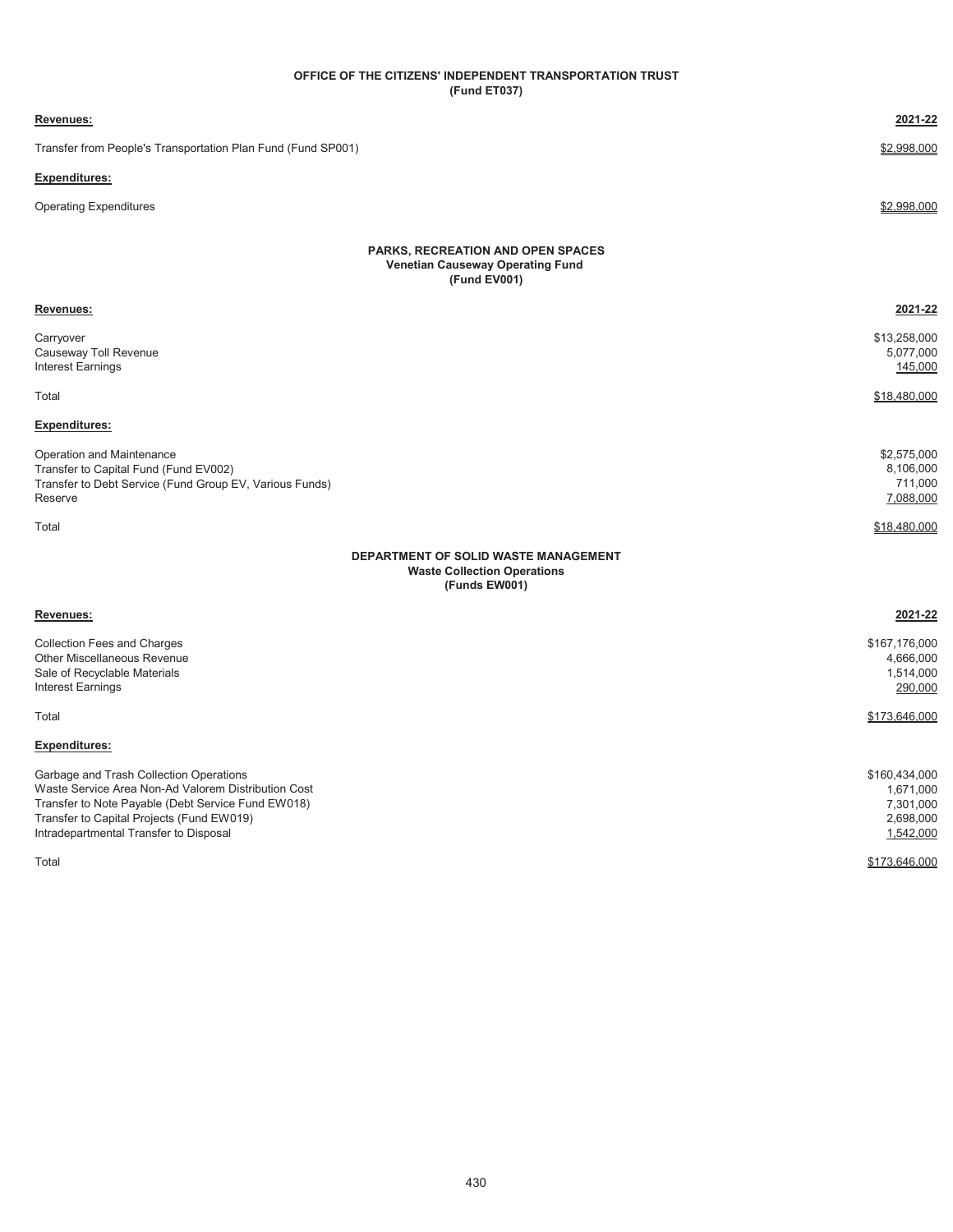#### **Waste Disposal Operations (Fund EW007) DEPARTMENT OF SOLID WASTE MANAGEMENT**

| Revenues:                                                                                                                                                                                                                                              | 2021-22                                                                                        |
|--------------------------------------------------------------------------------------------------------------------------------------------------------------------------------------------------------------------------------------------------------|------------------------------------------------------------------------------------------------|
| Carryover<br><b>Disposal Fees</b><br><b>Transfer Fees</b><br>Resources Recovery Energy Sales<br>Interest Earnings<br><b>Utility Service Fee</b><br>Intradepartmental Transfer from Collections                                                         | \$237,180,000<br>138,119,000<br>8,638,000<br>8,465,000<br>1,900,000<br>18,236,000<br>1,542,000 |
| Total                                                                                                                                                                                                                                                  | \$414,080,000                                                                                  |
| <b>Expenditures:</b>                                                                                                                                                                                                                                   |                                                                                                |
| <b>Disposal Operations</b><br>Transfer to EW010 Subfund DS0, Bond Debt Service<br>Transfer to Fleet Financing Note Payable (Fund EW007)<br>Transfer to Capital Projects (Fund EW009)<br>Transfer to Munisport and Virginia Key (Fund EW032)<br>Reserve | \$166,399,000<br>4,140,000<br>6,095,000<br>17,577,000<br>3,440,000<br>216,429,000              |
| Total                                                                                                                                                                                                                                                  | \$414,080,000                                                                                  |
| DEPARTMENT OF SOLID WASTE MANAGEMENT<br><b>Rate Stabilization Reserve</b><br>(Fund EW014)                                                                                                                                                              |                                                                                                |
| Revenues:                                                                                                                                                                                                                                              | 2021-22                                                                                        |
| <b>Restricted Carryover</b><br><b>Interest Earnings</b>                                                                                                                                                                                                | \$21,176,000<br>30,000                                                                         |
| Total                                                                                                                                                                                                                                                  | \$21,206,000                                                                                   |
| Expenditures:                                                                                                                                                                                                                                          |                                                                                                |
| <b>Rate Stabilization Reserve</b>                                                                                                                                                                                                                      | \$21,206,000                                                                                   |
| <b>JACKSON HEALTH SYSTEMS</b><br><b>County Public Hospital Sales Tax</b><br>(Fund SD001)                                                                                                                                                               |                                                                                                |
| Revenues:                                                                                                                                                                                                                                              | 2021-22                                                                                        |
| Sales Surtax                                                                                                                                                                                                                                           | \$281,808,000                                                                                  |
| <b>Expenditures:</b>                                                                                                                                                                                                                                   |                                                                                                |
| Transfer to Jackson Health Systems                                                                                                                                                                                                                     | \$281,808,000                                                                                  |
| <b>STATE REVENUE SHARING</b><br>(Fund 51002)                                                                                                                                                                                                           |                                                                                                |
| Revenues:                                                                                                                                                                                                                                              | 2021-22                                                                                        |
| Entitlement as a County<br>Entitlement as a Municipality                                                                                                                                                                                               | \$70,107,000<br>48,210,000                                                                     |
| Total                                                                                                                                                                                                                                                  | \$118,317,000                                                                                  |
| <b>Expenditures:</b>                                                                                                                                                                                                                                   |                                                                                                |
| Transfer to Countywide General Fund (G1001)<br>Transfer to UMSA General Fund (G1001)                                                                                                                                                                   | \$70,107,000<br>48,210,000                                                                     |
| Total                                                                                                                                                                                                                                                  | \$118,317,000                                                                                  |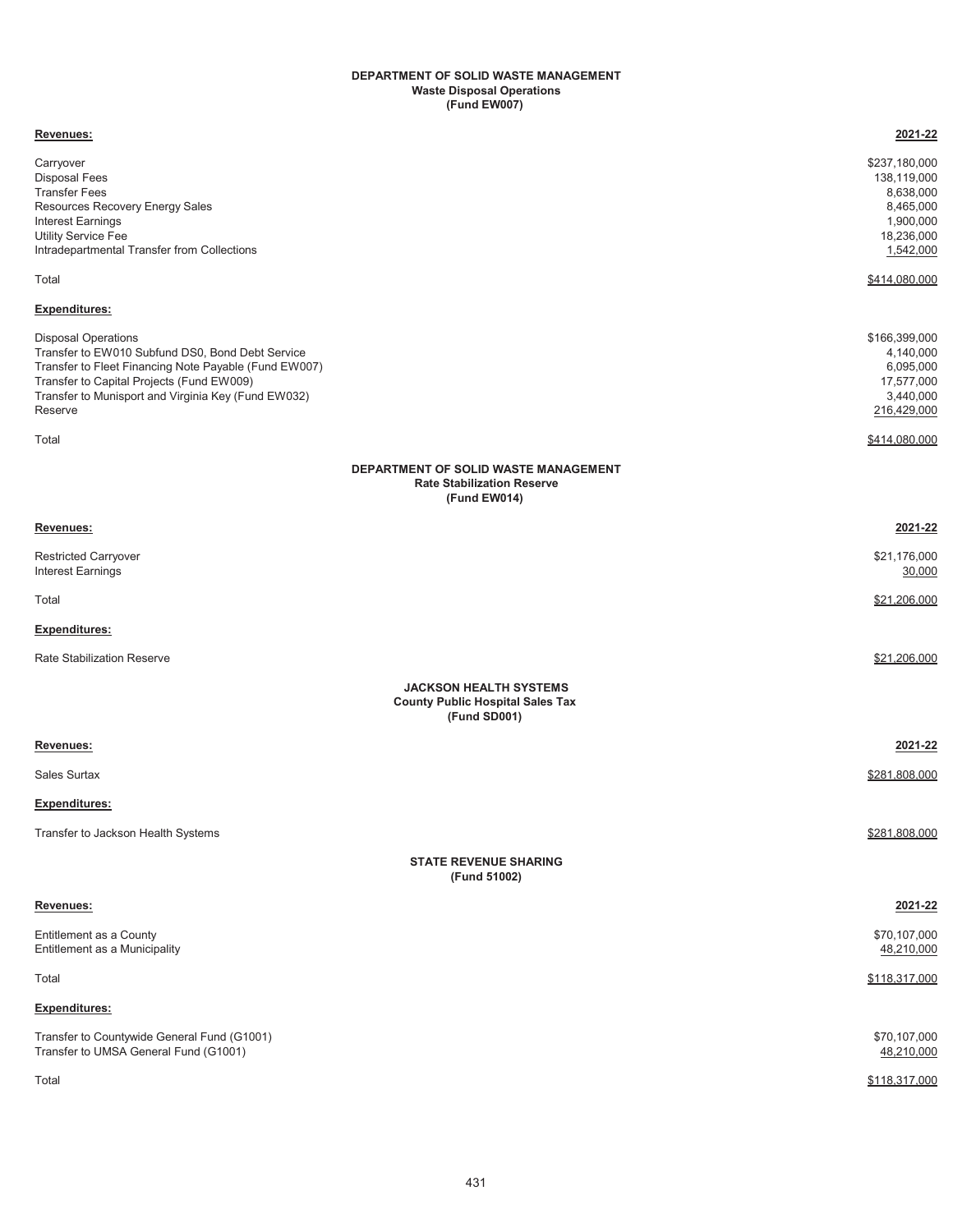### **LOCAL GOVERNMENT HALF-CENT SALES TAX (Fund 51002)**

| Revenues:                                                                                            | 2021-22                                     |
|------------------------------------------------------------------------------------------------------|---------------------------------------------|
| Countywide Sales Tax Receipts<br>Unincorporated Municipal Service Area (UMSA) Sales Tax Receipts     | \$70,200,000<br>105,299,000                 |
| Total                                                                                                | \$175,499,000                               |
| <u>Expenditures:</u>                                                                                 |                                             |
| Transfer to Countywide General Fund (G1001)<br>Transfer to UMSA General Fund (G1001)                 | \$70,200,000<br>105,299,000                 |
| Total                                                                                                | \$175,499,000                               |
| MIAMI-DADE COUNTY SELF INSURANCE FUND (HEALTH)<br>(Fund IS014-IS017)                                 |                                             |
| <u>Revenues:</u>                                                                                     | 2021-22                                     |
| <b>Employer Contribution</b><br>Dependent Premiums                                                   | \$349,036,500<br>80,358,000                 |
| Total                                                                                                | \$429,394,500                               |
| <u>Expenditures:</u>                                                                                 |                                             |
| Medical<br>Dental/Vision<br>Life                                                                     | \$396,894,500<br>20,238,000<br>12,262,000   |
| Total                                                                                                | \$429,394,500                               |
| ANIMAL SERVICES DEPARTMENT<br><b>Trust Fund</b><br>(Fund TF001)                                      |                                             |
| <u>Revenues:</u>                                                                                     | 2021-22                                     |
| Carryover<br>Donations, Grants, and Other Revenue                                                    | \$505,000<br>100,000                        |
| Total                                                                                                | \$605,000                                   |
| <u>Expenditures:</u>                                                                                 |                                             |
| Pet Welfare Operating Expenses                                                                       | \$605,000                                   |
| <b>MIAMI-DADE POLICE DEPARTMENT (MDPD)</b><br><b>Miscellaneous Trust Fund</b><br>(Funds TF037-TF047) |                                             |
| Revenues:                                                                                            | 2021-22                                     |
| Carryover<br>Interest Earnings<br><b>Fines and Forfeitures</b><br>Miscellaneous                      | \$2,406,000<br>33,000<br>402,000<br>310,000 |
| Total                                                                                                | \$3,151,000                                 |
| <b>Expenditures:</b>                                                                                 |                                             |
| <b>Operating Expenditures</b><br>Reserve for Future Expenditures                                     | \$777,000<br>2,374,000                      |
| Total                                                                                                | \$3,151,000                                 |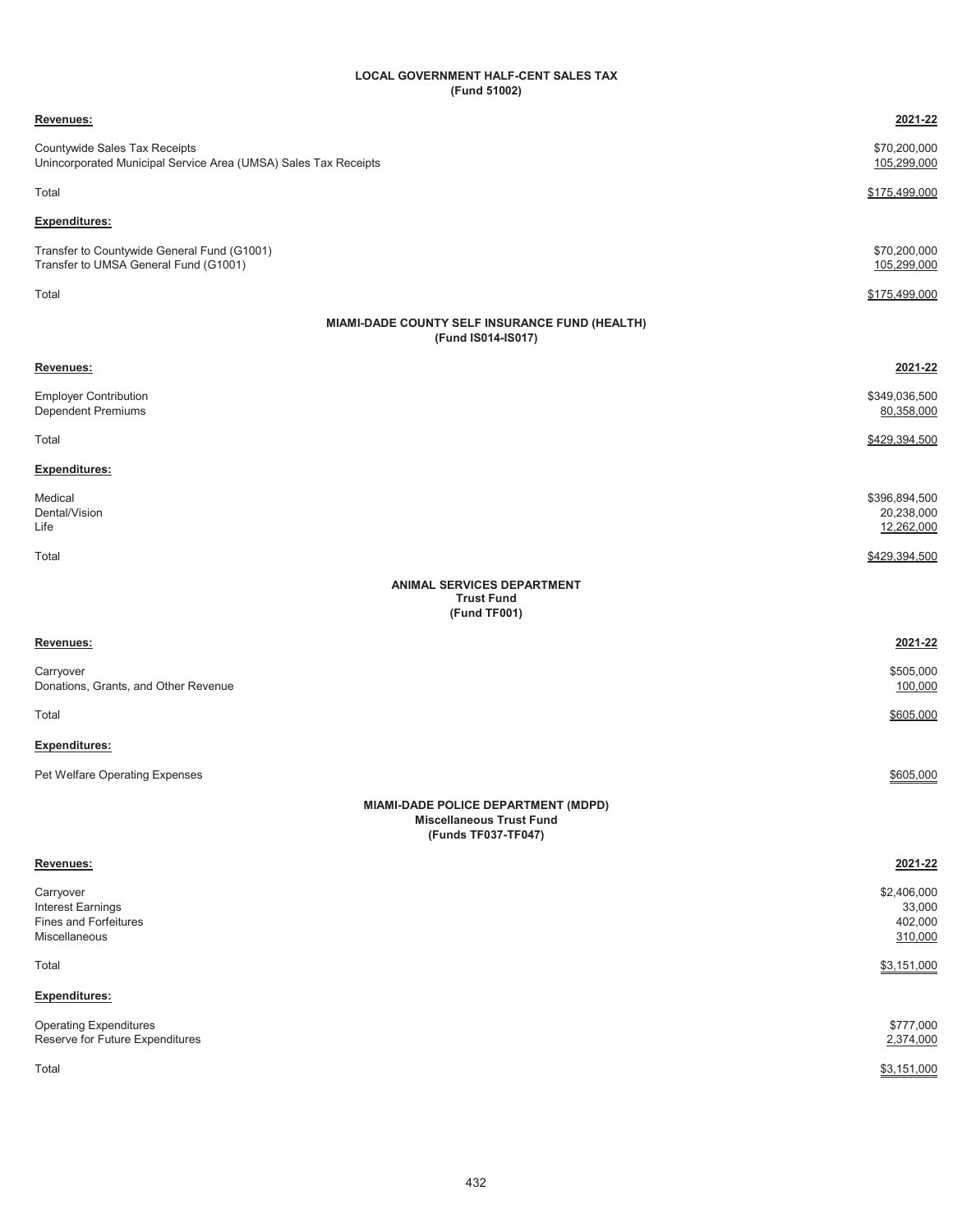#### **CORRECTIONS AND REHABILITATION Inmate Welfare Trust Fund (Fund TF063)**

| Revenues:                                                                   | 2021-22                                                                                                                 |
|-----------------------------------------------------------------------------|-------------------------------------------------------------------------------------------------------------------------|
| Carryover<br>Transfer from Special Revenue Operations (Fund S1018)          | \$1,650,000<br>1,320,000                                                                                                |
| Total                                                                       | \$2,970,000                                                                                                             |
| <b>Expenditures:</b>                                                        |                                                                                                                         |
| Reserve<br><b>Operating Expenditures</b>                                    | \$2,315,000<br>655,000                                                                                                  |
| Total                                                                       | \$2,970,000                                                                                                             |
|                                                                             | <b>REGULATORY AND ECONOMIC RESOURCES</b><br><b>Biscayne Bay Restoration and Shoreline Stabilization</b><br>(Fund TF064) |
| Revenues:                                                                   | 2021-22                                                                                                                 |
| Biscayne Bay Environmental Trust Fund<br>Florida Inland Navigation District | \$1,000,000<br>100,000                                                                                                  |
| Total                                                                       | \$1,100,000                                                                                                             |
| Expenditures:                                                               |                                                                                                                         |
| <b>Construction Expenditures</b>                                            | \$1,100,000                                                                                                             |
|                                                                             | MIAMI-DADE POLICE DEPARTMENT (MDPD)<br><b>Law Enforcement Trust Fund</b><br>(Funds TF170-TF172)                         |
| Revenues:                                                                   | 2021-22                                                                                                                 |
| Carryover<br>Interest Earnings<br><b>Fines and Forfeitures</b>              | \$6,185,000<br>70,000<br>3,400,000                                                                                      |
| Total                                                                       | \$9,655,000                                                                                                             |
| Expenditures:                                                               |                                                                                                                         |
| <b>Operating Expenditures</b><br>Reserve for Future Expenditures            | \$6,676,000<br>2,979,000                                                                                                |
| Total                                                                       | \$9,655,000                                                                                                             |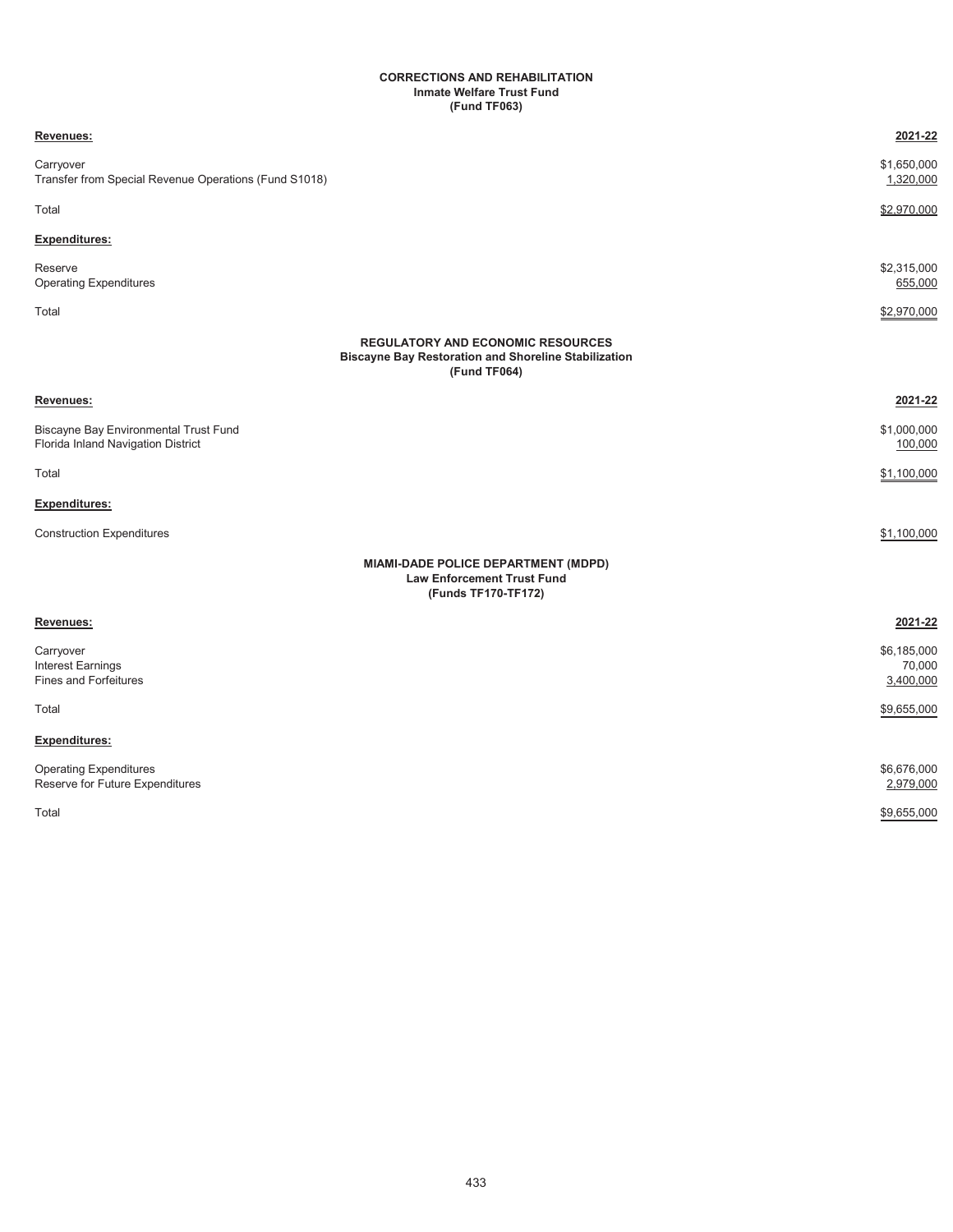# **COUNTY TRANSPORTATION TRUST FUND (Fund 51001)**

| Revenues:                                                                                                                                                                                                 | 2021-22                                                                          |
|-----------------------------------------------------------------------------------------------------------------------------------------------------------------------------------------------------------|----------------------------------------------------------------------------------|
| Local Option Six-Cent Gas Tax<br>Capital Improvement Local Option Three-Cent Gas Tax<br>State Gas Tax<br>Constitutional Gas Tax (20%)<br>Constitutional Gas Tax (80%)<br>"Ninth-Cent" Gas Tax             | \$41,606,000<br>17,949,000<br>9,020,000<br>3,970,000<br>16,772,000<br>10,505,000 |
| Total                                                                                                                                                                                                     | \$99,822,000                                                                     |
| <b>Expenditures:</b>                                                                                                                                                                                      |                                                                                  |
| Transfer to Countywide General Fund (Fund G1001) for Transportation Expenditures<br>Transfer to Capital Improvements Local Option Gas Tax (Fund ET002)<br>Transfer to Secondary Road Program (Fund CO008) | \$65,101,000<br>17,949,000<br>16,772,000                                         |
| Total                                                                                                                                                                                                     | \$99,822,000                                                                     |
| <b>JUDICIAL ADMINISTRATION</b>                                                                                                                                                                            |                                                                                  |
| Grants<br>(Fund S2001)                                                                                                                                                                                    |                                                                                  |
| Revenues:                                                                                                                                                                                                 | 2021-22                                                                          |
| <b>Grant Revenues</b>                                                                                                                                                                                     | \$1,559,000                                                                      |
| <b>Expenditures:</b>                                                                                                                                                                                      |                                                                                  |
| <b>Operating Expenditures</b>                                                                                                                                                                             | \$1,559,000                                                                      |
| <b>CORRECTIONS AND REHABILITATION</b>                                                                                                                                                                     |                                                                                  |
| Grants<br>(Fund S2001)                                                                                                                                                                                    |                                                                                  |
| Revenues:                                                                                                                                                                                                 | 2021-22                                                                          |
| Criminal Alien Assistance (Department of Justice)<br>MDC Opioid Abuse Site-based Program Response Project (Department of Justice)                                                                         | \$1,000,000<br>633,000                                                           |
| Total                                                                                                                                                                                                     | \$1,633,000                                                                      |
| <b>Expenditures:</b>                                                                                                                                                                                      |                                                                                  |
| <b>Operating Expenditures</b><br>Transfer to General Fund (Fund G1001)                                                                                                                                    | \$633,000<br>1,000,000                                                           |
| Total                                                                                                                                                                                                     | \$1,633,000                                                                      |
| <b>REGULATORY AND ECONOMIC RESOURCES</b>                                                                                                                                                                  |                                                                                  |
| <b>Grant Fund</b><br>(Fund S2001)                                                                                                                                                                         |                                                                                  |
| Revenues:                                                                                                                                                                                                 | 2021-22                                                                          |
| State and Federal Environmental Grants                                                                                                                                                                    | \$5,204,000                                                                      |
| <b>Expenditures:</b>                                                                                                                                                                                      |                                                                                  |
| <b>Operating Expenditures</b>                                                                                                                                                                             | \$5,204,000                                                                      |
|                                                                                                                                                                                                           |                                                                                  |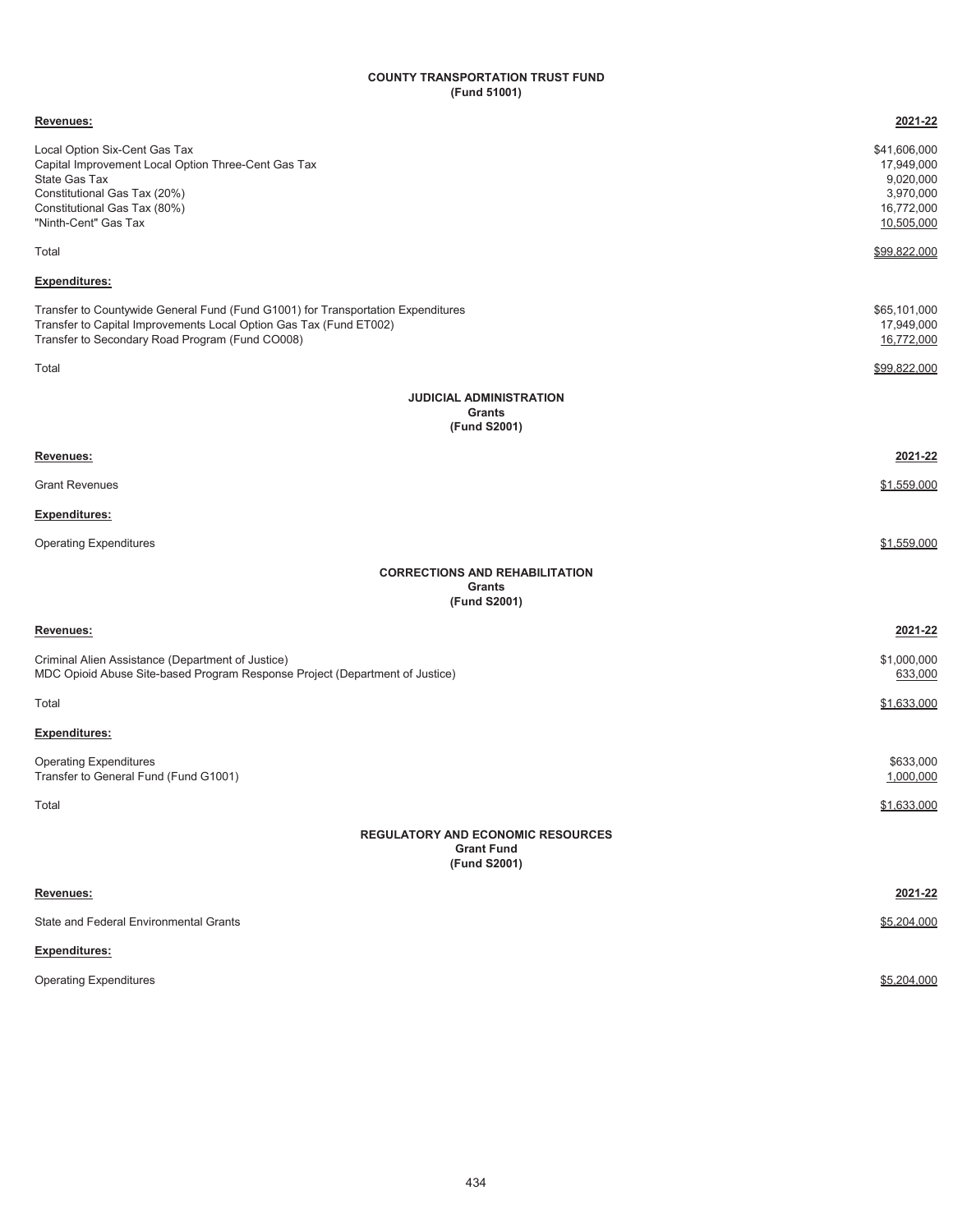#### **MIAMI-DADE FIRE RESCUE State Grant Awards (Fund S2001)**

| Revenues:                                                                                                                                                                                                                                              | 2021-22                                                               |
|--------------------------------------------------------------------------------------------------------------------------------------------------------------------------------------------------------------------------------------------------------|-----------------------------------------------------------------------|
| <b>State and Federal Environmental Grants</b>                                                                                                                                                                                                          | \$301,000                                                             |
| <b>Expenditures:</b>                                                                                                                                                                                                                                   |                                                                       |
| Miami-Dade Objectives<br>City of Miami Fire Rescue Department<br>City of Miami Beach Fire Rescue Department<br>City of Hialeah Fire Rescue Department<br>City of Coral Gables Fire Rescue Department<br>Village of Key Biscayne Fire Rescue Department | \$252,000<br>24,000<br>4,000<br>18,000<br>2,000<br>1,000              |
| Total                                                                                                                                                                                                                                                  | \$301,000                                                             |
| <b>MIAMI-DADE FIRE RESCUE</b><br><b>Federal Grant</b><br>(Fund S2001)                                                                                                                                                                                  |                                                                       |
| Revenues:                                                                                                                                                                                                                                              | 2021-22                                                               |
| Assistance to the Firefighter<br>Port Security                                                                                                                                                                                                         | \$1,147,000<br>1,721,000                                              |
| Total                                                                                                                                                                                                                                                  | \$2,868,000                                                           |
| <b>Expenditures:</b>                                                                                                                                                                                                                                   |                                                                       |
| <b>Grant Objectives</b>                                                                                                                                                                                                                                | \$2,868,000                                                           |
| <b>MIAMI-DADE FIRE RESCUE</b><br><b>Urban Search and Rescue</b><br>(Fund S2001)                                                                                                                                                                        |                                                                       |
| Revenues:                                                                                                                                                                                                                                              | 2021-22                                                               |
| Federal Emergency Management Grant                                                                                                                                                                                                                     | \$708.000                                                             |
| <b>Expenditures:</b>                                                                                                                                                                                                                                   |                                                                       |
| <b>Grant Objectives</b>                                                                                                                                                                                                                                | \$708,000                                                             |
| MIAMI-DADE POLICE DEPARTMENT (MDPD)<br><b>Operating Grant Fund</b><br>(Fund S2001)                                                                                                                                                                     |                                                                       |
| Revenues:                                                                                                                                                                                                                                              | 2021-22                                                               |
| Justice Assistance Grant (JAG) Program<br>Cops Hiring Program Grant<br><b>State Grants</b><br><b>Federal Grants</b><br><b>Other Miscellaneous</b><br><b>Interfund Transfer</b>                                                                         | \$368,000<br>1,476,000<br>772,000<br>7,056,000<br>38,000<br>2,145,000 |
| Total                                                                                                                                                                                                                                                  | \$11,855,000                                                          |
| <b>Expenditures:</b>                                                                                                                                                                                                                                   |                                                                       |
| COPS Hiring Program Grant<br>Justice Assistance Grant (JAG) Program<br>Distribution of Funds for Municipal Expenditures<br><b>Operating Expenditures</b>                                                                                               | \$3,139,000<br>368,000<br>500,000<br>7,848,000                        |
| Total                                                                                                                                                                                                                                                  | \$11,855,000                                                          |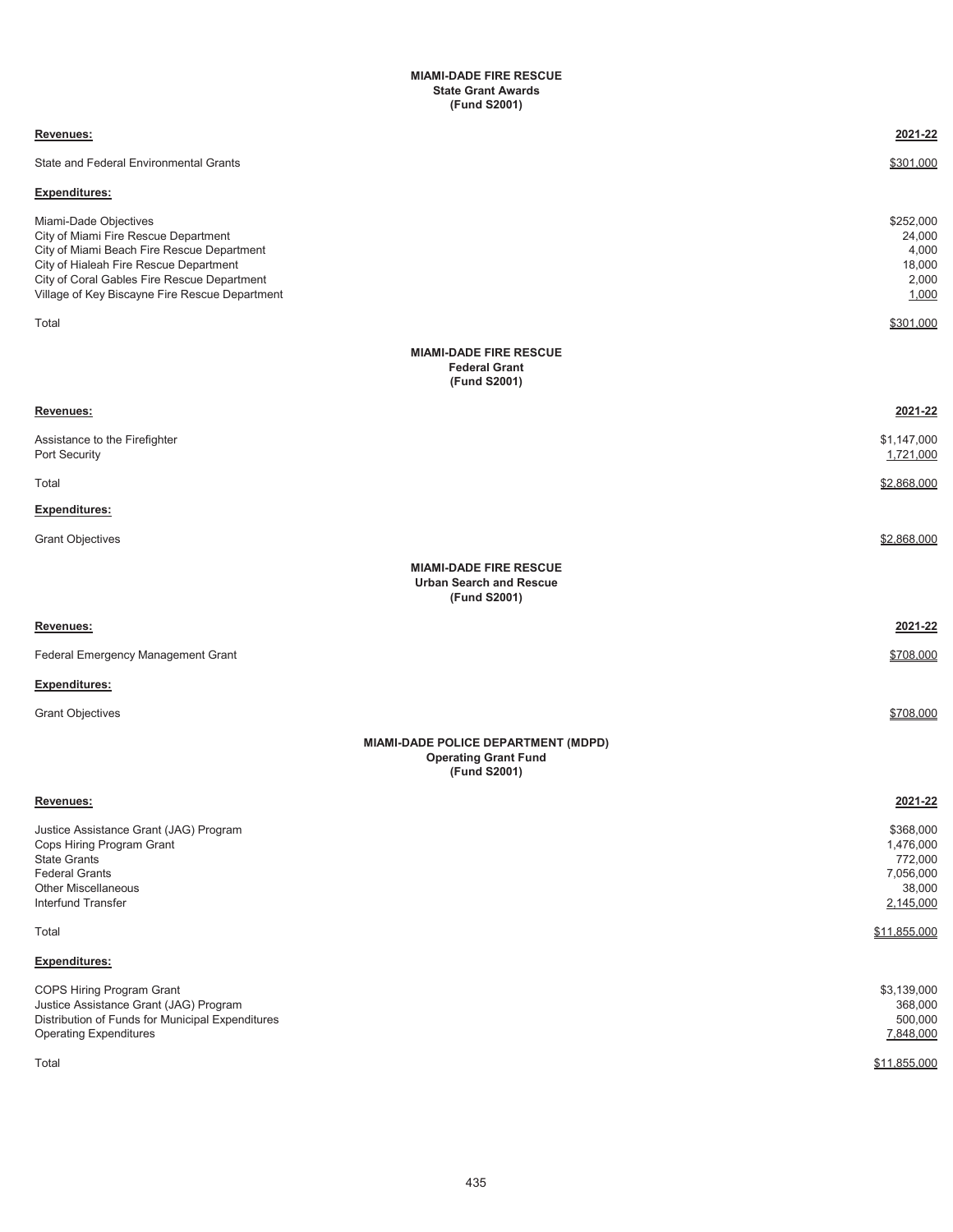## **JUVENILE SERVICES (Fund S2001 and S2004) Grant Fund**

| Revenues:                                                                                                                                                                |                                                                                    | 2021-22                                    |
|--------------------------------------------------------------------------------------------------------------------------------------------------------------------------|------------------------------------------------------------------------------------|--------------------------------------------|
| Juvenile Justice Intake, Screening and Assessment Program<br>Juvenile Justice Diversion Alternative Program<br>Department of Children and Families<br><b>Byrne Grant</b> |                                                                                    | \$882,000<br>784,000<br>344,000<br>155,000 |
| Total                                                                                                                                                                    |                                                                                    | \$2,165,000                                |
| Expenditures:                                                                                                                                                            |                                                                                    |                                            |
| <b>Operating Expenditures</b>                                                                                                                                            |                                                                                    | \$2,165,000                                |
|                                                                                                                                                                          | OFFICE OF MANAGEMENT AND BUDGET<br><b>Federal Grants</b><br>(Fund S2001)           |                                            |
| Revenues:                                                                                                                                                                |                                                                                    | <u>2021-22</u>                             |
| <b>HIV Epidemic</b>                                                                                                                                                      |                                                                                    | \$1,500,000                                |
| <b>Expenditures:</b>                                                                                                                                                     |                                                                                    |                                            |
| Administrative Expenditures<br>Allocation to Contractual Services                                                                                                        |                                                                                    | \$109,000<br>1,391,000                     |
| Total                                                                                                                                                                    |                                                                                    | \$1,500,000                                |
|                                                                                                                                                                          | OFFICE OF MANAGEMENT AND BUDGET<br><b>Ryan White Grant Program</b><br>(Fund S2001) |                                            |
| Ryan White Title I                                                                                                                                                       |                                                                                    | \$30,000,000                               |
| Expenditures:                                                                                                                                                            |                                                                                    |                                            |
| <b>Administrative Expenditures</b><br>Allocation to Contractual Services                                                                                                 |                                                                                    | \$1,627,000<br>28,373,000                  |
| Total                                                                                                                                                                    |                                                                                    | \$30,000,000                               |
|                                                                                                                                                                          | <b>MIAMI-DADE FIRE RESCUE</b><br><b>Emergency Management</b><br>(Fund S2003)       |                                            |
| Revenues:                                                                                                                                                                |                                                                                    | 2021-22                                    |
| <b>State Grants</b><br><b>Federal Grants</b>                                                                                                                             |                                                                                    | \$106,000<br>2,516,000                     |
| Total                                                                                                                                                                    |                                                                                    | \$2,622,000                                |
| Expenditures:                                                                                                                                                            |                                                                                    |                                            |
| <b>Operating Expenditures</b>                                                                                                                                            |                                                                                    | \$2,622,000                                |
|                                                                                                                                                                          | MIAMI-DADE POLICE DEPARTMENT (MDPD)<br><b>Operating Grant Fund</b><br>(Fund S2003) |                                            |
| Revenues:                                                                                                                                                                |                                                                                    | 2021-22                                    |
| Urban Areas Security Initiatives Program                                                                                                                                 |                                                                                    | \$802,000                                  |
| Expenditures:                                                                                                                                                            |                                                                                    |                                            |
| Urban Areas Security Initiatives Program                                                                                                                                 |                                                                                    | \$802,000                                  |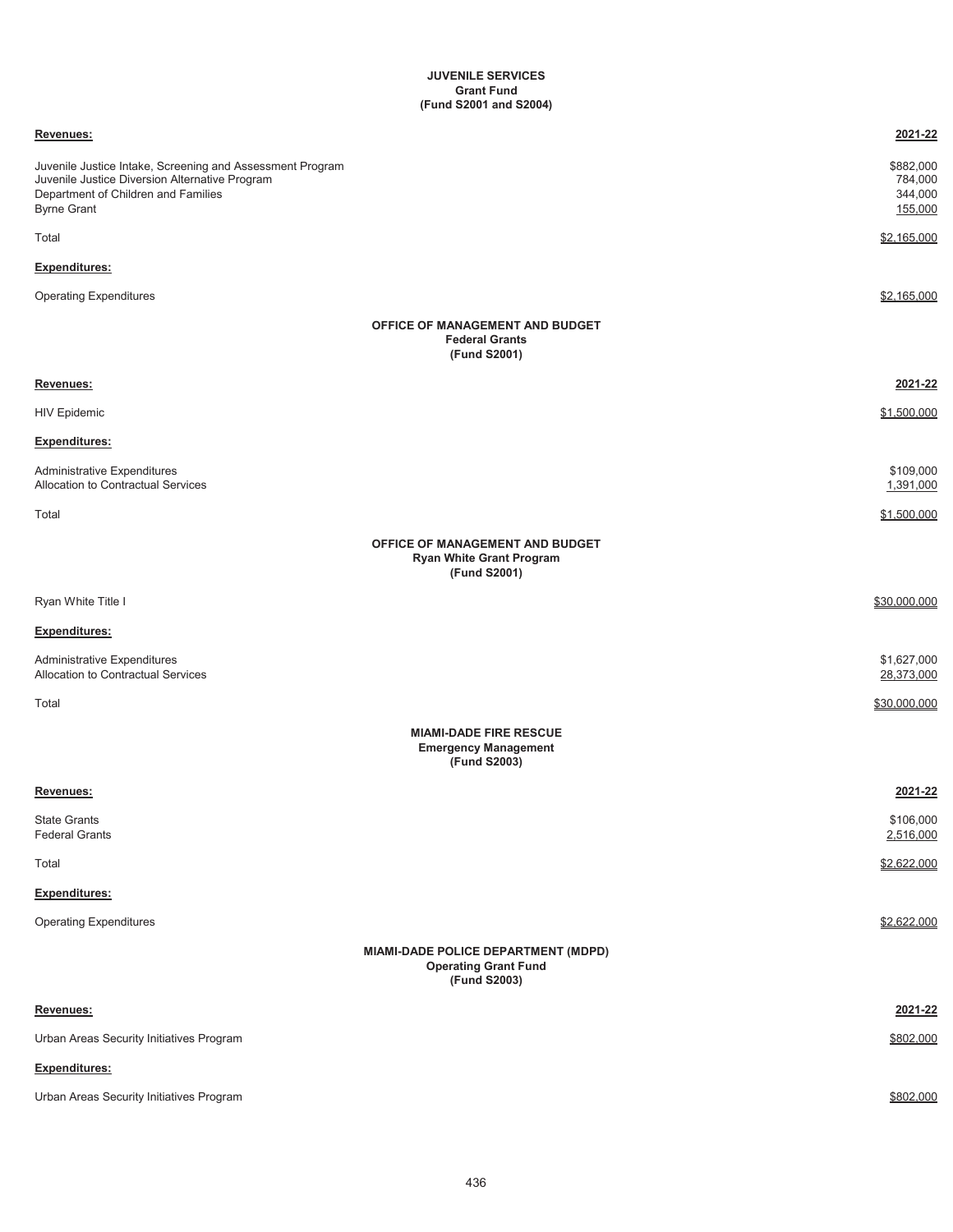#### **State and Federal Grants (Fund S2001 and S2007) CULTURAL AFFAIRS**

| Revenues:                                                                                                                                                                               | 2021-22                                            |
|-----------------------------------------------------------------------------------------------------------------------------------------------------------------------------------------|----------------------------------------------------|
| Transfer from Tourist Development Tax (Fund ST002)<br>State of Florida Artistic Automobile License Tag Revenue<br>Carryover<br>National Endowment for the Arts<br><b>Other Revenues</b> | \$125,000<br>25,000<br>84,000<br>40,000<br>103,000 |
| Total                                                                                                                                                                                   | \$377,000                                          |
| <b>Expenditures:</b>                                                                                                                                                                    |                                                    |
| Grants to/Programs for Artists and Non-Profit Cultural Organizations<br>South Florida Cultural Consortium Projects                                                                      | \$65,000<br>312,000                                |
| Total                                                                                                                                                                                   | \$377,000                                          |
| <b>HOMELESS TRUST</b><br><b>Grants</b><br>(Fund S2008)                                                                                                                                  |                                                    |
| Revenues:                                                                                                                                                                               | 2021-22                                            |
| U.S. Department of Housing and Urban Development Grants<br>Florida Department of Children and Family Grants                                                                             | \$33,695,000<br>6,719,000                          |
| Total                                                                                                                                                                                   | \$40,414,000                                       |
| <b>Expenditures:</b>                                                                                                                                                                    |                                                    |
| <b>Grant Allocations</b>                                                                                                                                                                | \$40,414,000                                       |
| <b>SPECIAL ASSESSMENT FUNDS</b><br><b>Special Taxing Districts-Administration</b><br>(Fund SA001)                                                                                       |                                                    |
| Revenues:                                                                                                                                                                               | 2021-22                                            |
| Special Taxing Districts FY 2021-22 Assessments - Various Districts                                                                                                                     | \$3,688,000                                        |
| Expenditures:                                                                                                                                                                           |                                                    |
| Special Taxing Districts Administration                                                                                                                                                 | \$3,688,000                                        |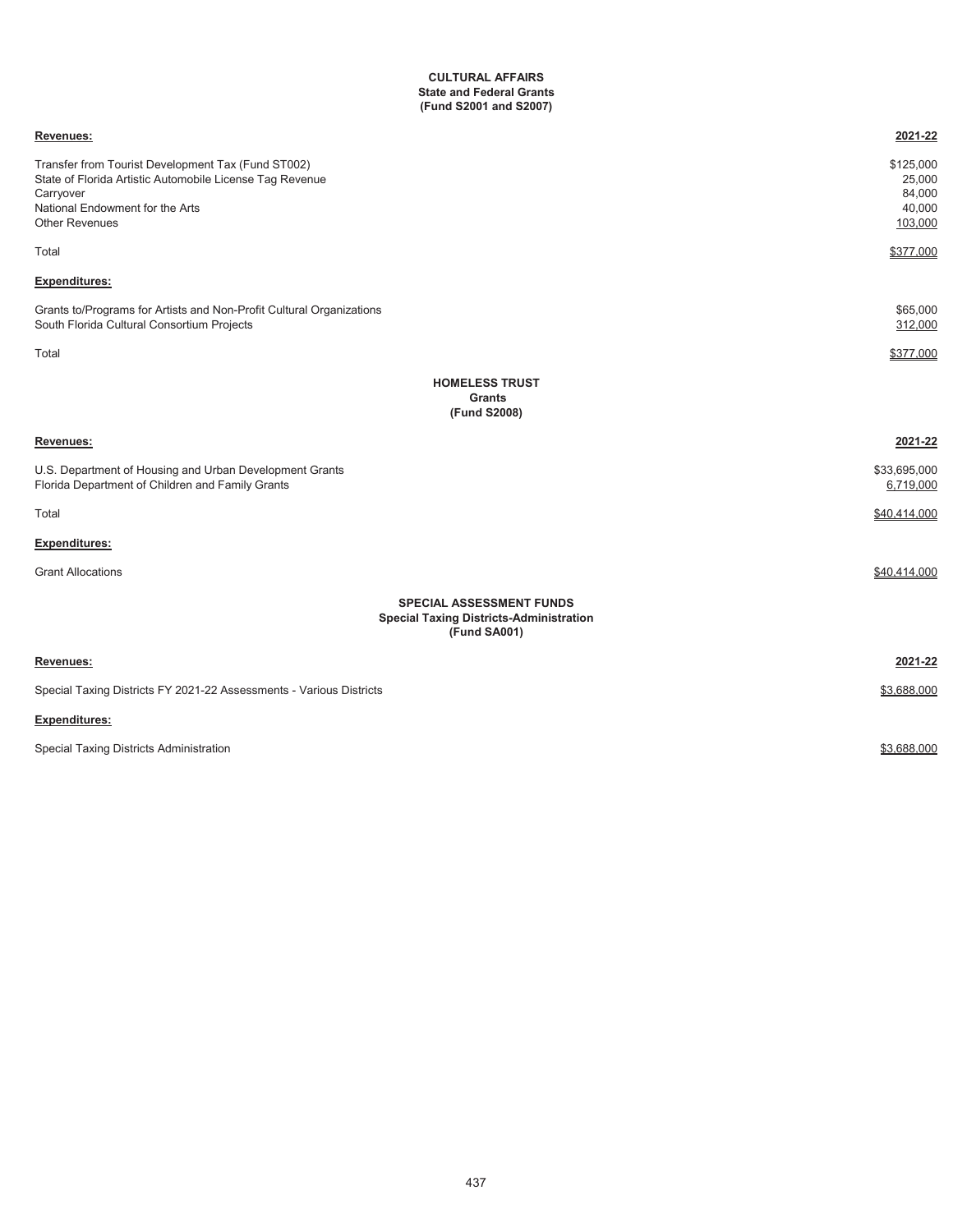#### **SPECIAL ASSESSMENT FUNDS Special Taxing Districts-Lighting (Fund Group FL)**

#### **Revenues: 2021-22**

**Expenditures:**

Carryover -- Lighting Districts \$1,738,268 Special Taxing Districts FY 2021-22 Assessments -- Lighting Districts 10,897,248

# Total  $\$12,635,516$

| A & R Subdivision                     | \$580          |
|---------------------------------------|----------------|
| A & S Industrial Park                 | 9,978          |
| AB at Tamiami Airport 1               | 202            |
| AB at Tamiami Trail                   | 107,417        |
| Abbro Subdivision                     | 1,039          |
| Abel Homes at Naranja Villas          | 2,649          |
| Acapulco Homes                        | 4,523          |
| Adrian Builders at Tamiami            | 1,044          |
| <b>Adventure Homes</b>                | 25,153         |
| Aileen Subdivision                    | 704            |
| <b>Aladdin Subdivision</b>            | 1,582          |
| Alco Estates and Additions 1-5        | 11,394         |
| Alexa Subdivision                     |                |
|                                       | 39             |
| Alexandria Estates                    | 4,129          |
| Ali Subdivision                       | 999            |
| <b>Alina Estates</b>                  | 2,281          |
| Allapattah                            | 32,223         |
| <b>Allison Estates</b>                | 3,889          |
| Alturas de Buena Vista                | 507            |
| <b>American Homes</b>                 | 18,452         |
| American Homes First Addition         | 14,052         |
| Americas at Miller                    | 4,767          |
| Amerihomes                            | 8,796          |
| Amigo's Subdivision                   | 393            |
| Amore Subdivision                     | 1,895          |
| Anabah Gardens                        | 699            |
| Anaco Estates                         | 1,979          |
| Anaco Estates First Addition          | 1,630          |
| Anderson Heights                      | 31,319         |
| Andrade Subdivision                   | 3,116          |
| Anta Subdivision One                  | 877            |
| Arien Subdivision One and Two         | 2,853          |
| Arien Subdivision Section Three       | 1,453          |
| Aristotle Subdivision                 | 42,853         |
| <b>ASA Subdivision</b>                |                |
|                                       | 2,243          |
| ASA Subdivision Tract D               | $\overline{2}$ |
| Ashly Subdivision                     | 507            |
| Auto Nation Perrine East              | 1,145          |
| <b>AV Subdivision</b>                 | 236            |
| Avanti 10 Subdivision                 | 2,315          |
| <b>Bailes Common</b>                  | 1,345          |
| <b>Bailes Common First Addition</b>   | 4,708          |
| <b>Bailes Common Second Addition</b>  | 1,632          |
| <b>Balani Subdivision</b>             | 5,401          |
| <b>Balmoral Subdivision</b>           | 2,724          |
| <b>Barcelona Estates</b>              | 3,305          |
| <b>Barima Estates</b>                 | 12,237         |
| <b>Baroque Estates</b>                | 21             |
| <b>BBE Subdivision</b>                | 3,656          |
| Beacon at 97 Ave                      | 563            |
| Beacon at Doral                       | 3,360          |
| <b>Beacon Centre</b>                  | 27,067         |
| Beacon Lakes Phase One                | 25,753         |
| <b>Bel Aire</b>                       | 20,216         |
| <b>Belen Estates</b>                  | 2,983          |
| <b>Ben Granoff Park</b>               | 4,799          |
| <b>Benson Lakes</b>                   | 2,679          |
| <b>Bent Tree Briarcliff</b>           | 1,030          |
| <b>Bent Tree Commercial Park</b>      |                |
|                                       | 3,159          |
| <b>Bent Tree Section Three</b>        | 4,715          |
| <b>Beverly Estates</b>                | 13,996         |
| <b>BHM East Campus Expansion</b>      | 817            |
| <b>Biarritz Subdivision Phase One</b> | 438<br>768     |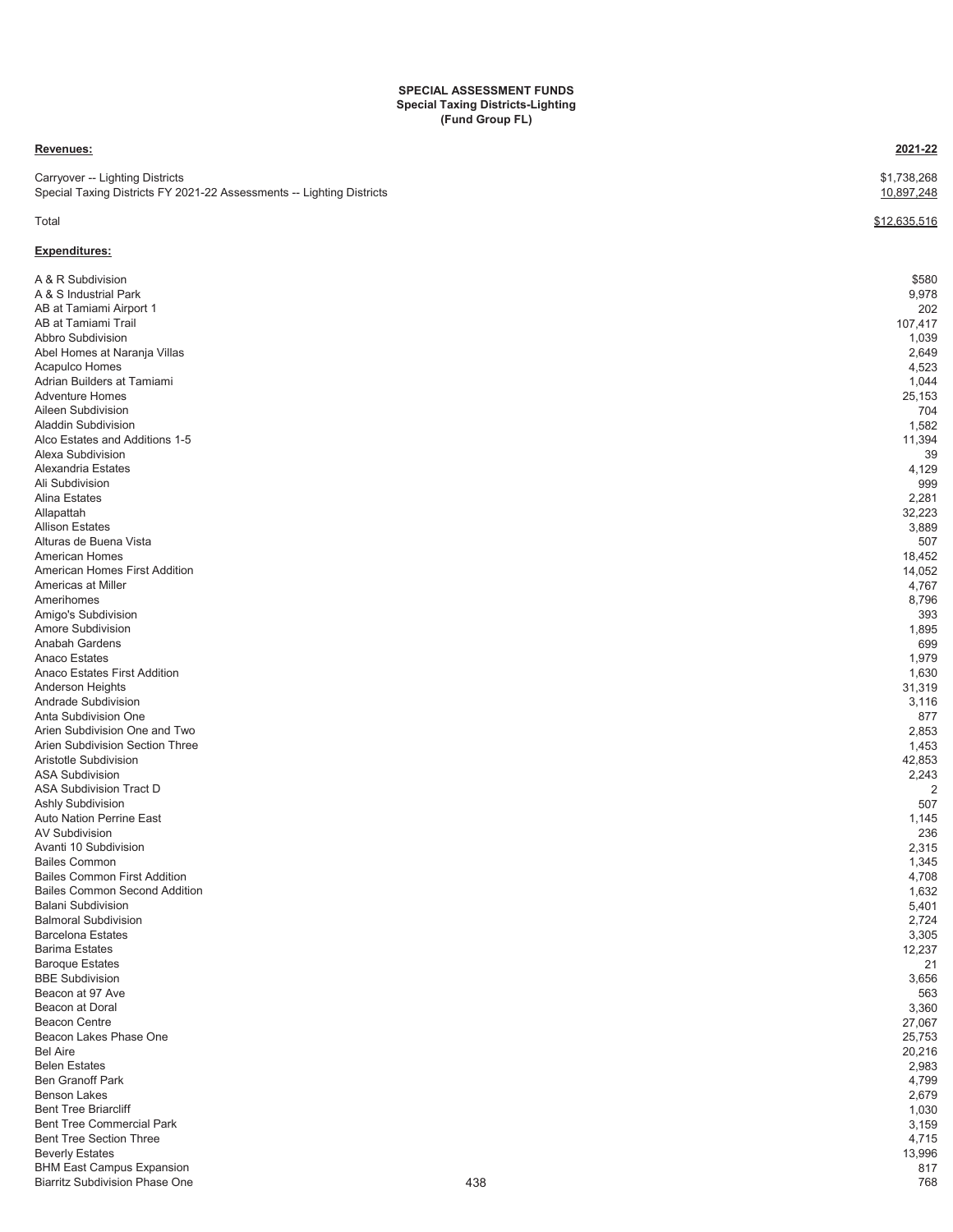| <b>Biarritz Subdivision Phase Two</b>                    |     | 1,048            |
|----------------------------------------------------------|-----|------------------|
| <b>Big Five Homes</b>                                    |     | 544              |
| <b>Bilbao Estates</b>                                    |     | 6,856            |
| <b>Bird Estates</b>                                      |     | 2,878            |
| <b>Bird Gardens Subdivision</b>                          |     | 3,965            |
| <b>Bird Lakes South Addition Three</b>                   |     | 2,146            |
| <b>Bird Lakes South Section Four</b>                     |     | 6,941            |
| <b>Bird Lakes South Section One</b>                      |     | 7,084            |
| <b>Bird Lakes South Section Three</b>                    |     | 11,978           |
| <b>Bird Road Highlands</b>                               |     | 15,378           |
| <b>Bird Road Properties</b>                              |     | 3,041            |
| <b>Bird South</b>                                        |     | 2,272            |
| <b>Biscayne</b>                                          |     | 48,606           |
| <b>Biscayne Drive Estates</b>                            |     | 13,017           |
| <b>Biscayne Gardens</b><br>Biscayne Gardens Addition Two |     | 9,778<br>19,260  |
| <b>Biscayne Gardens Third Addition</b>                   |     | 26,639           |
| <b>Biscayne Manning</b>                                  |     | 14,512           |
| <b>Biscayne Manning First Addition</b>                   |     | 4,745            |
| <b>Biscayne Pines</b>                                    |     | 17,154           |
| <b>Biscayne Point South</b>                              |     | 2,928            |
| <b>Biscayne Villas</b>                                   |     | 6,387            |
| <b>Bismark Estates</b>                                   |     | 96               |
| <b>Bismark Homes</b>                                     |     | 3,833            |
| <b>Black Creek Homes</b>                                 |     | 2,457            |
| <b>Blue Heaven Landing</b>                               |     | 1,031            |
| <b>Bluewaters Subdivision</b>                            |     | 40,048           |
| <b>BMS Kendale Lakes</b>                                 |     | 643              |
| <b>BMS Kendall</b>                                       |     | 2,406            |
| <b>BMS Ojus</b>                                          |     | 6                |
| Bonita<br><b>Bonita Golf View</b>                        |     | 11,753<br>2,256  |
| Bonita Golf View Part Two                                |     | 4,284            |
| <b>Bonita Grand Estates South</b>                        |     | 19,268           |
| Bonita Grand Estates South II                            |     | 7,889            |
| <b>Borek</b>                                             |     | 7,651            |
| <b>Borluv Subdivision</b>                                |     | 1,232            |
| <b>Brandon Park</b>                                      |     | 21,538           |
| <b>Breckenridge Estates</b>                              |     | 1,871            |
| Breeze at Galloway                                       |     | 5,804            |
| <b>Bridgeport Villas</b>                                 |     | 749              |
| <b>Brighton Meadow</b>                                   |     | 9,268            |
| <b>Bristol at Kendall</b>                                |     | 464              |
| <b>Bristol Park Two</b>                                  |     | 2,502            |
| <b>Bristol Pointe</b><br><b>Brownsville</b>              |     | 1,642<br>154,262 |
| <b>Buddy's Paradise</b>                                  |     | 2,102            |
| <b>Cadiz Estates</b>                                     |     | 904              |
| California Club Estates                                  |     | 1,653            |
| California Hills                                         |     | 8,994            |
| Camino Real First Addition                               |     | 5,636            |
| Canero's Oak                                             |     | 389              |
| Cantal West Industrial Park                              |     | 578              |
| Cantelope                                                |     | 5,689            |
| <b>Canton Subdivision</b>                                |     | 3,998            |
| <b>Canton Subdivision First Addition</b>                 |     | 1,571            |
| Cape Florida                                             |     | 10,305           |
| Capri Homes<br>Caribbean Palms                           |     | 1,371            |
| Caribe Lakes Phase One                                   |     | 9,597<br>3,395   |
| Caribe Subdivision                                       |     | 2,045            |
| <b>Carmichael Estates</b>                                |     | 991              |
| Carol City                                               |     | 373,874          |
| Carol City First Addition                                |     | 3,087            |
| Cartal Subdivision                                       |     | 741              |
| Casa Lago                                                |     | 5,697            |
| Casa Lago First Addition                                 |     | 2,684            |
| Casa Matias                                              |     | 2,936            |
| Casariego Business Park                                  |     | 3                |
| Castcana Estates                                         |     | 2,039            |
| Castillian Subdivision                                   |     | 665              |
| <b>Cauley Palisades</b><br>Cedar West Homes              |     | 68<br>13,398     |
| Cedar West Homes Two                                     |     | 4,599            |
| <b>Cenal Estates</b>                                     |     | 22,059           |
| <b>Central Canal</b>                                     |     | 36,495           |
| <b>Central Heights</b>                                   |     | 13,304           |
| Central Miami                                            | 439 | 15,321           |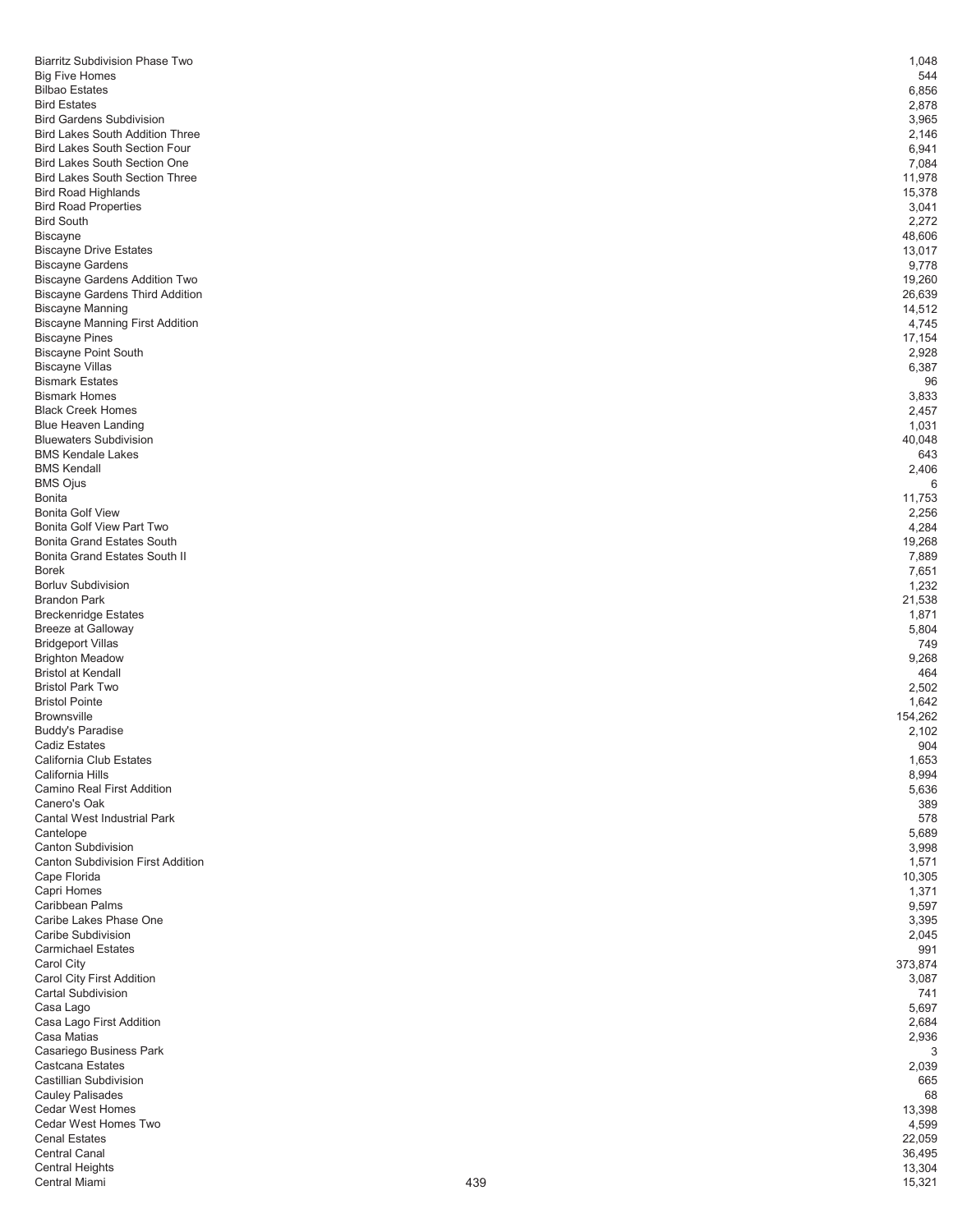| Central Miami Addition One                                                       | 10,803            |
|----------------------------------------------------------------------------------|-------------------|
| <b>Central Park Estates</b>                                                      | 607               |
| <b>Centro Villas North</b><br>Century Estates and First Addition                 | 3,292<br>26,975   |
| <b>Century Gardens</b>                                                           | 28,412            |
| Century Gardens at Tamiami                                                       | 6,269             |
| <b>Century Gardens Village</b>                                                   | 5,063             |
| Century Park Villas                                                              | 3,778             |
| <b>Century Prestige</b><br>Century Townhomes at Bird Road                        | 5,012<br>2,839    |
| <b>Chadustry Estates</b>                                                         | 4,518             |
| <b>Chana Rose Estates</b>                                                        | 1,478             |
| Chateau Royal Estates                                                            | 5,872             |
| Chateaubleau Mansions                                                            | 2,927             |
| <b>Chediak Subdivision</b><br><b>Chediak Subdivision 1st Addition</b>            | 24<br>30          |
| Children's Plaza                                                                 | 1,807             |
| Chiu Subdivision                                                                 | 960               |
| <b>Christopher Gardens</b>                                                       | 9,797             |
| <b>Christy's Estates</b>                                                         | 4,353             |
| <b>Circle Creek Apartments</b><br><b>CLC Subdivision</b>                         | 3                 |
| <b>CMGD Subdivision</b>                                                          | 1,052<br>1,629    |
| Coco Palm Estates                                                                | 6,321             |
| <b>Colonial Drive</b>                                                            | 202,625           |
| Colonnade                                                                        | 16,465            |
| <b>Community Partnership South</b>                                               | 13,010            |
| Coral Bird Homes Subdivision Phase One<br>Coral Bird Homes Subdivision Phase Two | 4,788<br>2,043    |
| Coral Highlands                                                                  | 18,546            |
| <b>Coral Pines</b>                                                               | 30,690            |
| <b>Coral Reef Nurseries</b>                                                      | 25,179            |
| <b>Coral Stone Estates</b>                                                       | 1,404             |
| <b>Coral Terrace Section One</b>                                                 | 2,283             |
| Coral Town Park<br>Coral Way Estates                                             | 9,937<br>8,688    |
| Coral West Heights                                                               | 18,947            |
| <b>Coral West Homes</b>                                                          | 1,254             |
| Cordoba Estates Section Four                                                     | 781               |
| Cordoba Estates Section One                                                      | 2,963             |
| Cordoba Estates Section Two<br>Corsica                                           | 3,740             |
| Corsica Place                                                                    | 12,945<br>34,575  |
| <b>Cosar Subdivision</b>                                                         | 7,155             |
| Cosmopolitan Roadway                                                             | 7,630             |
| Costa Azul Homes                                                                 | 824               |
| Costa Bonita                                                                     | 530               |
| Costa Dorada<br>Costa Linda                                                      | 1.469<br>2,046    |
| Costa Verde                                                                      | 6,342             |
| <b>Costall Doral East</b>                                                        | 3,952             |
| Country Club of Miami Estates                                                    | 42,864            |
| <b>Country Lakes Manors</b>                                                      | 45,495            |
| Country Lakes Manors Section Two<br><b>Country Park Estates</b>                  | 64,039<br>909     |
| Countryside and First Addition                                                   | 21,231            |
| Courts at Tuscany                                                                | 8,684             |
| Courts at Tuscany North                                                          | 2,072             |
| Courts at Tuscany Phase Two                                                      | 2,696             |
| Coventry<br><b>Cres Estates</b>                                                  | 7,257<br>2,373    |
| <b>Cres Subdivision</b>                                                          | 2,259             |
| <b>Crestview Lakes</b>                                                           | 18,680            |
| <b>Crestview Lakes First and Second Additions</b>                                | 18,298            |
| <b>Cristianne Estates</b>                                                        | 990               |
| Cudimar at Black Point Marina                                                    | 29,101            |
| <b>Cutler Bay Palms</b><br><b>Cutler Breeze</b>                                  | 15,184<br>3,109   |
| <b>Cutler Country Estates</b>                                                    | 2,220             |
| <b>Cutler Country Groves</b>                                                     | 9,038             |
| <b>Cutler Country Groves First Addition</b>                                      | 21,303            |
| Cutler Lake Homes Phase One                                                      | 2,556             |
| <b>Cutler Ridge</b><br>Cutler Ridge Addition One                                 | 42,155<br>112,723 |
| CVS at Coral Way                                                                 | 836               |
| CW 144 Subdivision                                                               | 2,743             |
| <b>Dadeland Forest Estates</b>                                                   | 1,075             |
| Dadeland Park                                                                    | 440<br>8,328      |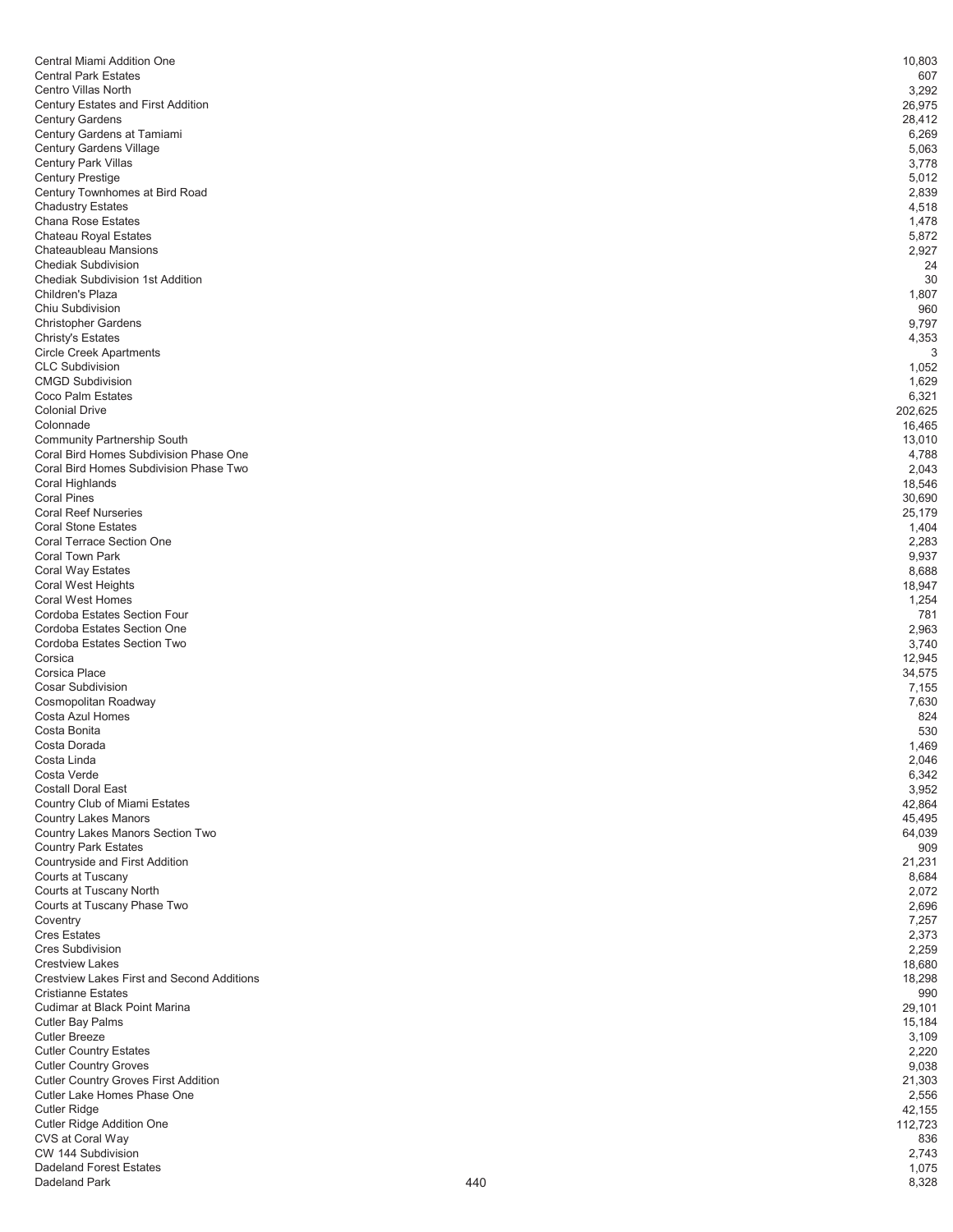| Dadesky Subdivision                                             | 4,366           |
|-----------------------------------------------------------------|-----------------|
| Daily First Addition<br>Daily Subdivision                       | 1,075<br>1,179  |
| Danielle Patrick Subdivision                                    | 4,507           |
| Darlington Manor                                                | 27,855          |
| Datorre                                                         | 1,702           |
| Daxal subdivision<br><b>DCP Subdivision First Addition</b>      | 13,355<br>244   |
| <b>Deer Creek Estates</b>                                       | 1,390           |
| Deer Creek Estates & First Addition                             | 3,838           |
| Deering Grove Plat                                              | 1,996           |
| Deering Point Subdivision<br>Digna Gas Station                  | 3,081<br>1,215  |
| Dimara Subdivision                                              | 1,144           |
| Dimauro Subdivision                                             | 281             |
| Dimensions at Doral                                             | 1,137           |
| Divine Savior<br>Dolphin View                                   | 2,318<br>911    |
| Dolphmac                                                        | 1,388           |
| Don Elias Estates                                               | 6,090           |
| Doral Breeze                                                    | 12,450          |
| Doral Commerce Park<br>Doral Commons Residential and Commercial | 5,241<br>9,424  |
| Doral Concourse                                                 | 1,639           |
| Doral Equestrian Center                                         | 433             |
| Doral International Park                                        | 1,160           |
| Doral Isles Antilles<br>Doral Isles North Section Three         | 50,806<br>1,075 |
| Doral Isles North Sections 1 & 2                                | 23,705          |
| Doral Landings                                                  | 16,386          |
| Doral Meadows First Addition                                    | 2,911           |
| Doral Park                                                      | 53,879<br>556   |
| Doral Pointe Shopping Center<br>Doral Public Works Facility     | 2,075           |
| Doral Terrace                                                   | 5,612           |
| Doral Villas                                                    | 10,849          |
| Doranda Subdivision<br><b>DVH Estates</b>                       | 5,810           |
| Eagles Point First Addition                                     | 13,839<br>1,399 |
| Eagles Point Subdivision                                        | 1,850           |
| East Golf Park                                                  | 24,899          |
| <b>Ed Mar Estates</b><br>Eden Lake                              | 1,574           |
| <b>EFM Estates Sections 1-4</b>                                 | 4,234<br>59,696 |
| Egret Lakes Homes                                               | 28,010          |
| <b>Elise Estates</b>                                            | 9,132           |
| <b>Emerald Isles</b>                                            | 5,313           |
| <b>Emerald Lakes Estates</b><br><b>Emerald Oaks</b>             | 5,892<br>1,970  |
| <b>Emerald Point</b>                                            | 1,508           |
| <b>Enchanted Lakes</b>                                          | 3,124           |
| Enchanted Place, Two & Three                                    | 6,878           |
| Enclave at Black Point Marina<br><b>Enclave at Doral</b>        | 29,170<br>3,134 |
| <b>Erica Gardens</b>                                            | 7,407           |
| Esplanadas Dreams                                               | 2,322           |
| <b>Esquerro Estates</b>                                         | 2,837           |
| <b>Estate Homes</b><br><b>Estate Homes Second Addition</b>      | 6,052<br>1,475  |
| <b>Estate Homes Third Addition</b>                              | 577             |
| <b>Estates Mansions First Addition</b>                          | 11,678          |
| <b>Ethereal Subdivision</b>                                     | 3,278           |
| Eureka Creek<br>Eureka Estates                                  | 1,762<br>3,613  |
| <b>Eurosuites at Doral</b>                                      | 4,942           |
| <b>Eve Estates</b>                                              | 5,753           |
| Evergreen Garden Estates                                        | 9,458           |
| Expressway Industrial Park<br><b>Fantasy Homes</b>              | 10,532<br>5,613 |
| Fantasy One                                                     | 9,553           |
| Farmland Development                                            | 524             |
| <b>Fava Estates</b>                                             | 2,678           |
| <b>FC Subdivision</b><br><b>Fedy Estates</b>                    | 15,269<br>812   |
| <b>Ferel Subdivision</b>                                        | 501             |
| <b>Fernal Subdivision</b>                                       | 2,596           |
| <b>Five Stars</b>                                               | 318             |
| Flamingo Farms Estates                                          | 441<br>8,844    |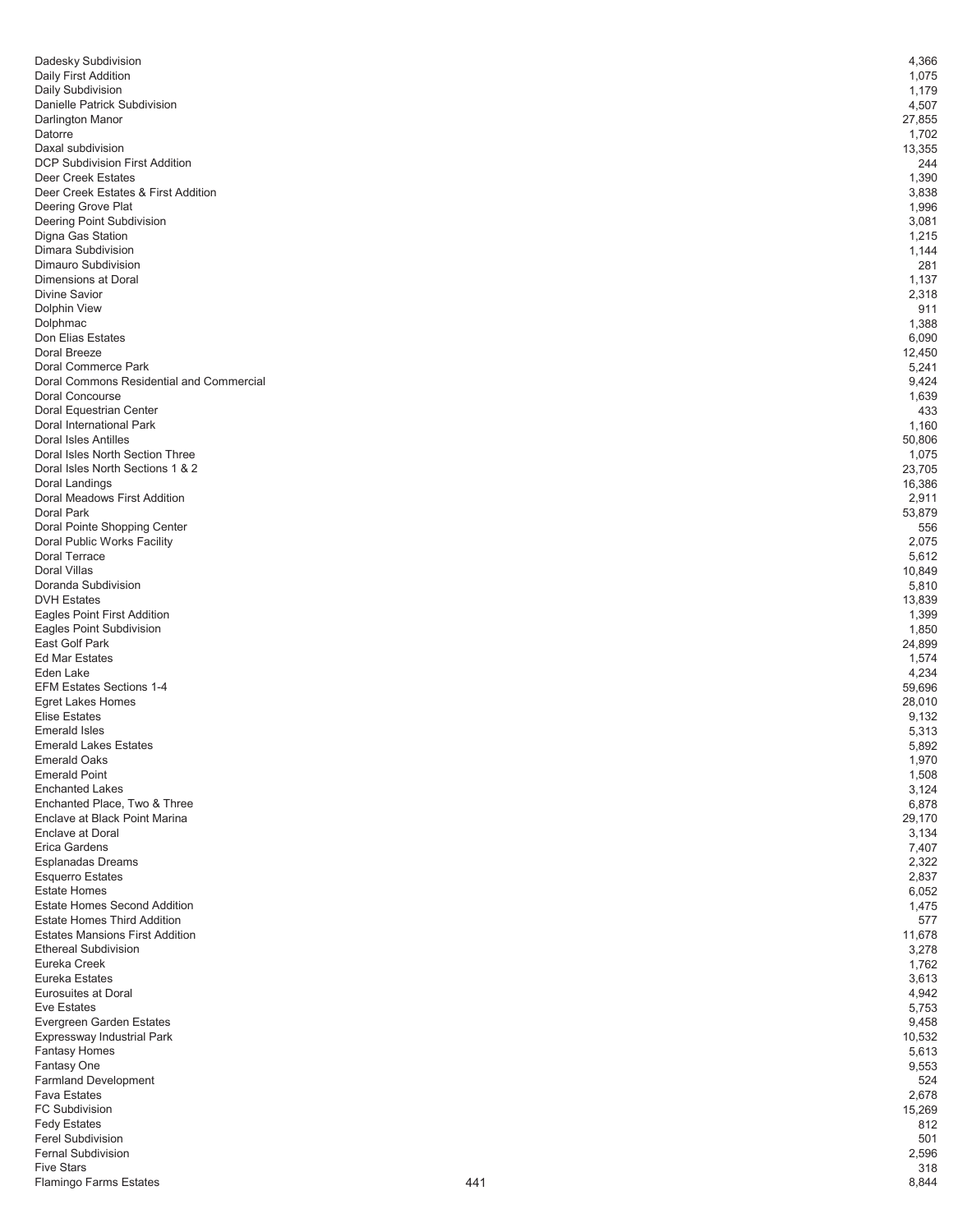| Flamingo Village                                             | 12,743           |
|--------------------------------------------------------------|------------------|
| <b>Flightways Subdivision</b><br><b>Florencia Estates</b>    | 3,522            |
| <b>Forest Lake Paradise</b>                                  | 7,332<br>1,848   |
| <b>Forest Lakes</b>                                          | 65,077           |
| <b>Forest View</b>                                           | 14,774           |
| <b>Gabriella Estates</b>                                     | 1,601            |
| <b>Galloway Estates</b><br>Galloway Glen                     | 1,611<br>59,641  |
| Garden Hills Subdivision                                     | 44,980           |
| Garden Hills West                                            | 44,229           |
| <b>Garson Subdivision Section One</b>                        | 3,642            |
| Gasser Subdivision                                           | 424              |
| <b>GB</b> Estates<br><b>GC Corp IAD</b>                      | 16,777<br>2,512  |
| Gefen Equity Commercial Subdivision                          | 1,318            |
| Gefen Maisel Subdivision                                     | 795              |
| Gem Homes                                                    | 25,864           |
| Genstar<br><b>Glenwood Park Estates</b>                      | 2,797            |
| <b>Gold Dream Estates</b>                                    | 3,899<br>1,288   |
| Goldvue                                                      | 1,704            |
| Golf Park Minton Manor Fairmont                              | 28,726           |
| <b>Gordon Estates</b>                                        | 2,112            |
| Goulds<br><b>Goulds Hammock Estates</b>                      | 91,388<br>2,822  |
| <b>Gran Central</b>                                          | 98,170           |
| <b>Granada Homes Estates</b>                                 | 1,283            |
| <b>Granada Ranch Estates</b>                                 | 2,446            |
| Grand Bay at Doral<br><b>Grand Lakes</b>                     | 26,661<br>68,941 |
| <b>Grand Manor Villas</b>                                    | 2,697            |
| <b>Habitat Homes South</b>                                   | 4,535            |
| <b>Hainlin Mill Estates</b>                                  | 507              |
| <b>Hainlin Mills Park View</b><br>Hainlin Reef North         | 1,254<br>2,018   |
| Hammock Plaza                                                | 1,126            |
| <b>Hammock Shores Third Addition</b>                         | 5,679            |
| <b>Hammocks Estates</b>                                      | 14,652           |
| <b>Hammocks Shores</b><br>Hammocks Shores Second Addition    | 6,709<br>4,992   |
| <b>Hampton Apartments</b>                                    | 4,369            |
| <b>Happy Farms Acres</b>                                     | 18,323           |
| Hardin Hammocks Estates                                      | 3,795            |
| Hardwood Village<br><b>Hartford Place</b>                    | 10,887<br>17,309 |
| Hawksnest                                                    | 2,536            |
| <b>Hawksnest First Addition</b>                              | 1,294            |
| <b>Hawksnest Second Addition</b>                             | 1,024            |
| <b>Heavenly Estates</b><br>Helena Homes                      | 2,315<br>9,526   |
| <b>Helena Homes First Addition</b>                           | 801              |
| Hermilio Subdivision                                         | 1,816            |
| <b>Heti Subdivision</b>                                      | 404              |
| <b>Hibiscus Gardens</b><br><b>Hidden Grove</b>               | 2,908<br>6,889   |
| <b>Highland at Kendall</b>                                   | 7,508            |
| <b>Highland Gardens</b>                                      | 11,699           |
| <b>Highland Kendall First Addition</b>                       | 8,594            |
| <b>Highland Lakes Estates</b><br><b>Highland Sparling</b>    | 1,226            |
| Hilda's Estates Subdivision                                  | 40,413<br>4,065  |
| <b>Homestar Landings</b>                                     | 5,262            |
| <b>Howard Drive</b>                                          | 37,229           |
| Hughes West Subdivision<br>Ibis Villas                       | 2,668            |
| Ibis Villas at Doral                                         | 2,283<br>5,295   |
| Intag Manor First Addition                                   | 1,531            |
| Interian Homes                                               | 964              |
| Interlaken                                                   | 6,655            |
| International Corporate Park<br><b>International Gardens</b> | 38,149<br>76,864 |
| <b>Isabella Estates</b>                                      | 667              |
| Isabella Homes                                               | 75               |
| Isla Margarita at Doral<br><b>Islands at Doral</b>           | 983              |
| Islands at Doral First Addition                              | 16,979<br>17,936 |
| <b>Islands at Doral Northwest</b>                            | 442<br>18,668    |
|                                                              |                  |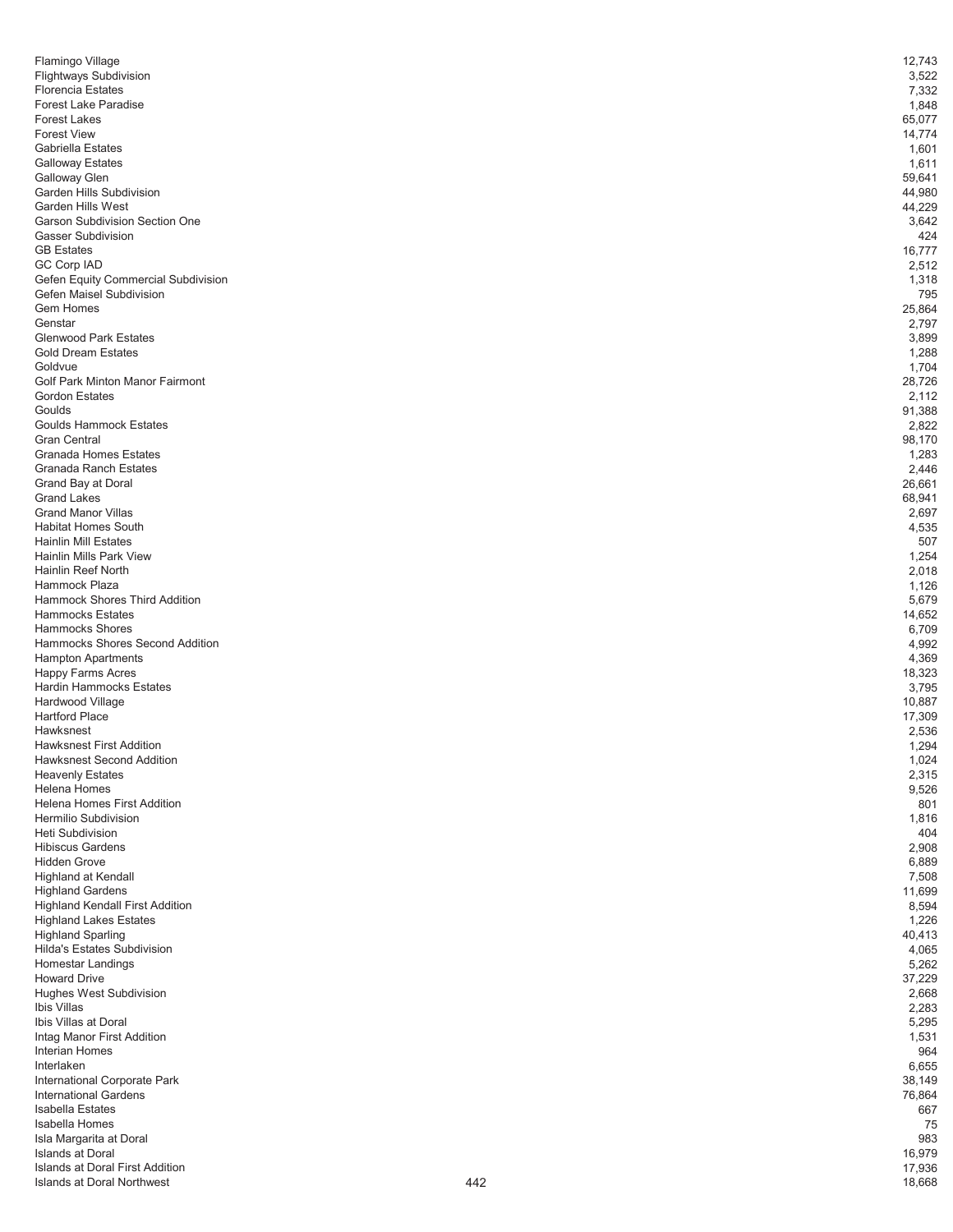| Islands at Doral Townhomes             |     | 3,277  |
|----------------------------------------|-----|--------|
| <b>Ives Estates</b>                    |     | 59,218 |
| Jacarandas at Sunset                   |     | 2,496  |
|                                        |     |        |
| Jackson South Community Hospital       |     | 4,751  |
| Jacqueline Gardens                     |     | 41     |
| Jane Plaza                             |     | 1,301  |
| <b>JAR Subdivision</b>                 |     | 615    |
|                                        |     |        |
| Jarguti Subdivision                    |     | 3,258  |
| <b>JC Kern Estates</b>                 |     | 9,864  |
| Jeannie Forest                         |     | 4,597  |
| Jefferson at Doral                     |     | 4,016  |
|                                        |     |        |
| Jesslyn Subdivision                    |     | 15,274 |
| Juan David Subdivision                 |     | 1,133  |
| Kaiser Subdivision                     |     | 883    |
| <b>Karenero Falls</b>                  |     | 958    |
|                                        |     |        |
| Kayla's Place                          |     | 16,947 |
| <b>Kendaland Center</b>                |     | 2,681  |
| <b>Kendall Breeze</b>                  |     | 8,597  |
|                                        |     |        |
| Kendall Country Est. Country Walk      |     | 14,673 |
| Kendall Family Estates Phase One       |     | 13,795 |
| Kendall Hammocks Shopping Center       |     | 1,382  |
| Kendall Home Depot                     |     | 923    |
|                                        |     |        |
| Kendall Town Center                    |     | 31,821 |
| Kendall Village West                   |     | 2,974  |
| Kendalland                             |     | 33,067 |
| Kendallwood                            |     |        |
|                                        |     | 11,468 |
| Kendallwood Industrial Park Replat     |     | 4,866  |
| Kenellen Subdivision                   |     | 1,244  |
| <b>Kenwood Estates</b>                 |     | 1,293  |
|                                        |     |        |
| Kessler Grove Section One              |     | 10,565 |
| Kessler Grove Section Two              |     | 8,584  |
| Kessler Groves Sections Three and Four |     | 25,004 |
|                                        |     |        |
| Key Biscayne One                       |     | 26,952 |
| Key Biscayne Two                       |     | 7,894  |
| Keys Crossing Apartments               |     | 3,774  |
| Keystone                               |     | 8,560  |
|                                        |     |        |
| Kingdom Dreams                         |     | 8,586  |
| King's Estates                         |     | 1,978  |
| King's Homes                           |     | 1,775  |
|                                        |     |        |
| Koki Estates                           |     | 1,016  |
| Koki Estates First Addition            |     | 957    |
| <b>Kristina Estates</b>                |     | 19,695 |
| Krizia Subdivision Fifth Addition      |     | 2,495  |
|                                        |     |        |
| Krizia Subdivision First Addition      |     | 5,636  |
| Krizia Subdivision Fourth Addition     |     | 3,391  |
| Krizia Subdivision Third Addition      |     | 1,754  |
|                                        |     |        |
| La Costa at Old Cutler Section One     |     | 4,909  |
| La Costa at Old Cutler Section Two     |     | 2,428  |
| La Espada                              |     | 4,462  |
| La Joya Apartments                     |     | 4,940  |
|                                        |     |        |
| Laffitte Subdivision                   |     | 2,580  |
| Lago del Mar                           |     | 47,837 |
| Lago Mar First Addition                |     | 5,852  |
| Lago Mar South                         |     |        |
|                                        |     | 8,751  |
| Laguna Ponds Sections One and Two      |     | 44,274 |
| Lake Arcola                            |     | 8,008  |
| Lake Frances Subdivision               |     | 15,498 |
| Lake Park                              |     |        |
|                                        |     | 11,855 |
| Lakes by the Bay Section Fourteen      |     | 14,972 |
| Lakes by the Bay South Commons         |     | 98,893 |
| Lakes of Avalon                        |     | 20,471 |
|                                        |     |        |
| Lakeside Commercial Park               |     | 3      |
| Lakeview                               |     | 36,423 |
| Landmark at Doral                      |     | 11,642 |
| <b>Laroc Estates</b>                   |     | 7,906  |
|                                        |     |        |
| Laroc Subdivision                      |     | 69     |
| Larose Subdivision                     |     | 1,038  |
| Las Palmas                             |     | 13,890 |
|                                        |     |        |
| Laurel Hill Park                       |     | 12,693 |
| Lauren's Pond                          |     | 5,037  |
| Lazarus on Richmond                    |     | 11,587 |
| Le Chelle Estates                      |     |        |
|                                        |     | 6,788  |
| Le Mirage                              |     | 6,160  |
| Lee Manor                              |     | 17,683 |
| Lee Manor First Addition               |     | 16,409 |
|                                        |     |        |
| Lejeune Terminals                      |     | 35,095 |
| Les Jardins / Secret Garden            |     | 956    |
| Leti Subdivision                       | 443 | 2,904  |
|                                        |     |        |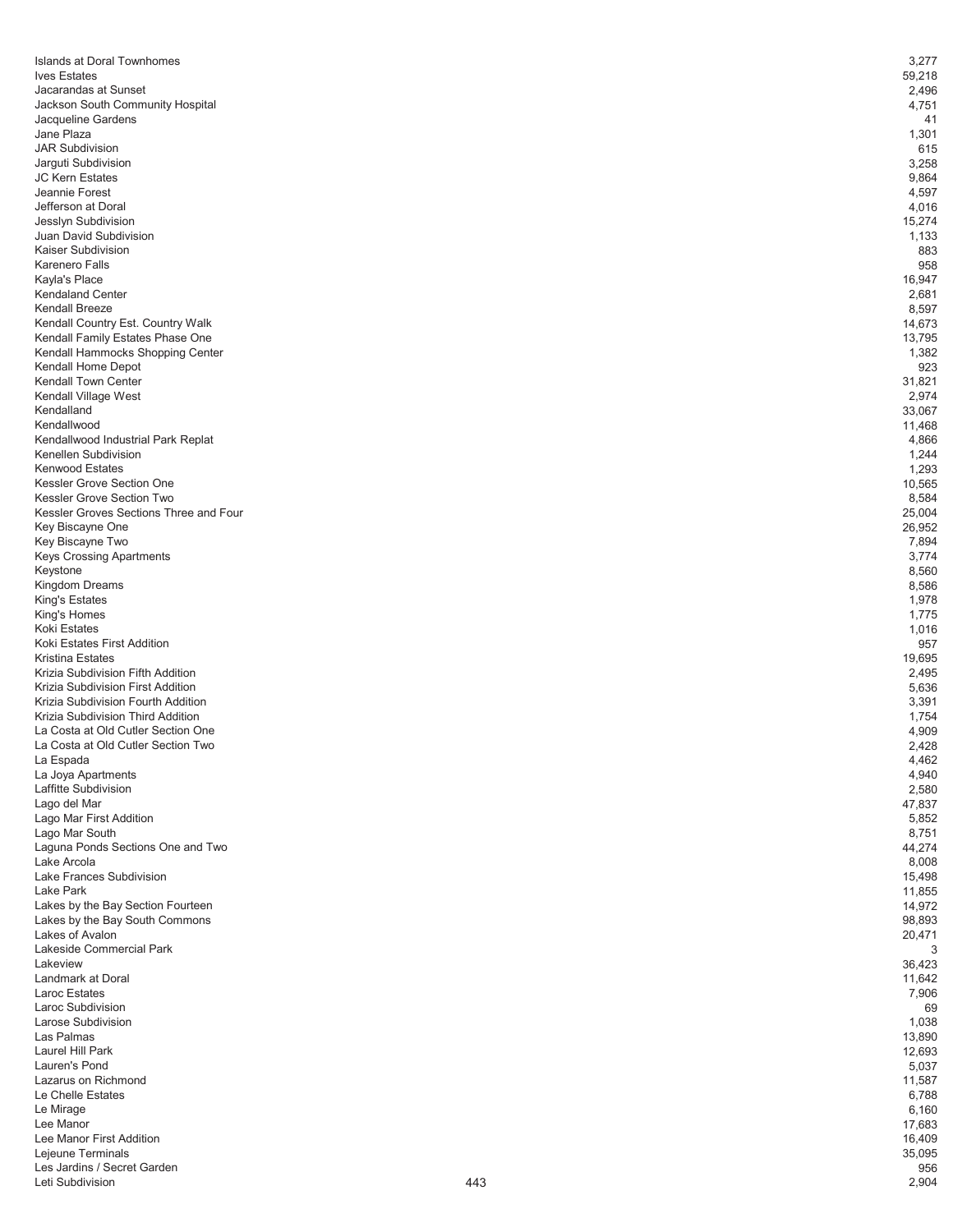| Leti Subdivision First Addition          | 1,485         |
|------------------------------------------|---------------|
| Leti Subdivision Third Addt.             | 1,053         |
| Leyva Subdivision                        | 1,609         |
| <b>Liberty City</b>                      | 107,837       |
|                                          |               |
| <b>Liberty Plaza</b>                     | 4,506         |
| Lilandia Subdivision                     | 2,952         |
| <b>Limewood Groves</b>                   | 29,007        |
| <b>Little Gables</b>                     | 25,219        |
|                                          |               |
| Little Plantations of Miami              | 22,114        |
| <b>Little River Acres</b>                | 10,682        |
| Llanos at Bird Road                      | 1,529         |
| <b>Llauro Subdivision</b>                | 534           |
|                                          |               |
| London Square                            | 8,838         |
| Lorant Enterprises at Tamiami            | 30            |
| Loyola Westbrooke                        | 6,123         |
| Luisangel Subdivision                    |               |
|                                          | 815           |
| Luz Estela South                         | 7,912         |
| Luz Marina Estates                       | 39            |
| Magnolia Landing                         | 6,388         |
|                                          |               |
| Magnolia Manors                          | 1,211         |
| <b>Majestic Estates</b>                  | 34,221        |
| Majestic Homes                           | 9,293         |
| Mako Subdivision                         | 913           |
|                                          |               |
| Mandarin Lakes and First Addition        | 32,419        |
| <b>Mandy Subdivision</b>                 | 14,348        |
| Mangus Subdivisions Sections One and Two | 19,061        |
| Mansions at Sion                         |               |
|                                          | 3,586         |
| Mansions of Pine Glenn                   | 1,676         |
| <b>Maralex Homes</b>                     | 15,368        |
| Marbella Estates                         | 1,911         |
|                                          |               |
| Marbella Park                            | 7,748         |
| <b>Mardel Estates</b>                    | 4,572         |
| <b>Margarita's Estates</b>               | 4,884         |
| Maria Gardens                            | 10,028        |
|                                          |               |
| <b>Marien Subdivision</b>                | 4,865         |
| Marpi Homes                              | 6,011         |
| Marquesa Subdivision                     | 1,084         |
| Marta Subdivision                        |               |
|                                          | 748           |
| Martex Business Center and First Add.    | 3,767         |
| Mashta Island                            | 2,428         |
| Mastrapa Estates                         | 521           |
|                                          |               |
| <b>Matah Subdivision</b>                 | 346           |
| Mayito Estates                           | 282           |
| Mayte South                              | 4,311         |
|                                          |               |
| Mayte Subdivision                        | 7,339         |
| Meadow Wood Manor Sec. Nine              | 12,899        |
| Meadow Wood Manor Sec. Eight North       | 4,205         |
| Meadow Wood Manor Sect. Eight South      | 6,537         |
|                                          |               |
| Meadow Wood Manor Section Four           | 31,452        |
| Meadow Wood Manor Section Ten            | 7,228         |
| <b>Meadows Subdivision</b>               | 8,209         |
| Med South                                | 22,924        |
|                                          |               |
| Mediterrania                             | 11,617        |
| <b>Melgor Estates</b>                    | 3,844         |
| Melody Homes                             | 39            |
| Melquiades Subdivision                   | 621           |
|                                          |               |
| Miami Free Zone Replat No 2              | 6             |
| Miami Gardens Park                       | 14            |
| Miami International Business Park        | 10,339        |
|                                          |               |
| Miami International Parkway              | 8,770         |
| Mica Subdivision and First Addition      | 2,162         |
| Mica Subdivision Second Addition         | 24            |
| <b>MICC</b>                              | 16,600        |
|                                          |               |
| Micheline Subdivision                    | 448           |
| Michelle Manors Subdivision              | 6,028         |
| Michelle Woods                           | 4,276         |
| Migdalia Subdivision                     | 1,879         |
|                                          |               |
| Migdalia Subdivision Second Addition     | 512           |
| Millenium                                | 1,023         |
| <b>Miller Cove</b>                       | 5,398         |
| Miller Cove First Addition               |               |
|                                          | 4,140         |
| Miller Cove Third Addt.                  | 1,050         |
| <b>Miller Grove</b>                      | 397           |
| Miller Lake                              | 4,094         |
|                                          |               |
| Miller South Subdivision                 | 2,233         |
| Miller's Glen Subdivision                | 6,219         |
| Miller's Landing                         | 954           |
| <b>Milon Venture</b>                     | 444<br>50,761 |
|                                          |               |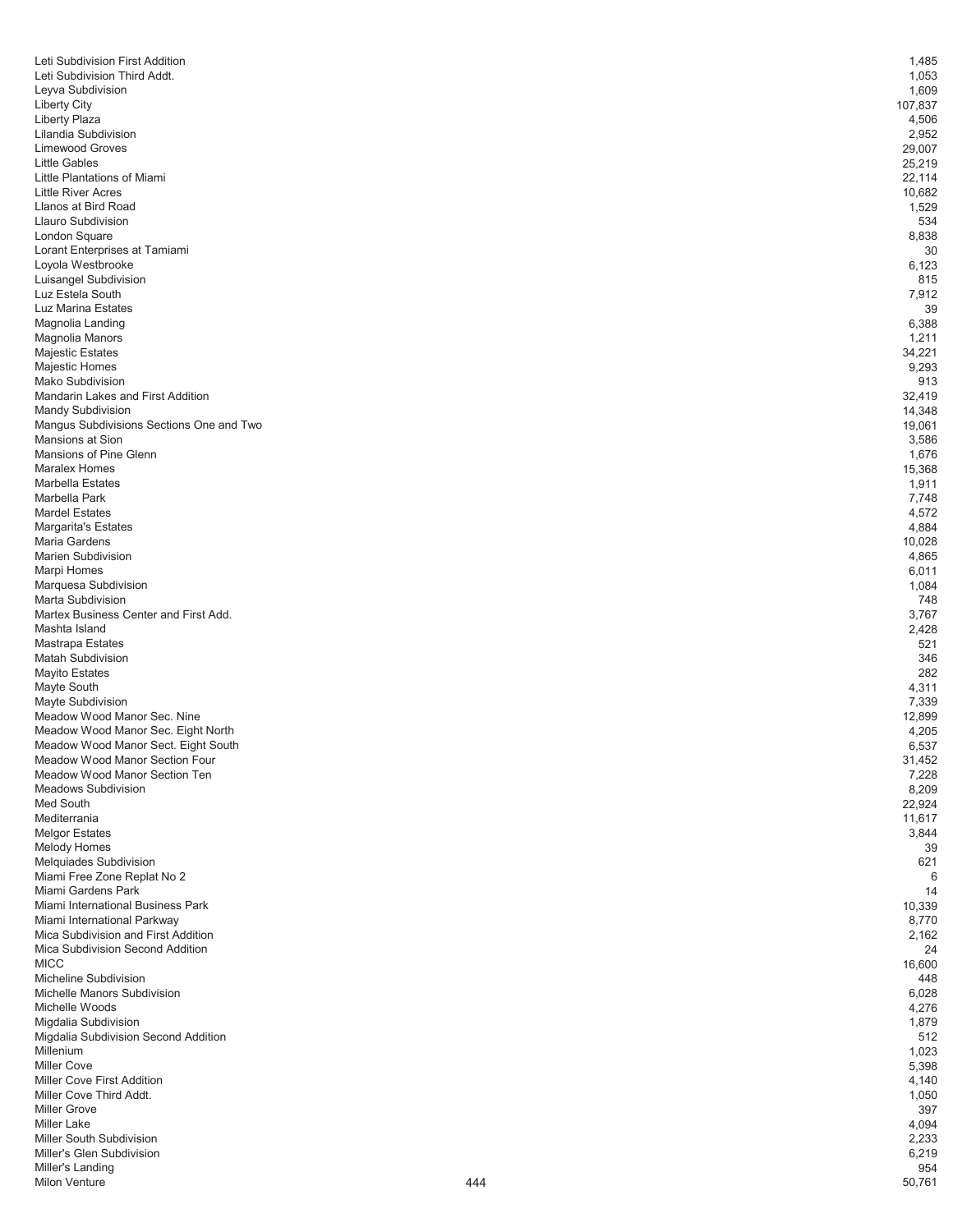| Milya Subdivision                                 | 3,607                 |
|---------------------------------------------------|-----------------------|
| Mimi Subdivision                                  | 1,821                 |
| Mindi Subdivision                                 | 2,117                 |
| Mingo's Garden                                    | 608                   |
| Mirabella                                         | 2,153                 |
| Miracle West                                      | 2,948                 |
| Miracle West First Addition                       | 511                   |
| Mirana Industrial Park                            | 2,269                 |
| <b>Mirasol Subdivision</b>                        | 1,166                 |
| Mirelda Estates<br>Missy Estates Second Addition  | 10,691<br>2,402       |
| <b>Mitchell Lake</b>                              | 4,369                 |
| <b>Mito Estates</b>                               | 3,453                 |
| Monaco Estates                                    | 4,146                 |
| <b>Monaco Estates First Addition</b>              | 8,076                 |
| Monaco's Miller Homesites                         | 1,258                 |
| Monasterio Estates Section One                    | 4,464                 |
| Monasterio Estates Section Two                    | 976                   |
| Monasterio Subdivision                            | 3,227                 |
| Monique                                           | 2,297                 |
| <b>Moody Drive Estates</b>                        | 8,889                 |
| Moody Drive Estates First Addition                | 3,404                 |
| Mother of Christ                                  | 1,120                 |
| <b>Munne Estates</b>                              | 4,373                 |
| Munne Royal Homes<br>Mustang Ranch                | 8,028<br>7,435        |
| My First Home                                     | 5,340                 |
| <b>Mystic Forest</b>                              | 1,495                 |
| Mystic Forest Two                                 | 182                   |
| <b>Mystic Place</b>                               | 1,025                 |
| Naranja Gardens                                   | 16,211                |
| Naranja Lakes                                     | 19,562                |
| Naranja Park                                      | 15,792                |
| Naroca Estates                                    | 13,408                |
| Natalie Homes                                     | 4,463                 |
| Nava Subdivision                                  | 237                   |
| <b>Nelfer Subdivision</b>                         | 3,266                 |
| Nelia Subdivision                                 | 781                   |
| <b>Nelmar Subdivision</b>                         | 1,507                 |
| Nelsay Plaza                                      | 760                   |
| Nicoi Tract<br>Nicolle Subdivision                | 1,439                 |
| <b>Nilo Estates</b>                               | 3,514<br>3,500        |
| Nilo Subdivision                                  | 3,156                 |
| Nito Estates Subdivision                          | 2,012                 |
| <b>Nomar Estates</b>                              | 1,849                 |
| <b>North County</b>                               | 335,248               |
| North Lake Commerce                               | 2,222                 |
| North Lake Park                                   | 2,481                 |
| <b>North Palm Estates</b>                         | 13,831                |
| <b>Northwest Shores</b>                           | 46,718                |
| November Heights                                  | 1,986                 |
| <b>Nunez Estates</b>                              | 537                   |
| Nunez Homes                                       | 842                   |
| Nyurka Estates                                    | 897<br>13,082         |
| Oak Creek<br>Oak Creek South                      | 11,567                |
| Oak Lane                                          | 2,855                 |
| Oak Park                                          | 34,684                |
| Oak Park Estates Section One                      | 11,772                |
| Oak Ridge Falls                                   | 2,208                 |
| Oak Ridge Falls First Addition                    | 2,157                 |
| Oak Ridge Falls Second Addition                   | 2,323                 |
| Oak Ridge Villas                                  | 2,299                 |
| Oak South Estates                                 | 12,774                |
| <b>Oakland Estates</b>                            | 8,026                 |
| Oakland Park                                      | 14,133                |
| Oaks and Pines                                    | 1,968                 |
| Oaks South                                        | 11,734                |
| Old Country Road Estates<br>Old Cutler Apartments | 2,061<br>2,525        |
| Old Cutler Forest                                 | 4,066                 |
| Old Cutler Homes                                  | 1,591                 |
| Olivia's Subdivision                              | 1,525                 |
| Ozambela Subdivision                              | 602                   |
| PA at Coral Reef                                  | 5,317                 |
| PA at West Sunset                                 |                       |
| Palapala                                          | 2,438<br>445<br>3,949 |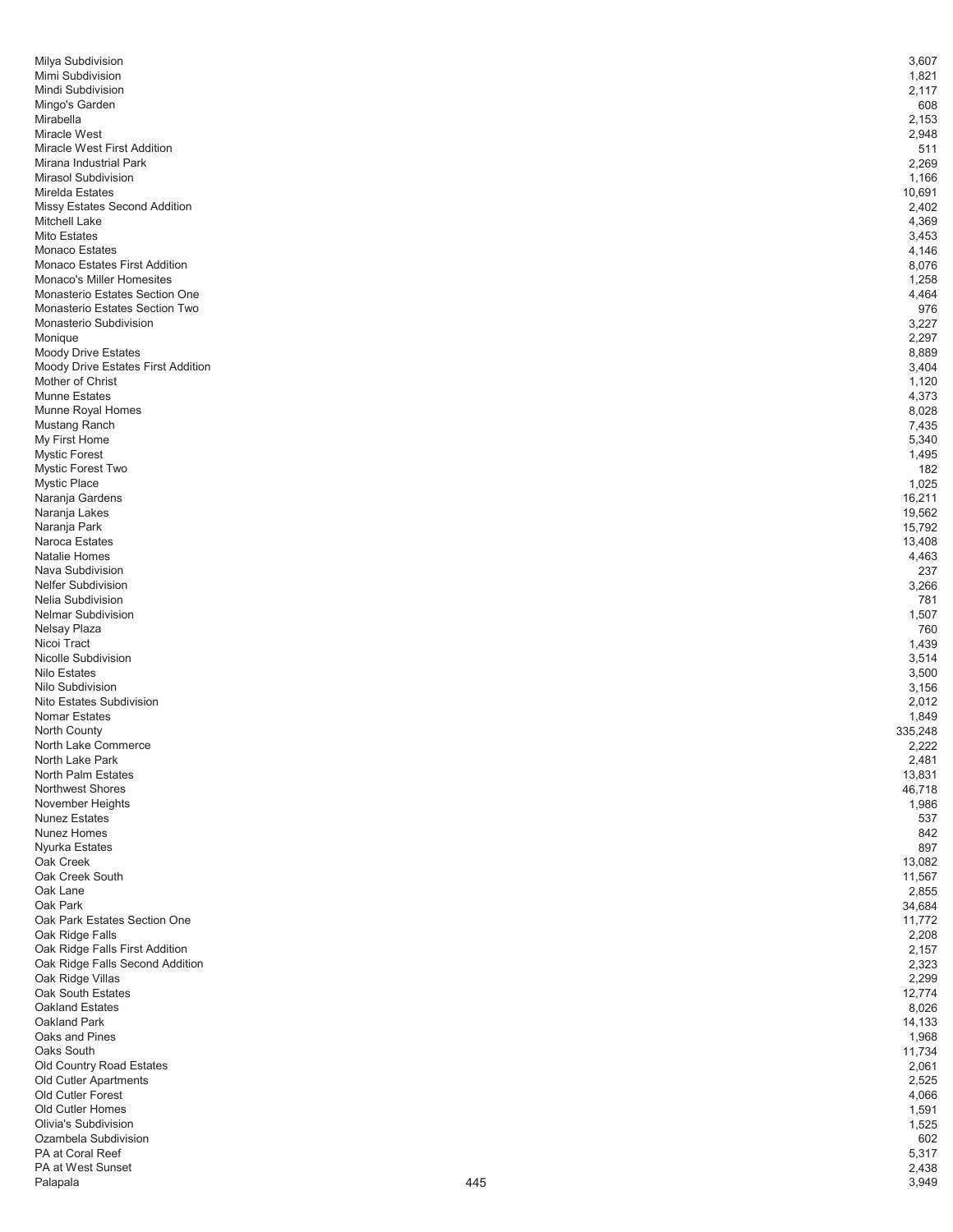| <b>Palm Spring Estates</b>                                                    | 13,156                |
|-------------------------------------------------------------------------------|-----------------------|
| Palm Springs No. Underground                                                  | 20,390                |
| Palm Springs North<br>Palmas del Bosque First Addition                        | 74,040<br>970         |
| Palmera at Century Breeze                                                     | 714                   |
| Pan American West Park                                                        | 21,796                |
| Park Lake Sections 1-4                                                        | 13,773                |
| Park Lakes                                                                    | 10,656                |
| Park Lakes by the Meadows Phase Six                                           | 5,040                 |
| Park Lakes by the Meadows Phase Three<br>Park Lakes by the Meadows Phases 4-5 | 5,125<br>5,466        |
| Park Shores                                                                   | 27,784                |
| Park Square at Doral                                                          | 26,430                |
| Parkview Condominiums                                                         | 3,774                 |
| Parkview Townhomes Phase One                                                  | 850                   |
| <b>Paul Marks</b>                                                             | 10,615                |
| Peacock's Point                                                               | 1,860                 |
| Pedro Alberto Subdivision<br>Pelican Bay at Old Cutler Lakes                  | 2,873<br>34,386       |
| Pelican's Point                                                               | 4,050                 |
| Pena Subdivision                                                              | 3,033                 |
| <b>Peral Subdivision</b>                                                      | 6,975                 |
| Peterson                                                                      | 5,451                 |
| Pete's Place                                                                  | 5,276                 |
| <b>PI</b> Estates                                                             | 6,612                 |
| Pine Manor<br><b>Pine Needles East Section Five</b>                           | 5,113<br>1,641        |
| <b>Pinewood Manor</b>                                                         | 6,252                 |
| Pinewood Park                                                                 | 25,035                |
| Pinewood Park Extension (18-3)                                                | 29,024                |
| Plaza del Paraiso                                                             | 1,881                 |
| Pleasure Village South                                                        | 3,402                 |
| Poinciana Lakes Subdivision                                                   | 821                   |
| <b>Ponce Estates</b><br>Ponce Estates Section Two                             | 10,880                |
| Potamkin Subdivision                                                          | 8,122<br>1,374        |
| Precious Executive Homes                                                      | 6,742                 |
| <b>Precious Forest Homes</b>                                                  | 4,706                 |
| Precious Homes at Lakes by the Bay                                            | 2,704                 |
| Preserve at Doral                                                             | 1,500                 |
| <b>Presidential Estates</b><br>Prince of Peace Catholic Church                | 4,336                 |
| Princetonian                                                                  | 2,327<br>60,511       |
| Puerto Bello at Doral                                                         | 1,383                 |
| <b>Punta Gorda Estates</b>                                                    | 2,106                 |
| <b>PVC Estates</b>                                                            | 2,142                 |
| <b>PVC Estates First Addition</b>                                             | 302                   |
| <b>PVC Subdivision</b><br><b>PVC Subdivision First Addition</b>               | 1,477<br>829          |
| <b>Quirch Subdivision</b>                                                     | 4,479                 |
| Raas Subdivision                                                              | 2,940                 |
| Raas Subdivision No 2                                                         | 1,698                 |
| Ram Commercial Tract                                                          | 388                   |
| Rana Park                                                                     | 7,846                 |
| <b>Red Gardens</b>                                                            | 4,522                 |
| <b>Redland East</b><br><b>Redland Estates</b>                                 | 280<br>6,920          |
| <b>Redlands Colonial Estates</b>                                              | 1,515                 |
| <b>Redland's Cove</b>                                                         | 7,291                 |
| <b>Redlands Forest</b>                                                        | 4,224                 |
| <b>Renaissance Estates</b>                                                    | 13,053                |
| Renegade Point Subdivision                                                    | 4,266                 |
| Reserve at Doral<br>Reserve at Doral West                                     | 3,439                 |
| <b>Richland Estates</b>                                                       | 774<br>15,810         |
| <b>Richmond Heights</b>                                                       | 98,433                |
| Richmond Heights Addition One                                                 | 34,868                |
| <b>Richmond Homes</b>                                                         | 3,767                 |
| <b>Richmond Homes First Addition</b>                                          | 2,619                 |
| <b>Rieumont Estates</b>                                                       | 5,451                 |
| Rita Garden - The Center<br>Rivendell                                         | 3                     |
| <b>Rivendell East</b>                                                         | 8,789<br>6,219        |
| Riverbend                                                                     | 26,438                |
| Riverside                                                                     | 1,311                 |
| Riviera Grand Estates Subdivision                                             |                       |
|                                                                               | 4,529                 |
| Riviera Preparatory School<br>Riviera South                                   | 4,787<br>446<br>2,406 |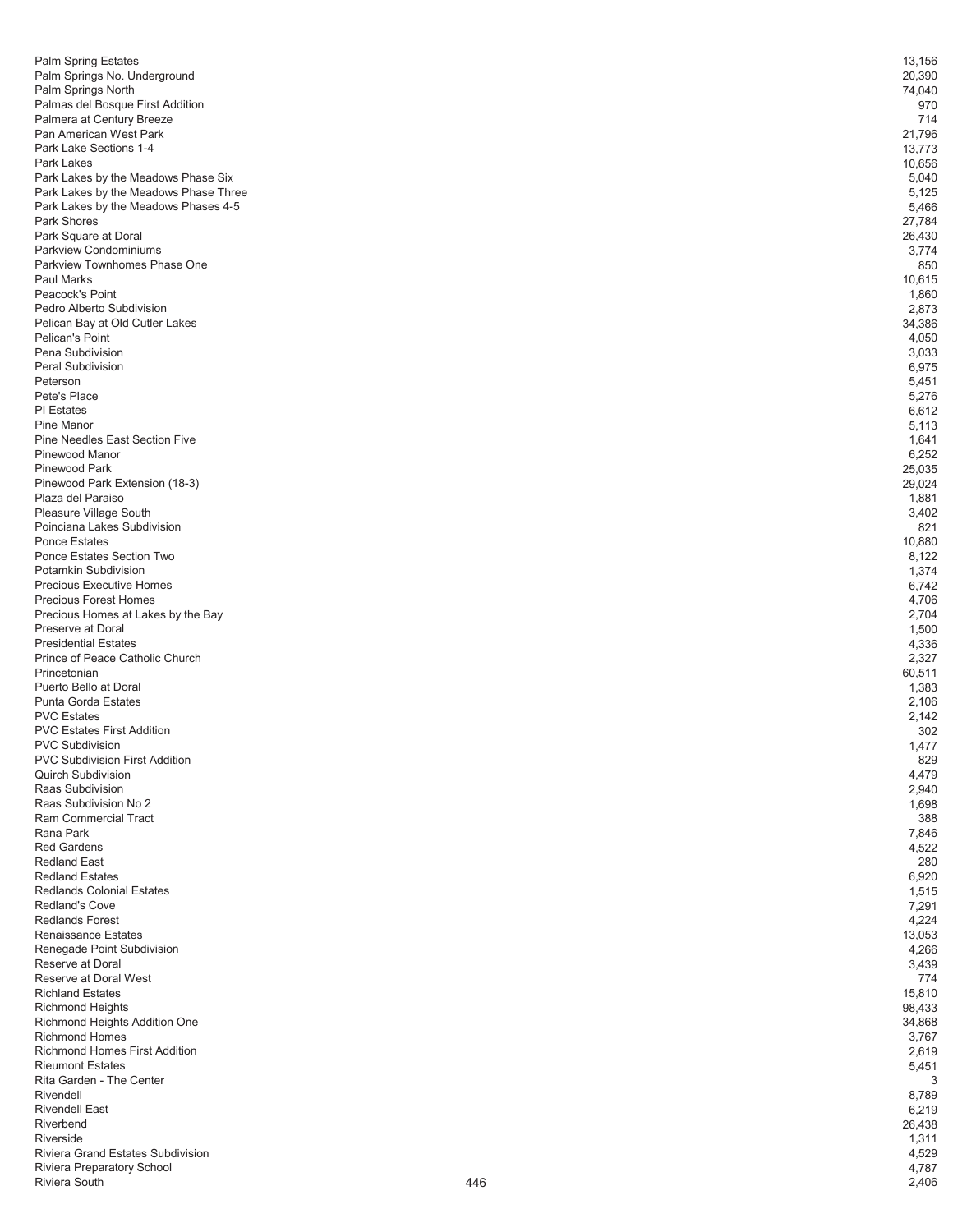| 10,688         |
|----------------|
| 2,605          |
| 10,439         |
| 3,743          |
| 9,087          |
| 4,286          |
| 2,392          |
| 418            |
| 4,783          |
| 9,605          |
| 2,024          |
| 41,809         |
| 56,349         |
| 7,210<br>3,288 |
| 6,598          |
| 389            |
| 55,325         |
| 846            |
| 7,956          |
| 3,445          |
| 303            |
| 9,037          |
| 3,259          |
| 15,435         |
| 1,573          |
| 3,050          |
| 1,231          |
| 3,555          |
| 670            |
| 1,613<br>1,705 |
| 5,484          |
| 10,176         |
| 8,432          |
| 2,678          |
| 3,707          |
| 1,956          |
| 2,760          |
| 34,896         |
| 10,204         |
| 21,423         |
| 9,558          |
| 1,007          |
| 1,868<br>1,149 |
| 3,402          |
| 44,340         |
| 1,344          |
| 48,414         |
| 969            |
| 129,659        |
| 36             |
| 25,724         |
| 14,947         |
| 1,933          |
| 3,113          |
| 2,602          |
| 543<br>1,671   |
| 1,268          |
| 40,242         |
| 8,315          |
| 2,772          |
| 10,107         |
| 368            |
| 14,475         |
| 45             |
| 9,571          |
| 3,512          |
| 4,562          |
| 1,287          |
|                |
| 431,238        |
| 1,225          |
| 263<br>841     |
| 4,425          |
|                |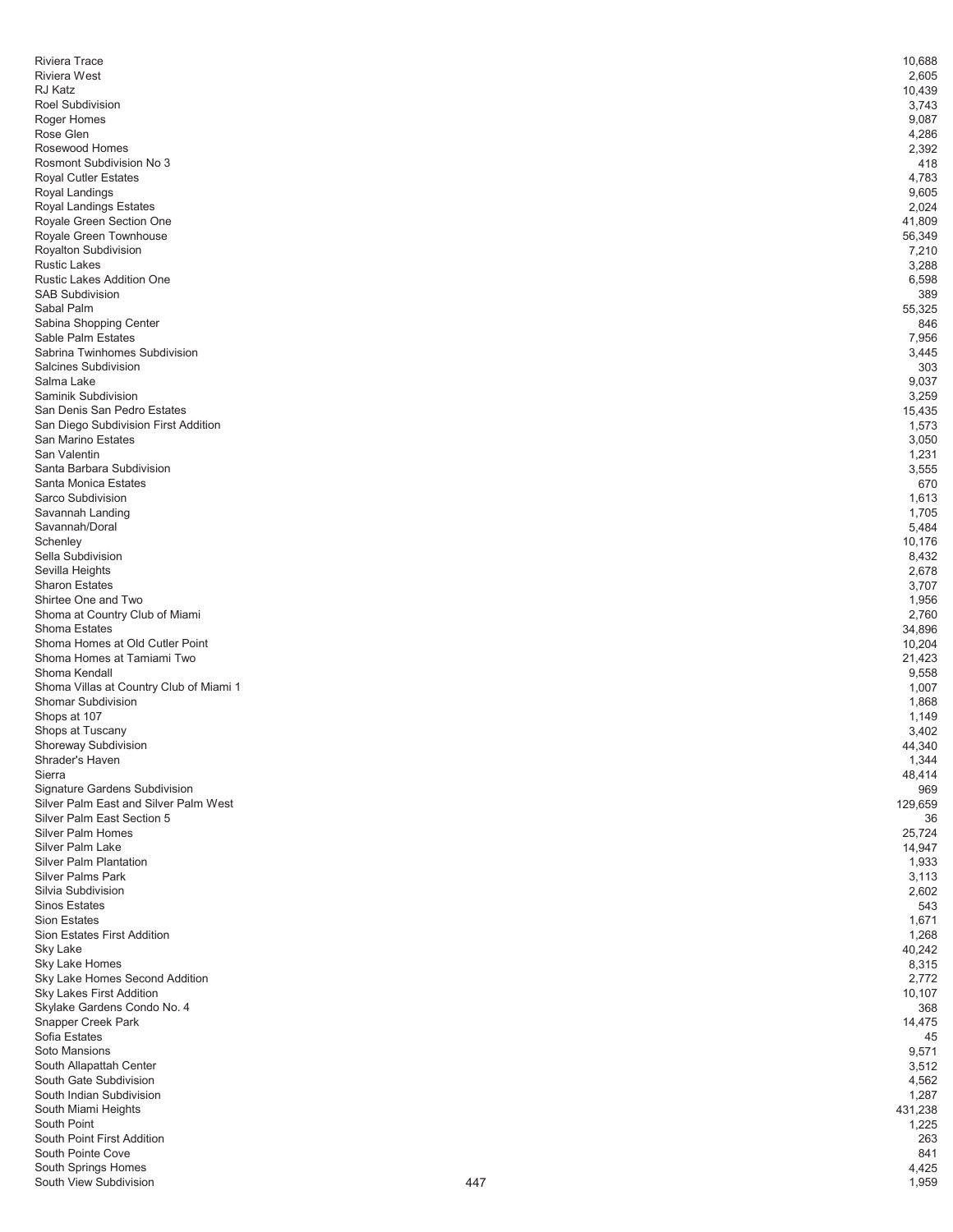| Southland II                                                          | 3,400             |
|-----------------------------------------------------------------------|-------------------|
| Southland III                                                         | 2,097             |
| Southwest Section One<br>Southwest Section Two                        | 330,789<br>28,085 |
| Southwest Section Two Addition One                                    | 2,655             |
| Southwind Point                                                       | 4,110             |
| Spanish Garden Villas                                                 | 2,126             |
| Spanish Lakes                                                         | 14,425            |
| Spicewood Subdivision                                                 | 41,672            |
| <b>Spring West Estates</b><br><b>Star High Subdivision</b>            | 1,636<br>933      |
| <b>Star Lakes</b>                                                     | 7,688             |
| Stephanie Subdivision First Addition                                  | 1,392             |
| Stephanie's Subdivision                                               | 1,457             |
| <b>Stephens Manor</b>                                                 | 17,053            |
| <b>Strawberry Fields Homes</b>                                        | 13,684            |
| <b>Stuart International Subdivision</b>                               | 1,310             |
| Summerville and First Addition Subdivisions<br>Summerwind Subdivision | 47,249<br>2,565   |
| Sunnyview Subdivision                                                 | 7,184             |
| <b>Sunrise Commons</b>                                                | 1,797             |
| <b>Sunset Apartments</b>                                              | 13,915            |
| <b>Sunset Cove</b>                                                    | 1,838             |
| <b>Sunset Farms</b>                                                   | 2,682             |
| <b>Sunset Harbour Section Six</b>                                     | 2,773             |
| <b>Sunset Homes</b><br><b>Sunset Lake Townhomes</b>                   | 7,350             |
| <b>Sunset Lakes Estates</b>                                           | 2,614<br>2,118    |
| Sunset Lakes Estates 1 & 2                                            | 3,387             |
| <b>Sunset Park</b>                                                    | 57,570            |
| <b>Sunset Pointe</b>                                                  | 1,974             |
| <b>Sunset Residential</b>                                             | 634               |
| <b>Sunset Square</b>                                                  | 2,372             |
| <b>Sunset West</b>                                                    | 46,309            |
| Sunswept Isle                                                         | 9,050             |
| <b>Superior Homes Estates</b><br><b>Superior Subdivision</b>          | 9,336<br>14       |
| <b>Superior Trace</b>                                                 | 2,662             |
| Sussyan Subdivision                                                   | 14                |
| Sylvia Subdivision                                                    | 628               |
| T & F Subdivision                                                     | 5,922             |
| Tabor                                                                 | 480               |
| <b>Tallahassee Gardens</b>                                            | 31,594            |
| <b>Tallahassee Gardens First Addition</b>                             | 4,384             |
| Tallamoody<br>Tamiami Gefen Industrial Park                           | 17,308<br>4,793   |
| <b>Tamiami Industrial Park</b>                                        | 137               |
| Tamiami Lakes                                                         | 46,681            |
| Tamiami Marketplace                                                   | 737               |
| <b>Terry Enterprise</b>                                               | 917               |
| The Falls                                                             | 14,360            |
| The Hammocks                                                          | 179,951           |
| The Hamptons<br>The Lakes                                             | 985<br>16,831     |
| The Mansions at Sunset                                                | 11,122            |
| The Mansions at Sunset Second Addition                                | 4,721             |
| The Palace at Kendall First Addition                                  | 762               |
| The Villas of Barcelona                                               | 540               |
| <b>Thousand Pines</b>                                                 | 9,878             |
| <b>Tiffany at Sunset</b>                                              | 352               |
| Torremolinos<br>Town and Country Professional Center                  | 1,474             |
| <b>Town Park Estates</b>                                              | 1,126<br>26,452   |
| <b>Town Park Estates Addition One</b>                                 | 5,235             |
| <b>Tradition at Kendall</b>                                           | 3                 |
| <b>Transal Corporate Park</b>                                         | 5,974             |
| <b>Transal Service Park</b>                                           | 530               |
| <b>Truval Gardens</b>                                                 | 750               |
| <b>Truval West Subdivision</b>                                        | 641               |
| <b>Tuscan Lake Villas</b><br><b>Tuscany Place</b>                     | 3,577             |
| <b>Tuscany Villas West</b>                                            | 4,991<br>2,149    |
| <b>Twin Homes Estates</b>                                             | 3,004             |
| Twin Lake Shores                                                      | 6,716             |
| <b>Twin Lakes</b>                                                     | 53,110            |
| <b>United Storage Doral</b>                                           | 414               |
| <b>University Manor</b>                                               | 16,648            |
| V & Q Holdings Subdivision                                            | 448<br>767        |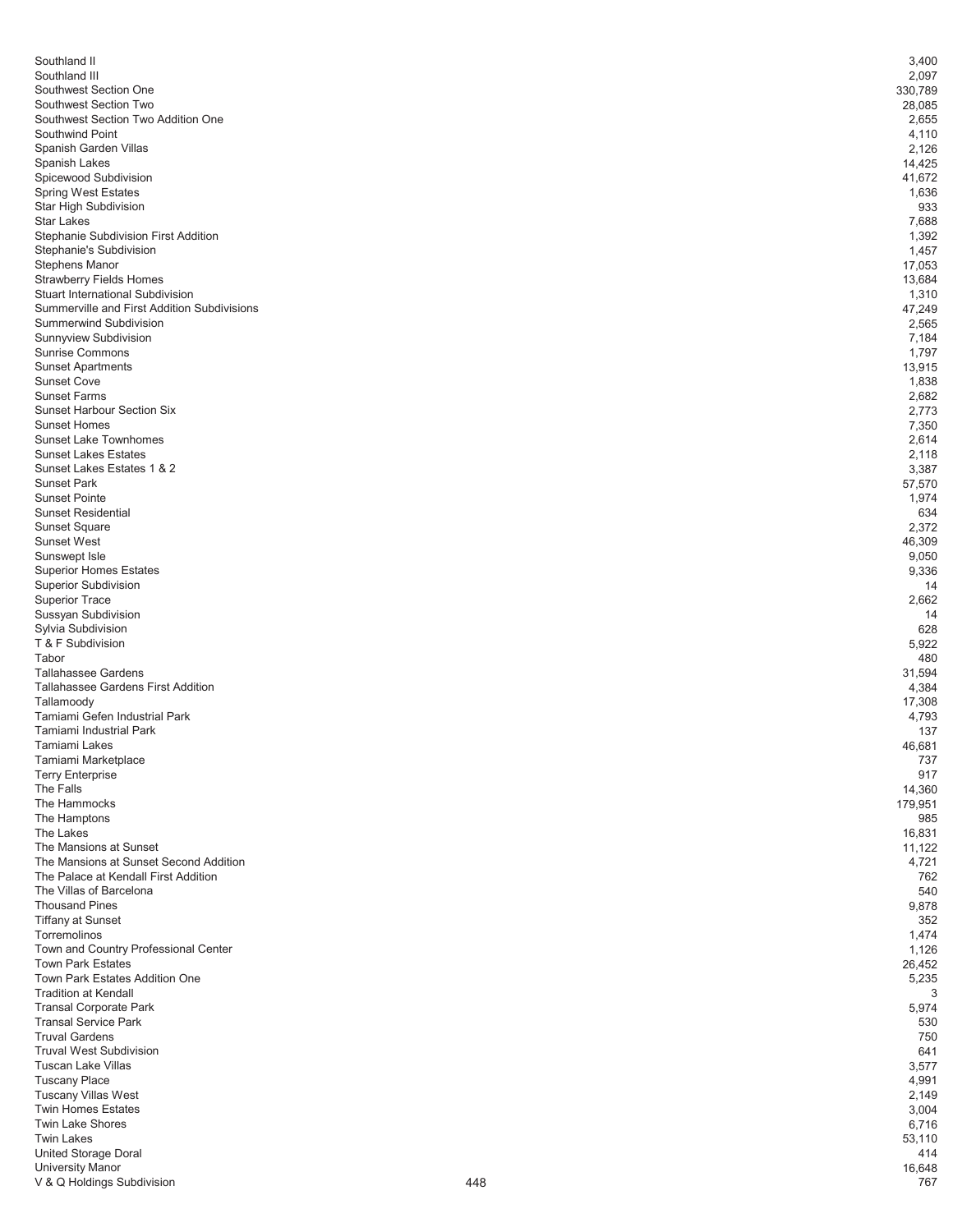| Valencia Grove                                     | 8,369  |
|----------------------------------------------------|--------|
| Valencia Grove Estates                             | 14,539 |
| Vanessa Ranch                                      | 12,087 |
| Vany Subdivision                                   | 940    |
| <b>Vecin Homes First Addition</b>                  | 1,459  |
| Vega Coral Way Subdivision                         | 389    |
| Venetian Lake                                      | 6,656  |
| Venetian Parc and Venetian Parc West               | 25,213 |
| Venezia Homes Estates                              | 11,596 |
| Veranda Subdivision                                | 13,113 |
| Vessel                                             | 8,393  |
| Victoria Bay Estates                               | 3,163  |
| Victoria Gardens                                   | 264    |
| Villa Capri                                        | 8,867  |
| Villa Castillo                                     | 1,279  |
| Villa Esperanza                                    | 2,529  |
| Villa Real at Doral                                | 1,187  |
| Villa Sevilla                                      | 7,500  |
| Village Green                                      | 71,324 |
| Village Green Underground                          | 22,523 |
| Villages of Homestead                              | 26,499 |
| Villas del Campo Subdivision                       | 23,234 |
| <b>Vintage Estates</b>                             | 2,981  |
| Virginia Estates                                   | 2,400  |
| Viscaya Villas                                     | 1,368  |
| Vista Subdivision                                  | 16,357 |
| Vitran at Naranja Estates                          | 5,565  |
| Vitran Homes at Morningside & Homes at Morningside | 7,184  |
| <b>VM Estates</b>                                  | 1,053  |
| <b>VTL Subdivision</b>                             | 1,440  |
|                                                    |        |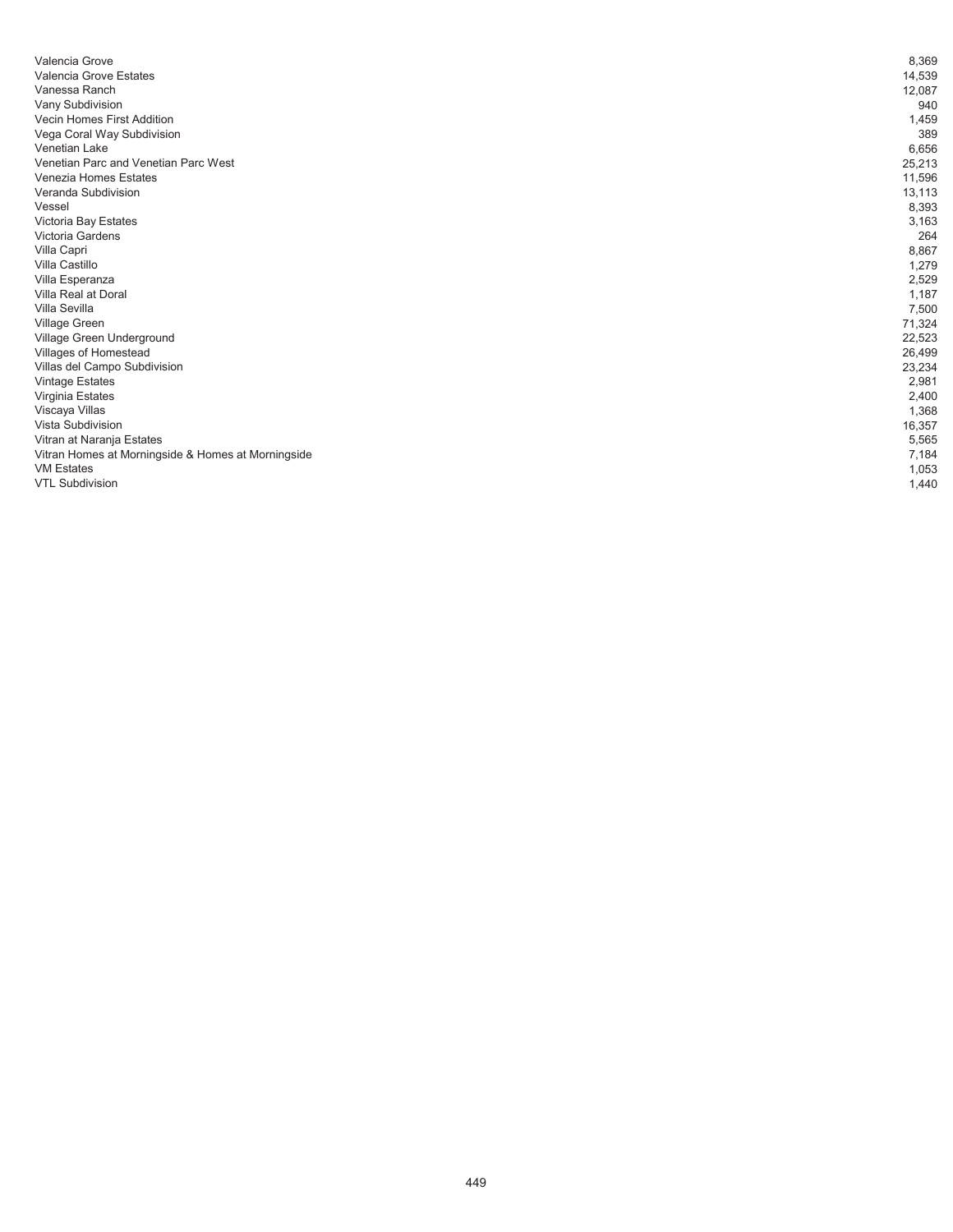| Wal Mart Hialeah<br><b>Walden Townhomes</b> | 15,684<br>1,605 |
|---------------------------------------------|-----------------|
| Watersedge                                  | 2,463           |
| <b>WDLD Subdivision</b>                     | 2,705           |
| <b>Weitzer Hammocks Homes</b>               | 19,080          |
| <b>Weitzer Killian Place</b>                | 3,595           |
| Weitzer Serena Lakes                        | 13,627          |
| <b>Weitzer Serena Lakes Estates</b>         | 3,860           |
| Weitzer Serena Lakes West Section Two       | 3,711           |
| West Cherry Grove                           | 7,237           |
| West Dade Land Subdivision                  | 1,296           |
| West Dade Subdivision                       | 1,027           |
| <b>West Doral Lakes</b>                     | 6,659           |
| West Flagler Estates                        | 4,747           |
| West Kendall Best                           | 29,880          |
| <b>West Lakes Estates Subdivision</b>       | 7,537           |
| <b>West Little River</b>                    | 17,131          |
| <b>West Perrine</b>                         | 54,093          |
| <b>West Winds Estates</b>                   | 41              |
| <b>Westbrook Addition No Five</b>           | 3,288           |
| Westbrooke                                  | 5,067           |
| <b>Westbrooke Gardens</b>                   | 14,331          |
| <b>Westbrooke Third Addition</b>            | 5,753           |
| Westchester                                 | 191,605         |
| <b>Westchester Park</b>                     | 2,371           |
| Westgate Gardens                            | 18,253          |
| Westpointe Business Park                    | 12,421          |
| <b>Westwind Lakes</b>                       | 70,042          |
| <b>Whistling Pines Creek</b>                | 2,351           |
| <b>Winston Park</b>                         | 141,697         |
| Wittman                                     | 218,238         |
| <b>Wonderly Estates</b>                     | 20,734          |
| Woodlands                                   | 4,604           |
| <b>Woodside Oaks</b>                        | 8,885           |
| <b>Yasamin Subdivision</b>                  | 261             |
| Zac Subdivision                             | 1,375           |
| <b>Zamora's Grove</b>                       | 1,245           |
| Zamora's Grove First Addition               | 164             |
| Zenteno Subdivision                         | 943             |
| Zoe Miller Estates                          | 1,260           |
| Zumma Subdivision                           | 633             |
| Zunjic Estates                              | 1,918           |
| Reserves                                    | 1,597,727       |
| Total                                       | \$12,635,516    |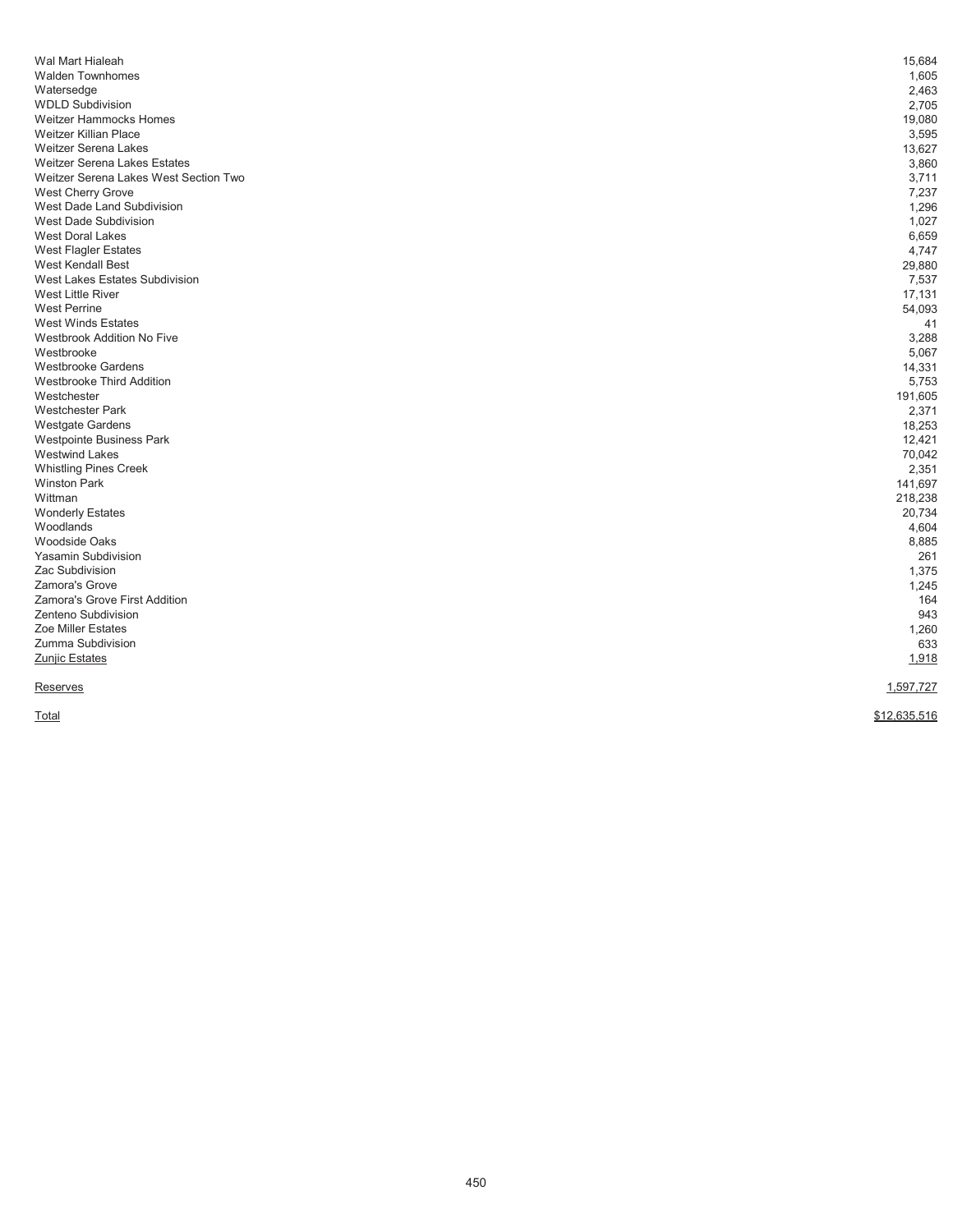#### **SPECIAL ASSESSMENT FUNDS Special Taxing Districts - Security Guards (Fund Group SG)**

| Revenues:                                                                                                            | 2021-22                  |
|----------------------------------------------------------------------------------------------------------------------|--------------------------|
| Carryover -- Security Guard Districts<br>Special Taxing Districts FY 2021-22 Assessments -- Security Guard Districts | \$1,544,127<br>9,699,250 |
| Total                                                                                                                | \$11.243.377             |
| <b>Expenditures:</b>                                                                                                 |                          |
| Bay Heights (Roving Patrol)                                                                                          | \$510,821                |
| <b>Belle Meade</b>                                                                                                   | 294,002                  |
| <b>Belle Meade Island</b>                                                                                            | 284,222                  |
| <b>Brickells Flagler (Roving Patrol)</b>                                                                             | 281,180                  |
| Coventry                                                                                                             | 293,621                  |
| Davis Ponce (Roving Patrol)                                                                                          | 391,841                  |
| Devonwood (Roving Patrol)                                                                                            | 214,704                  |
| <b>Enchanted Lake</b>                                                                                                | 595,533                  |
| Entrada                                                                                                              | 290,023                  |
| Fairhaven (Roving Patrol)                                                                                            | 144,305                  |
| Four Way Lodge Estates                                                                                               | 299,794                  |
| Gables by the Sea                                                                                                    | 599,994                  |
| <b>Highland Gardens</b>                                                                                              | 301,097                  |
| <b>Highland Lakes</b>                                                                                                | 629,590                  |
| Keystone Point                                                                                                       | 931,497                  |
| Morningside                                                                                                          | 722,226                  |
| Natoma Manors (Roving Patrol)                                                                                        | 70,713                   |
| North Bay Island                                                                                                     | 286,946                  |
| North Dade Country Club / Andover                                                                                    | 591,465                  |
| Oak Forest                                                                                                           | 612,212                  |
| Oak Forest (Roving Patrol)                                                                                           | 465,598                  |
| Palm and Hibiscus Island                                                                                             | 716,226                  |
| Sabal Palm (Roving Patrol)                                                                                           | 191,225                  |
| Sans Souci                                                                                                           | 497,120                  |
| Star Island                                                                                                          | 354,936                  |
| Reserves                                                                                                             | 672,486                  |
| Total                                                                                                                | \$11,243,377             |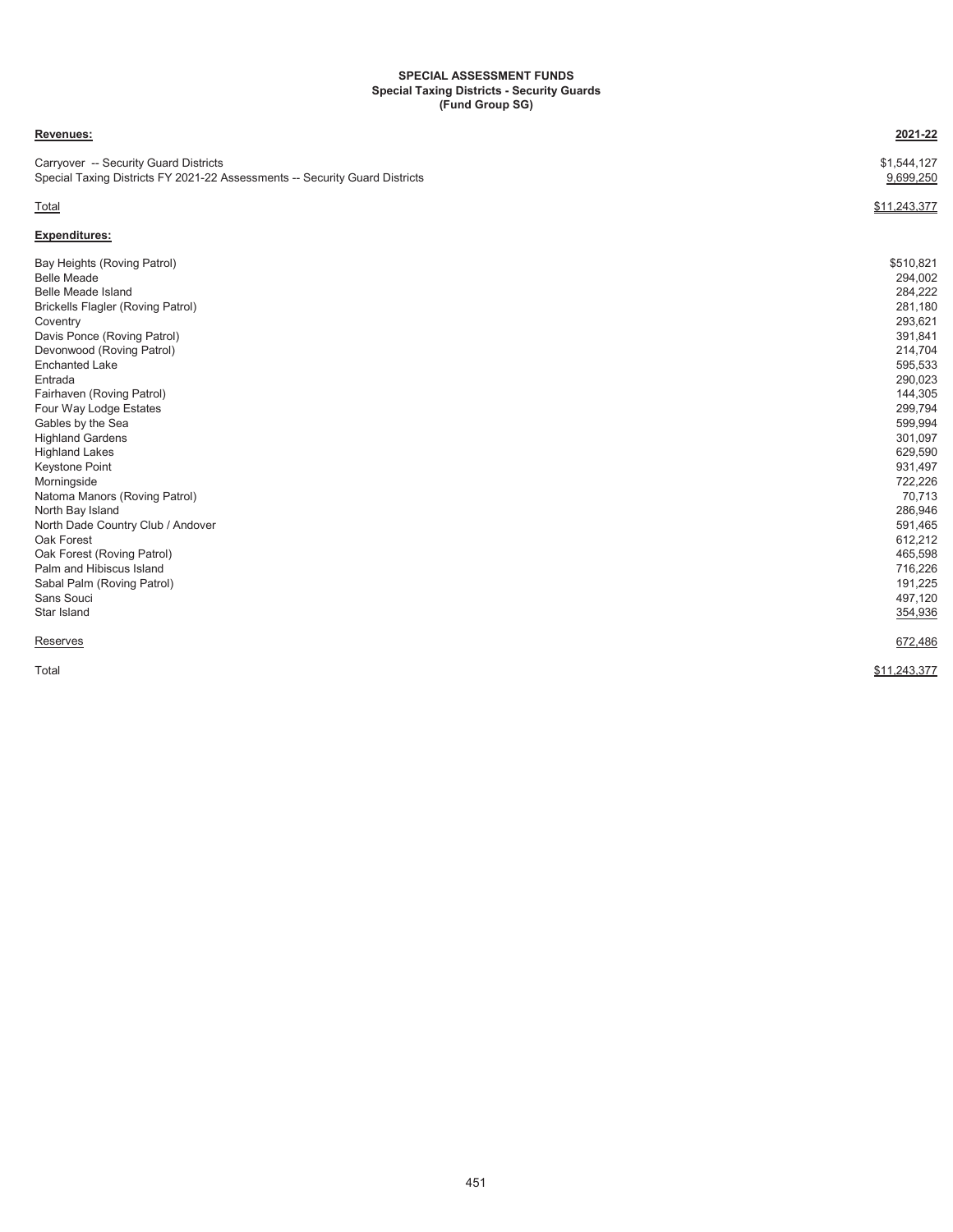#### **SPECIAL ASSESSMENT FUNDS Special Tax Districts - Landscape Maintenance (Fund Group FM)**

**Revenues: 2021-22**

### Carryover - Landscape Maintenance Districts \$3,020,626 Special Taxing Districts FY 2021-22 Assessments -- Landscape Maintenance Districts 5,498,109 Transfer of Secondary Gas Tax for Right-of-Way Maintenance (Fund CO008) **568,000 568,000**  $\texttt{Total} \quad \texttt{\quad} \quad \texttt{\quad} \quad \texttt{\quad} \quad \texttt{\quad} \quad \texttt{\quad} \quad \texttt{\quad} \quad \texttt{\quad} \quad \texttt{\quad} \quad \texttt{\quad} \quad \texttt{\quad} \quad \texttt{\quad} \quad \texttt{\quad} \quad \texttt{\quad} \quad \texttt{\quad} \quad \texttt{\quad} \quad \texttt{\quad} \quad \texttt{\quad} \quad \texttt{\quad} \quad \texttt{\quad} \quad \texttt{\quad} \quad \texttt{\quad} \quad \texttt{\quad} \quad \texttt{\quad} \quad \texttt{\quad} \quad \texttt{\quad} \quad \texttt{\quad} \quad \texttt{\$ **Expenditures:** Alco Estates & Addition 1-5 \$25,141 Alexandria Estates 14,586 Allison Estates 16,080 Aristotle Subdivision 59,096 Bailes Common 8,744 Bailes Common 1st 11,366 Bailes Common 2nd 5,336 Balani Subdivision 21,755 Biscayne Drive Estates 22,146<br>Bonita Golf View 2nd Add 33.354 Bonita Golf View 2nd Add Bonita Grand Estates South 18,747<br>Camino Real Estates & 1st Addn 39,494 Camino Real Estates & 1st Addn Candlewood Lakes Lake Maintenance 19,717<br>Capri Homes 19,717 Capri Homes 13,640 Casa Lago 1 St Addition 11,151 Casa Lago Subdivision 10,575 Cedar West Homes Three 24,001 Cedar West Homes Two 17,665 Century Estates & 1st Add Chateau Royal Estates 53,936 Christopher Gardens Colonnade 144,939 Coral West Homes 10,897 Corsica Landscape 39,170 Corsica Place Landscape 70,412 Cosmopolitan Roadway Countryside & First Addition Multi 114,538 Crestview Lakes 1&2nd Addition 31,381 Cutler Bay Palms 45,829 Cvs-167 15,561 Cypress Lake 11,148 Danielle Patrick Subdivision 21,723 Deer Creek Estates & First Addition 7,692 Dolphin Center 834,817 Doral Isles Landscape 199,908 (199,908 of the control of the control of the control of the control of the control of the control of the control of the control of the control of the control of the control of the control of Doral Park Landscape DVH Estates 32,225 East Oakmont Dr 21,674 Eden Lakes 27,082 Emerald Lakes Estates 17,744<br>Erica Gardens 17,744<br>27.483 Erica Gardens 27,483 Evergreen Garden Estates 20,790 Fava Estates 7,105 Florencia Estates 11,997 Forest Lakes 216,320 Forest View Subdivision 14,908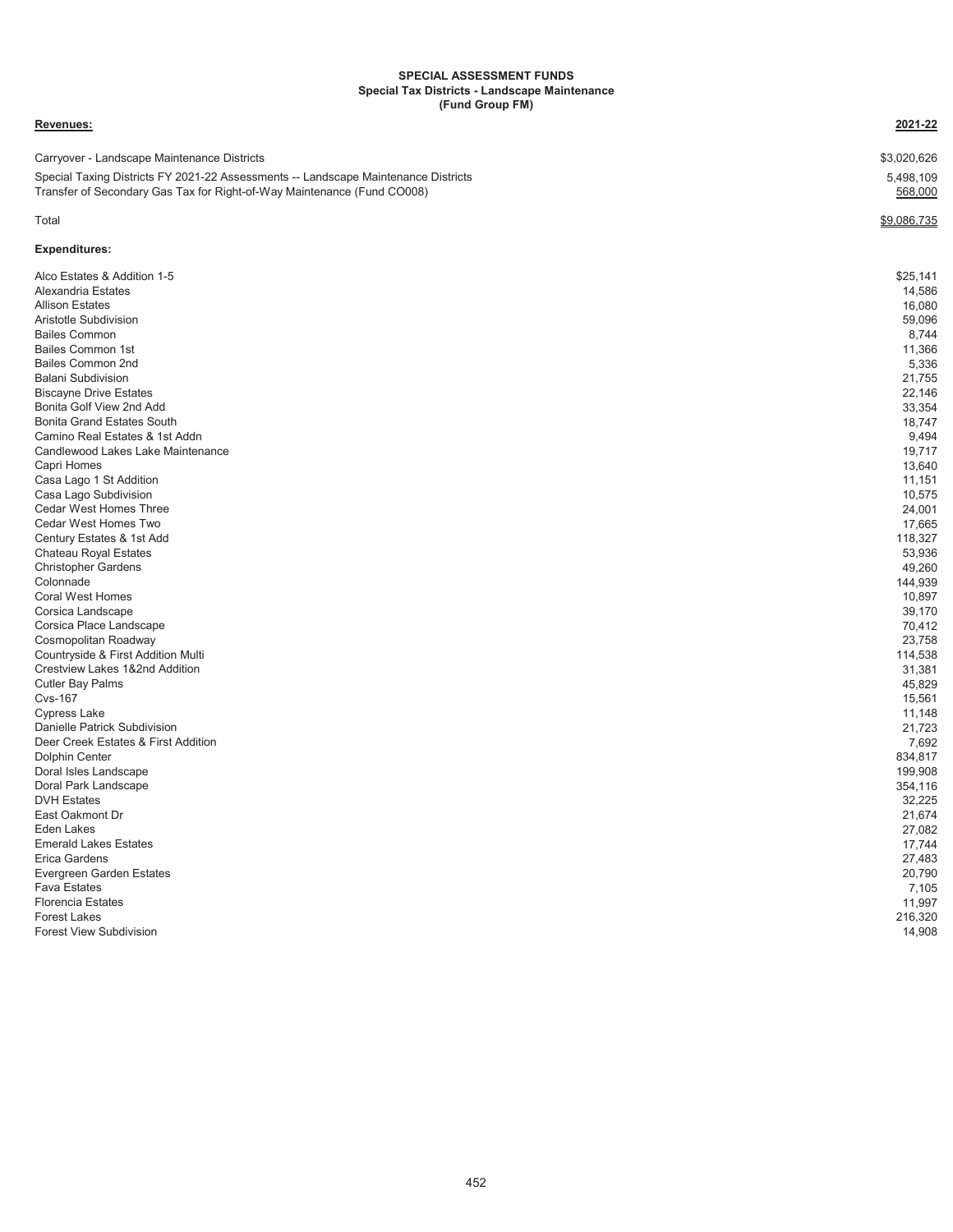| Free Zone Ind. Park                                  | 12,861  |
|------------------------------------------------------|---------|
| Garden Hills Landscape                               | 91,260  |
| <b>Garden Hills West</b>                             | 85,521  |
| Genstar                                              | 21,655  |
| <b>Goulds Hammock Estates</b>                        | 12,737  |
| <b>Grand Lakes</b>                                   | 374,182 |
| <b>Helena Homes</b>                                  | 12,153  |
| <b>Highland Lakes Lake Maintenance</b>               | 25,406  |
| <b>Hilda's Estates Subdivision</b>                   | 5,440   |
| Homestar Landings                                    | 26,233  |
| Interian Homes Landscape                             | 8,644   |
| Jarguti Subdivision                                  | 9,213   |
| <b>JC Kern Estates</b>                               | 37,354  |
| Joanna Estates                                       | 8,430   |
| Kendale Lakes                                        | 672,528 |
| Kendalland                                           | 260,010 |
| Keystone                                             | 22,053  |
| Kingdom Dreams                                       | 92,190  |
| Kings Estates                                        | 11,193  |
| Lake Frances 1st Addition                            | 25,120  |
| <b>Laroc Estates</b>                                 | 17,070  |
| Lauren's Pond                                        | 18,666  |
| <b>Limewood Groves</b>                               | 93,508  |
| Mangus Subdivision Sect 1&2                          | 82,232  |
| Marpi Homes                                          | 47,543  |
| Mediterranea                                         | 31,621  |
| <b>Melody Homes</b>                                  | 6,122   |
| <b>Miller Cove</b>                                   | 56,871  |
| Miller Cove 1st Addition                             | 10,280  |
| <b>Miller Lake</b>                                   | 12,658  |
| <b>Milon Venture</b>                                 | 75,204  |
| Missy Estates First Addition                         | 21,077  |
| <b>Moody Drive Estates</b>                           | 25,692  |
| Moody Drive Estates First Addition                   | 20,996  |
| Naranja Gardens                                      | 24,601  |
| North Palm Estates                                   | 20,406  |
| <b>Oakland Estates</b>                               | 18,299  |
| Oaks South Estates                                   | 38,335  |
| Old Cutler Homes Landscape                           | 22,445  |
| Olivia's Subdivision                                 | 9,320   |
| Park Lakes                                           | 31,599  |
| Park Lakes by the Meadow Phase 6                     | 12,852  |
| Park Lakes by the Meadows Phase 3                    | 6,945   |
| Park Lakes By The Meadows Phases 4-5<br>Pete's Place | 14,398  |
|                                                      | 25,801  |
| Ponce Est Sect 2                                     | 26,591  |
| <b>Ponce Estates</b>                                 | 47,107  |
| <b>Precious Executive Homes</b>                      | 29,741  |
| <b>Precious Forest Homes</b>                         | 24,064  |
| <b>Renaissance Estates</b>                           | 41,310  |
| <b>Renaissance Ranches</b>                           | 35,430  |
| <b>Rieumont Estates</b>                              | 19,283  |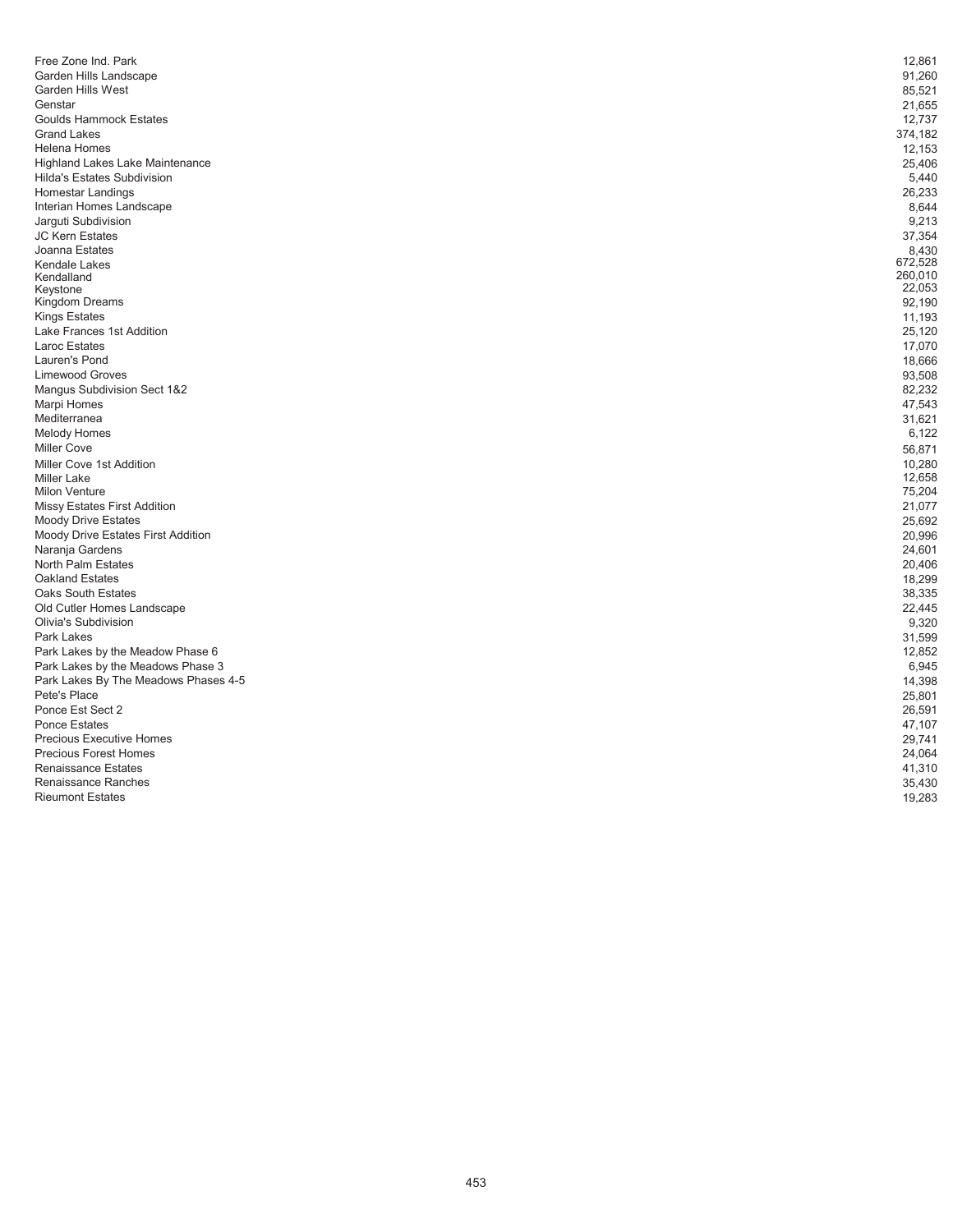| Royal Harbor Yacht Club<br>Royal Landings<br><b>Royal Landings Estates</b><br>Sable Palm Estates<br>San Denis San Pedro<br>Santa Barbara Subdivision<br>Sella Subdivision<br>Shoma Homes at Tamiami II<br>Shoreway Subdivision<br>Sinos Estates Landscape<br>Sky Lake Golf Club<br>South Kendall Estates<br><b>Sunset Cove</b><br><b>Superior Subdivision</b><br>Valencia Grove Estates<br>Venetian Lake<br>Watersedge<br><b>West Kendall Best</b><br><b>Westwind Lakes</b><br><b>Wonderly Estates</b><br>Woodlands<br>Zamora's Grove | 38,286<br>24,798<br>12,551<br>81,592<br>56,104<br>48,078<br>33,835<br>154,622<br>117,180<br>7,455<br>40,141<br>13,201<br>14,245<br>8,783<br>20,182<br>14,835<br>13,245<br>136,282<br>532,780<br>69,219<br>25,444<br>10,109<br>568,000 |  |
|---------------------------------------------------------------------------------------------------------------------------------------------------------------------------------------------------------------------------------------------------------------------------------------------------------------------------------------------------------------------------------------------------------------------------------------------------------------------------------------------------------------------------------------|---------------------------------------------------------------------------------------------------------------------------------------------------------------------------------------------------------------------------------------|--|
| Right-of-Way Maintenance<br>Reserves                                                                                                                                                                                                                                                                                                                                                                                                                                                                                                  | 1,376,184                                                                                                                                                                                                                             |  |
| Total                                                                                                                                                                                                                                                                                                                                                                                                                                                                                                                                 | \$9,086,735                                                                                                                                                                                                                           |  |
| <b>SPECIAL ASSESSMENT FUNDS</b><br><b>Special Tax Districts - Road Maintenance</b><br>(Fund CO027)                                                                                                                                                                                                                                                                                                                                                                                                                                    |                                                                                                                                                                                                                                       |  |
| Revenues:                                                                                                                                                                                                                                                                                                                                                                                                                                                                                                                             | 2021-22                                                                                                                                                                                                                               |  |
| Carryover -- Road Maintenance Districts<br>Special Taxing Districts FY 2021-22 Assessments - Road Maintenance Districts                                                                                                                                                                                                                                                                                                                                                                                                               | \$633,000<br>104,233                                                                                                                                                                                                                  |  |
| Total                                                                                                                                                                                                                                                                                                                                                                                                                                                                                                                                 | \$737,233                                                                                                                                                                                                                             |  |
| <b>Expenditures:</b>                                                                                                                                                                                                                                                                                                                                                                                                                                                                                                                  |                                                                                                                                                                                                                                       |  |

| Hibiscus Island                 | \$250,000 |
|---------------------------------|-----------|
| Sans Souci Natural Gas Pipeline | 487.233   |

Total \$737,233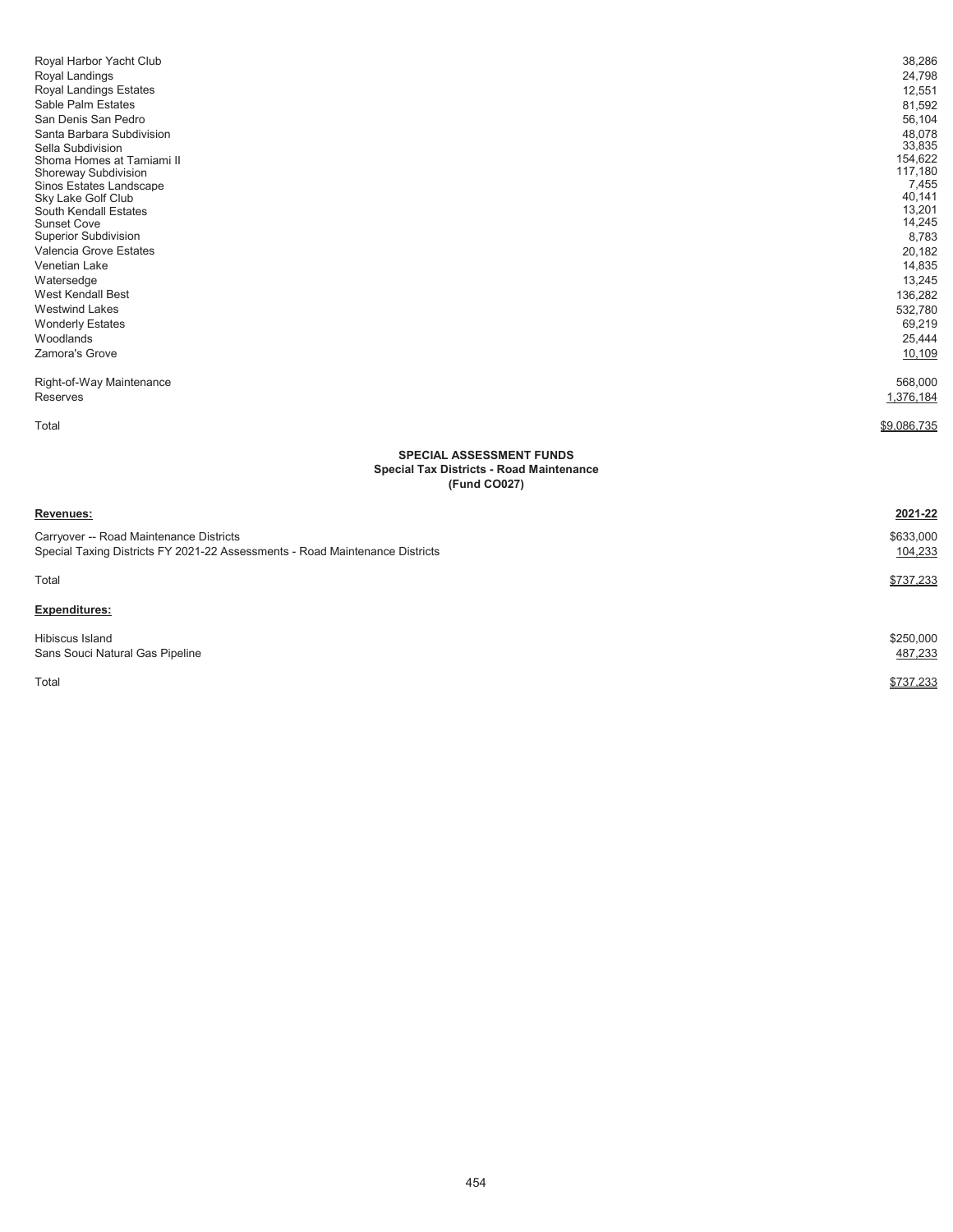### **MIAMI-DADE AVIATION DEPARTMENT Revenue Fund**

| Revenues:                                                                                                                                                                                                   | 2021-22                                                                                   |
|-------------------------------------------------------------------------------------------------------------------------------------------------------------------------------------------------------------|-------------------------------------------------------------------------------------------|
| Carryover<br>Miami International Airport<br>Miami Executive Airport (Tamiami Airport)<br>Opa-Locka Airport<br><b>Homestead Airport</b><br>Training and Transition Airport<br>Transfer from Improvement Fund | \$89,129,000<br>762,243,000<br>2,553,000<br>11,293,000<br>396,000<br>11,000<br>41,000,000 |
| Total                                                                                                                                                                                                       | \$906,625,000                                                                             |
| <b>Expenditures:</b>                                                                                                                                                                                        |                                                                                           |
| Miami International Airport<br>Miami Executive Airport (Tamiami Airport)<br>Opa-Locka Airport<br>Homestead Airport<br>Training and Transition Airport                                                       | \$512,080,000<br>1,413,000<br>1,191,000<br>619,000<br>335,000                             |
| <b>Subtotal Operating Expenditures</b>                                                                                                                                                                      | \$515,638,000                                                                             |
| Transfer to Other Funds:<br>Sinking Fund<br>Reserve Maintenance<br>Improvement Fund                                                                                                                         | \$227,333,000<br>15,000,000<br>60,996,000                                                 |
| Subtotal Transfers to Other Funds                                                                                                                                                                           | \$303,329,000                                                                             |
| Operating Reserve/Ending Cash Balance                                                                                                                                                                       | \$87,658,000                                                                              |
| Total                                                                                                                                                                                                       | \$906,625,000                                                                             |
| PUBLIC HOUSING AND COMMUNITY DEVELOPMENT<br><b>Public Housing Operations Fund</b>                                                                                                                           |                                                                                           |
| Revenues:                                                                                                                                                                                                   | 2021-22                                                                                   |
| Rental Income<br>Interest Earnings Income<br>Miscellaneous Operating Revenues<br><b>Public Housing Subsidy</b><br><b>Federal Grants</b>                                                                     | \$16,808,000<br>39,000<br>2,316,000<br>49,521,000<br>6,796,000                            |
| Total                                                                                                                                                                                                       | \$75,480,000                                                                              |
| <b>Expenditures:</b>                                                                                                                                                                                        |                                                                                           |

Operating Expenditures \$68,342,000<br>Transfer to Central Office Cost Center Fund (Public Housing Subsidy) 6,073,000 Transfer to Central Office Cost Center Fund (Public Housing Subsidy)<br>
Reserves 1,065,000<br>
1,065,000 Reserves 1,065,000 Total \$75,480,000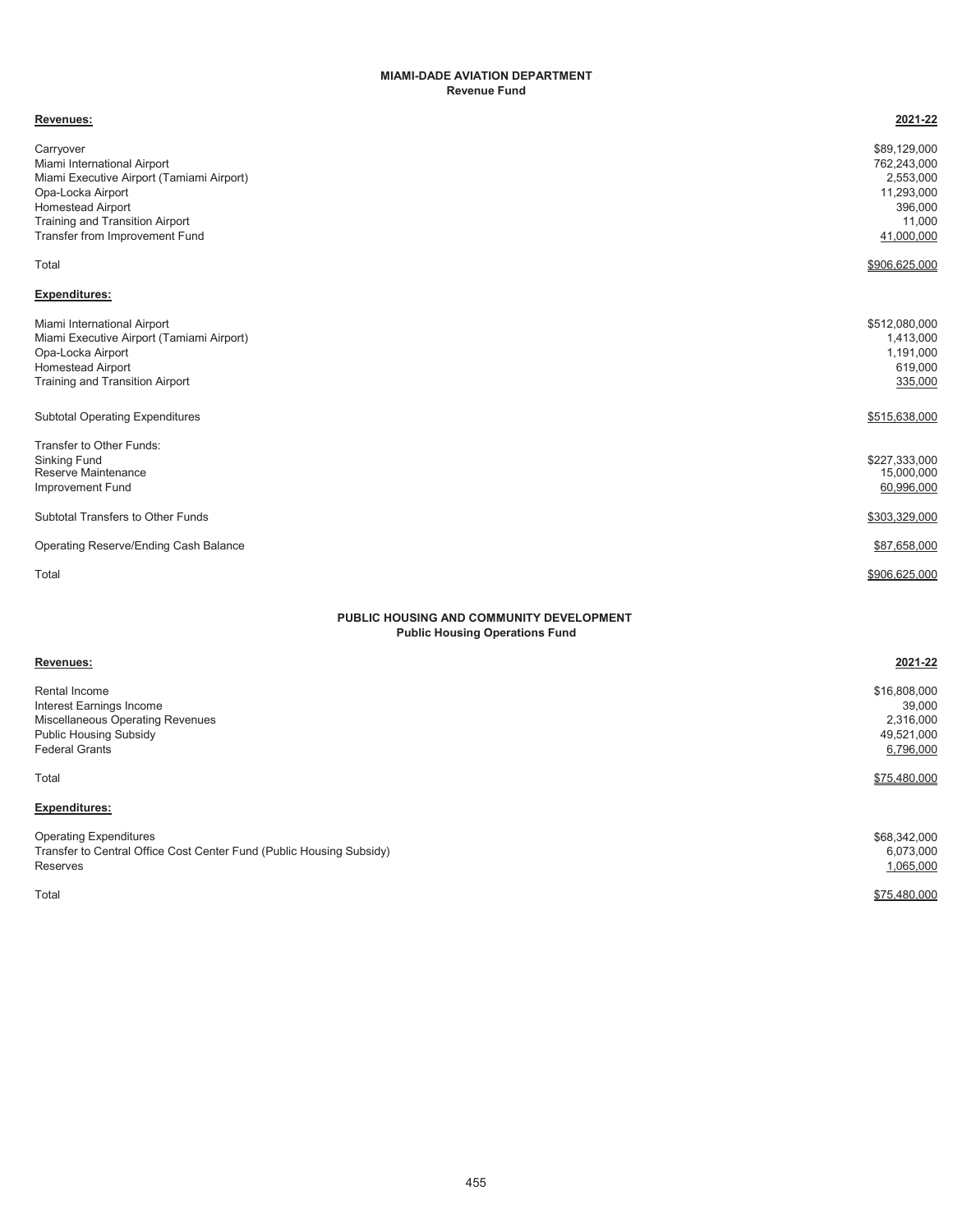#### **Central Office Cost Center (COCC) Fund PUBLIC HOUSING AND COMMUNITY DEVELOPMENT**

| Revenues:                                                                                            | 2021-22                  |
|------------------------------------------------------------------------------------------------------|--------------------------|
| Miscellaneous Revenue                                                                                | \$578,000                |
| <b>Interest Earnings</b>                                                                             | 20,000                   |
| Transfer from Countywide General Fund (Fund G1001)                                                   | 310,000                  |
| <b>Federal Funds</b>                                                                                 | 2,209,000                |
| Transfer from Section 8 Housing Choice Voucher Fund                                                  | 1,827,000                |
| Transfer from Public Housing Operations Fund                                                         | 6,073,000                |
| COCC Holdover Funds from Public Housing/Section 8                                                    | 9,218,000                |
| Total                                                                                                | \$20,235,000             |
| Expenditures:                                                                                        |                          |
| <b>Central Office Operations</b>                                                                     | \$11,583,000             |
| Reserves                                                                                             | 8,652,000                |
| Total                                                                                                | \$20,235,000             |
|                                                                                                      |                          |
| PUBLIC HOUSING AND COMMUNITY DEVELOPMENT<br><b>Section 8 Housing Choice Voucher</b>                  |                          |
| Revenues:                                                                                            | 2021-22                  |
| Housing Assistance Payments                                                                          | \$240,721,000            |
| Section 8 Administrative Fee                                                                         | 31,941,000               |
| Miscellaneous Revenues                                                                               | 3,548,000                |
| Total                                                                                                | \$276,210,000            |
| Expenditures:                                                                                        |                          |
| Operations                                                                                           | \$16,207,000             |
| Section 8 Housing Assistance Payments                                                                | 245,087,000              |
| Transfer to Central Office Cost Center Fund                                                          | 1,827,000                |
| Reserves                                                                                             | 13,089,000               |
| Total                                                                                                | \$276,210,000            |
| PUBLIC HOUSING AND COMMUNITY DEVELOPMENT<br><b>Housing and Community Development Operating Funds</b> |                          |
| Revenues:                                                                                            | 2021-22                  |
|                                                                                                      |                          |
| Carryover                                                                                            | \$277,050,000            |
| Community Development Block Grant (CDBG)<br>Documentary Stamp Surtax                                 | 13,103,000<br>30,000,000 |
| <b>Emergency Shelter Grant</b>                                                                       | 1,127,000                |
| Program Income                                                                                       | 5,281,000                |
| <b>HOME Investment Partnerships Program</b>                                                          | 4,880,000                |
| State Housing Initiative Partnership Program (SHIP)                                                  | 1,437,000                |
| Loan Repayments                                                                                      | 14,548,000               |
| Interest Earnings on Investments                                                                     | 2,979,000                |
| Loan Servicing Fees                                                                                  | 869,000                  |
| Rental Income                                                                                        | 18,000                   |
| Miscellaneous Revenue                                                                                | 5,025,000                |
| Total                                                                                                | \$356,317,000            |
| Expenditures:                                                                                        |                          |
| Administration                                                                                       | \$7,191,000              |
| Operating and Programmatic Expenditures                                                              | 66,241,000               |
| Transfer to General Government Improvement Fund - (GGIF) for Debt Service (Fund CO003)<br>Reserves   | 598,000<br>282,287,000   |
| Total                                                                                                | \$356,317,000            |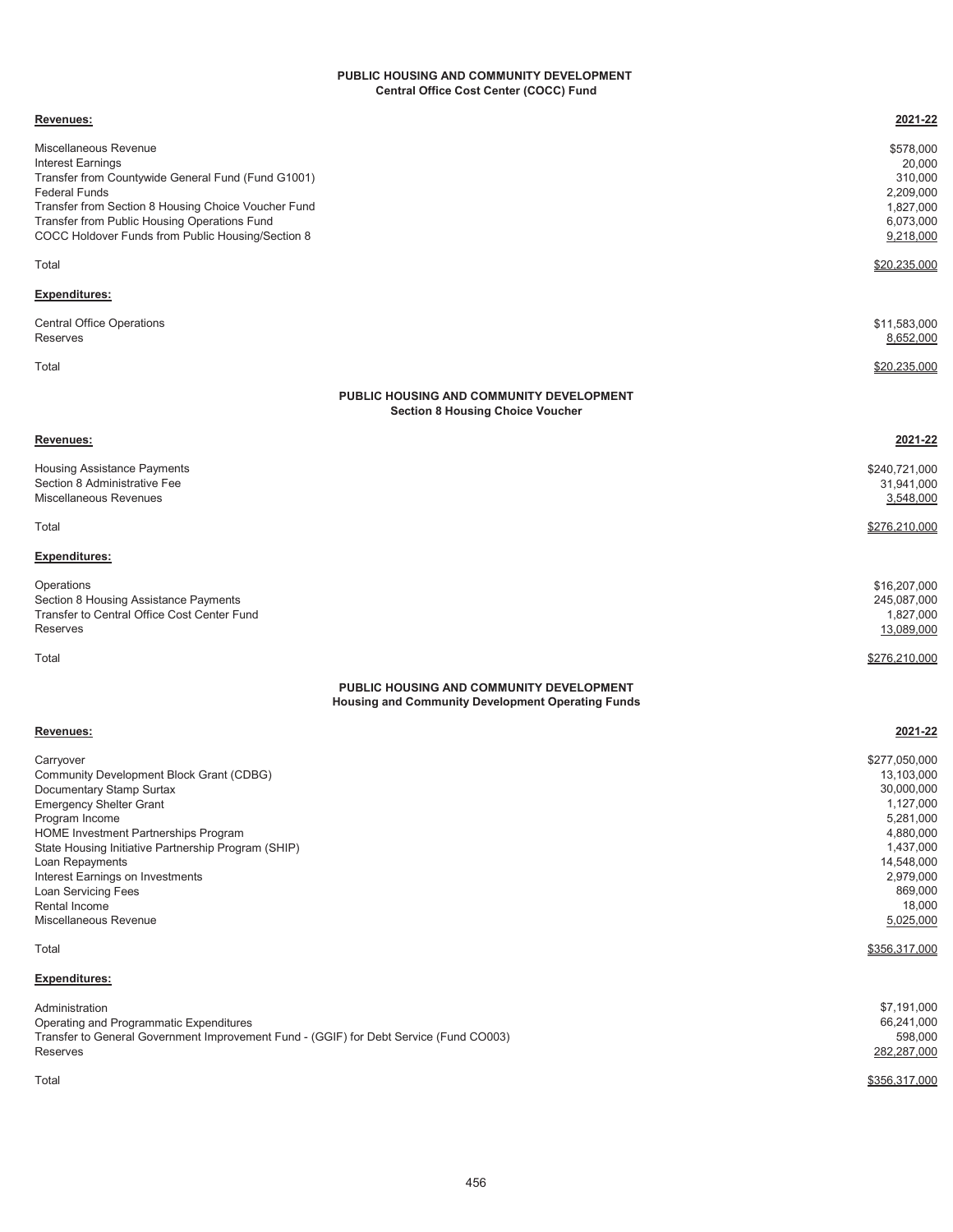#### **Targeted Urban Areas PUBLIC HOUSING AND COMMUNITY DEVELOPMENT U.S. HUD Economic Development Initiatives Section 108 Loan**

| <b>Revenues:</b>                                                                                                                                          | 2021-22                                    |  |
|-----------------------------------------------------------------------------------------------------------------------------------------------------------|--------------------------------------------|--|
| Economic Development Initiatives (EDI)/Brownfields Economic Development Initiative (BEDI) Carryover<br>Community Development Block Grant (CDBG) Carryover | \$262,000<br>1,493,000                     |  |
| Total                                                                                                                                                     | \$1,755,000                                |  |
| <b>Expenditures:</b>                                                                                                                                      |                                            |  |
| <b>Transfer to Debt Service</b>                                                                                                                           | \$1,755,000                                |  |
| <b>MIAMI-DADE WATER AND SEWER</b><br><b>Revenue Fund</b>                                                                                                  |                                            |  |
| Revenues:                                                                                                                                                 | 2021-22                                    |  |
| Operating:<br><b>Water Production</b><br>Wastewater Disposal<br><b>Other Revenues</b>                                                                     | \$364,953,000<br>434,399,000<br>29,342,000 |  |
|                                                                                                                                                           |                                            |  |
| <b>Subtotal Operating Revenues</b>                                                                                                                        | \$828,694,000                              |  |

| Subtotal Non-Operating Revenues | 92,584,000    |
|---------------------------------|---------------|
| Transfer from Other Funds:      | \$9,018,000   |
| Total                           | \$930,296,000 |

# **Expenditures:**

| Operating:                                                         |               |
|--------------------------------------------------------------------|---------------|
| <b>Water Production</b>                                            | \$204,973,000 |
| Wastewater Disposal                                                | 270,136,000   |
| Administrative Reimbursement                                       | 22,292,000    |
| Capital Funding:                                                   |               |
| Renewal and Replacement                                            | 95,000,000    |
| Fire Hydrant Fund (Net of \$1,000,000 Transfer to Fire Department) | 2,500,000     |
| <b>Subtotal Operating Expenditures</b>                             | \$594,901,000 |
| Non-operating:                                                     |               |
| FY 2021-22 Cash Requirement per Bond Ordinance                     | \$82,900,000  |
| Total Debt Service Requirements (Including Interest Earnings)      | \$252,495,000 |
| Total                                                              | \$930,296,000 |

# **MIAMI-DADE WATER AND SEWER Debt Service Fund**

| Revenues:                                                              | 2021-22                      |
|------------------------------------------------------------------------|------------------------------|
| FY 2021-22 Debt Service Fund Requirement<br>Transfer from Revenue Fund | \$150,953,000<br>252,194,000 |
| Total                                                                  | \$403,147,000                |
| <b>Expenditures:</b>                                                   |                              |
| Debt Service Payments<br>FY 2021-22 Debt Service Fund                  | \$252,495,000<br>150,652,000 |
| Total                                                                  | \$403.147.000                |